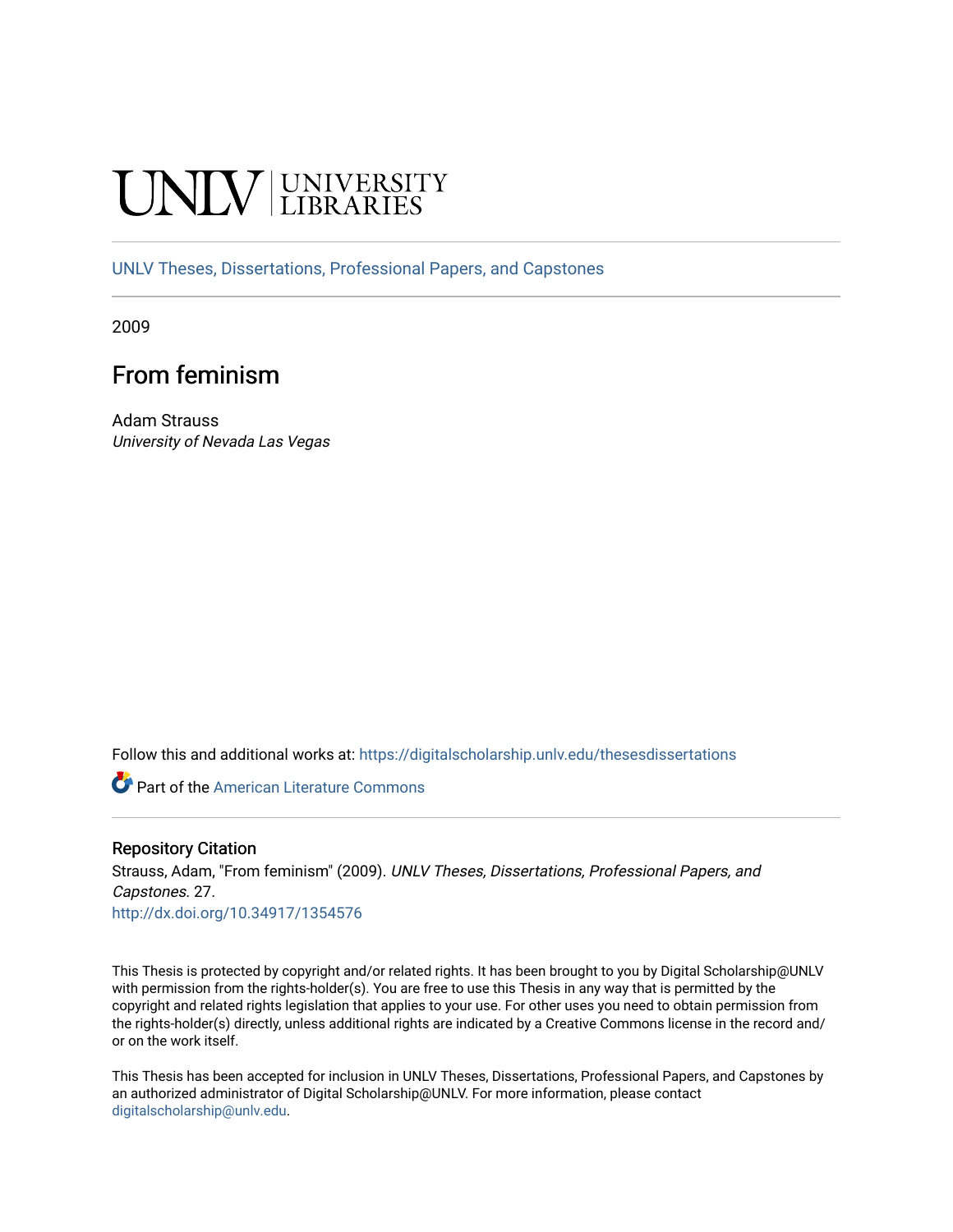## FROM FEMINISM

by

Adam Strauss

Bachelor of Arts Occidental College 2004

A thesis submitted in partial fulfillment of the requirements for the

**Master of Fine Arts Degree in Creative Writing Department of English College of Liberal Arts** 

> **Graduate College University of Nevada, Las Vegas August 2009**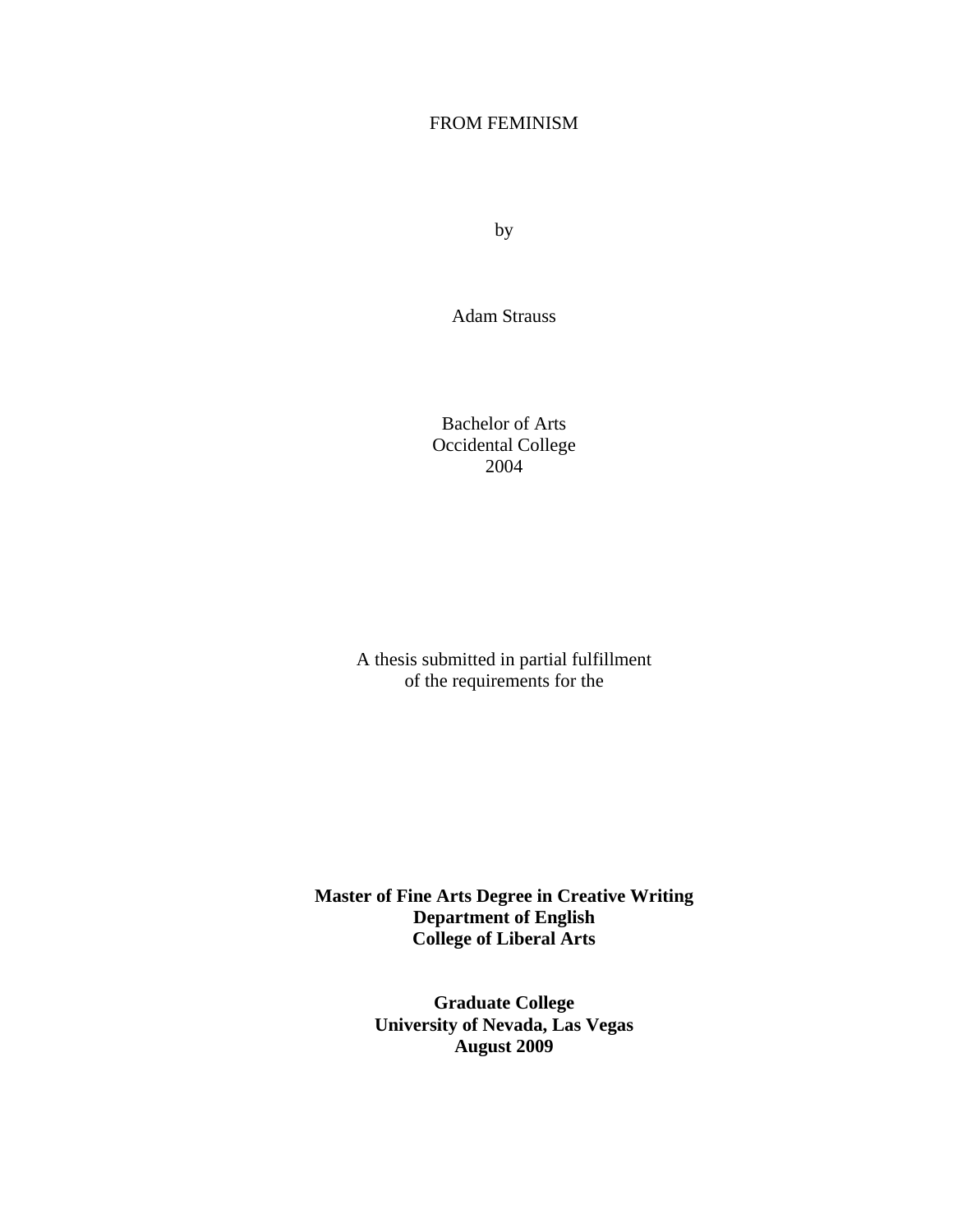## ABSTRACT

#### **From Feminism**

by

#### Adam Strauss

## Claudia Keelan, Thesis Examination Committee Chair Professor of English University of Nevada, Las Vegas

 *From Feminism* means to emphasize a world-view rather than an *a-priori* eye towards women; the manuscript does occasionally strike a generic feminist-didactic mode, but for the most part its concerns are with humanity/ecology and gender goes unmarked or people are altogether absent. The world is various, and in terms of form, the poems in this book are rangy: sonnets, prose poems, serial fragments, free verse tercets, measured and rhymed tercets, couplets, over-the-top monuments to generation by rhyme. Unconventional use of white-space occurs fairly frequently. My thought is that having breaks in articulation in two places, not just the end of lines, may create potential for more sense, for a more various way to breathe. Many of these breath-oriented poems do end-up having a visual component, and I'm interested in the way prosodies geared towards the eye needn't be seen as adversarial to ones oriented around the ear and utterance, either song or speech or a medley.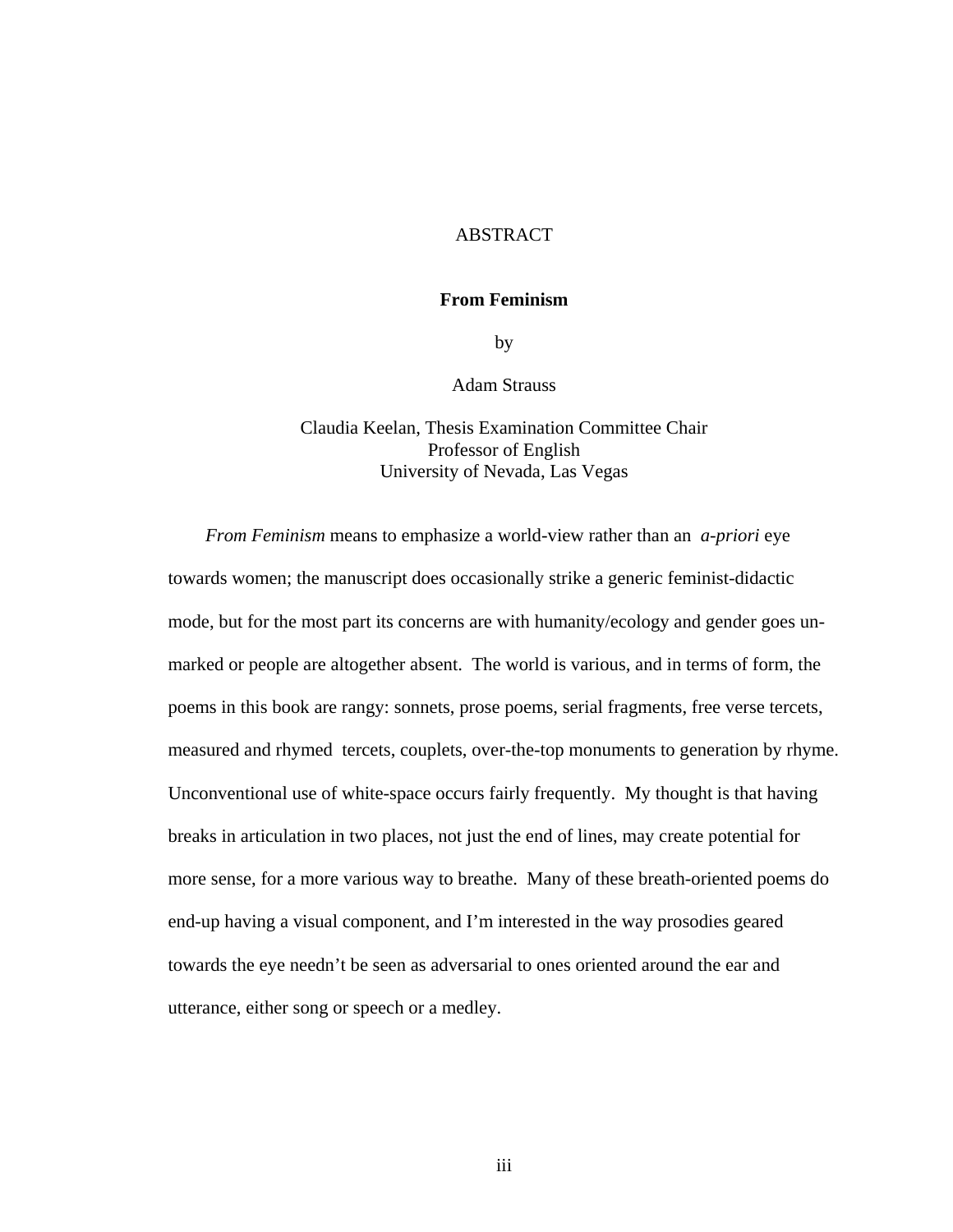## TABLE OF CONTENTS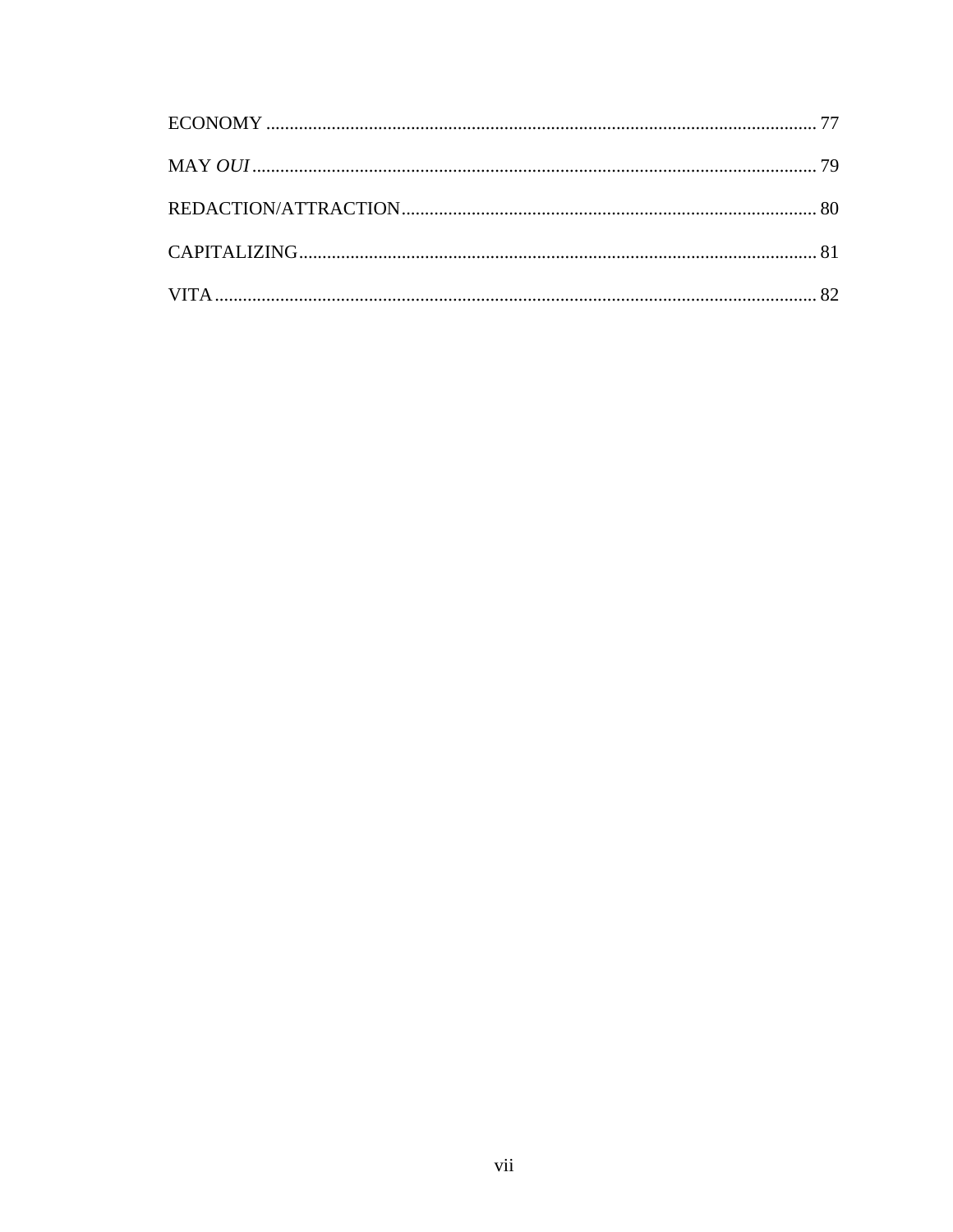Reason Beyond

I'm a man holding a dandelion—trying to reason Beyond female/male.

What your average family in Mali does on Sunday: do you believe This an interruption or inclusion?

Am I correct thinking I'm human in Sanskrit? We is most when mixed company.

In Colorado. In Mexico. In Mexico eating Mole Colorado.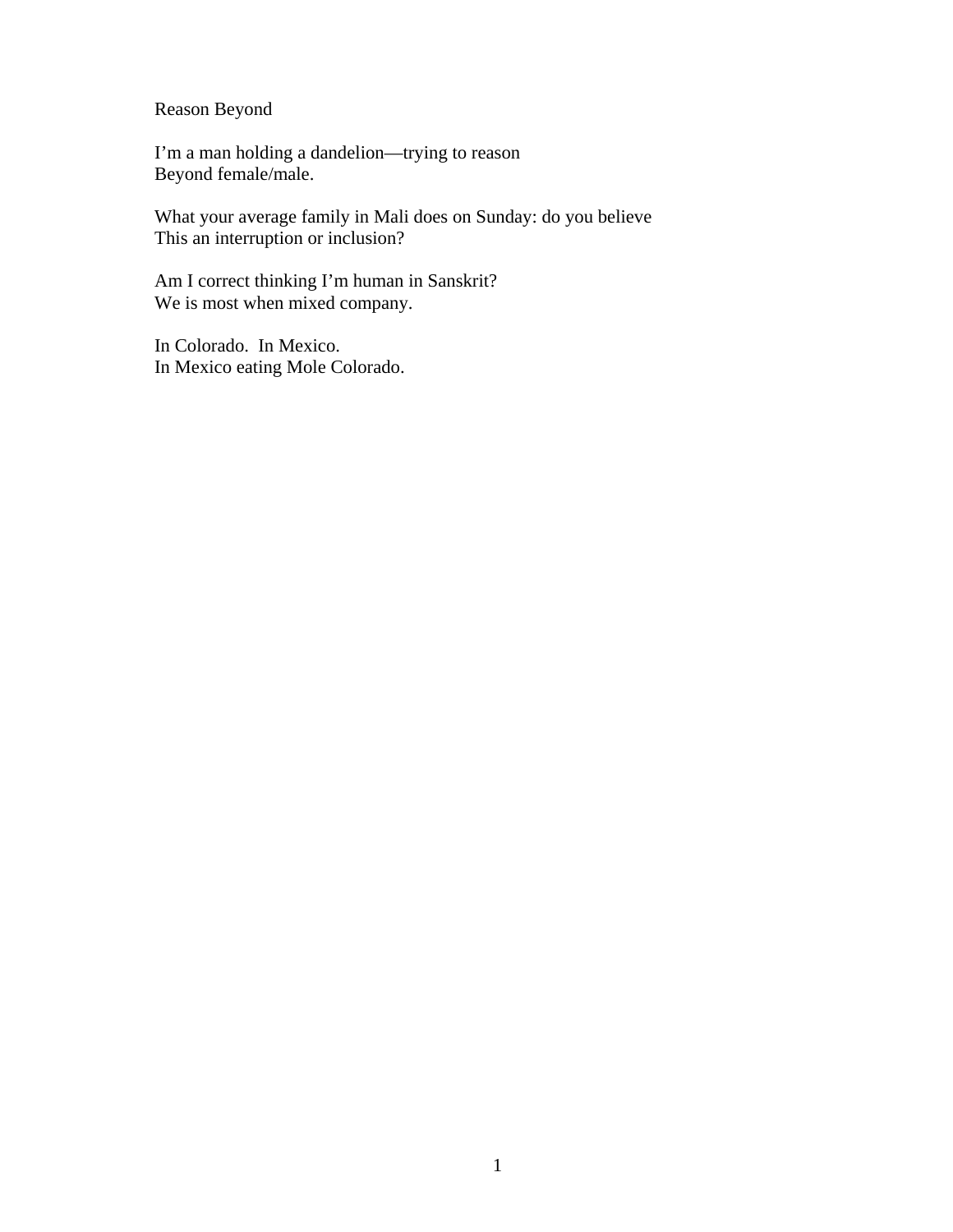Unsure

Would I like Being a new truth

Or do I Prefer attempting

Exemplify? I've got A ticket to

Ride; it will Take me 20 blocks, near an address I'm unsure of.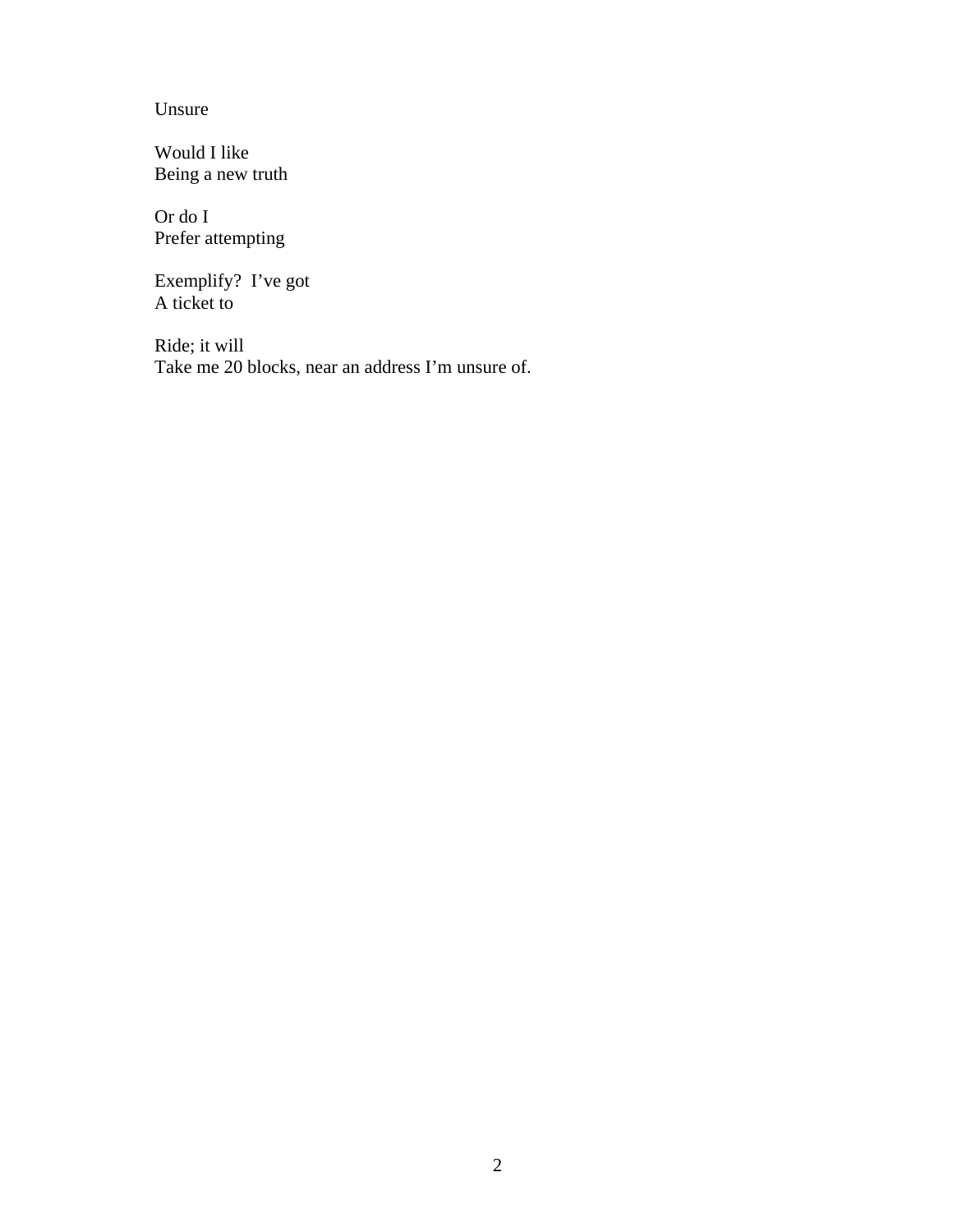**Overpass** 

A balance at the weight Of one large yolk shines:

A branch of its light Darting: arcing

Over an Overpass

Because this Is Los Angeles—

Home of the world's Most glamorous feminism.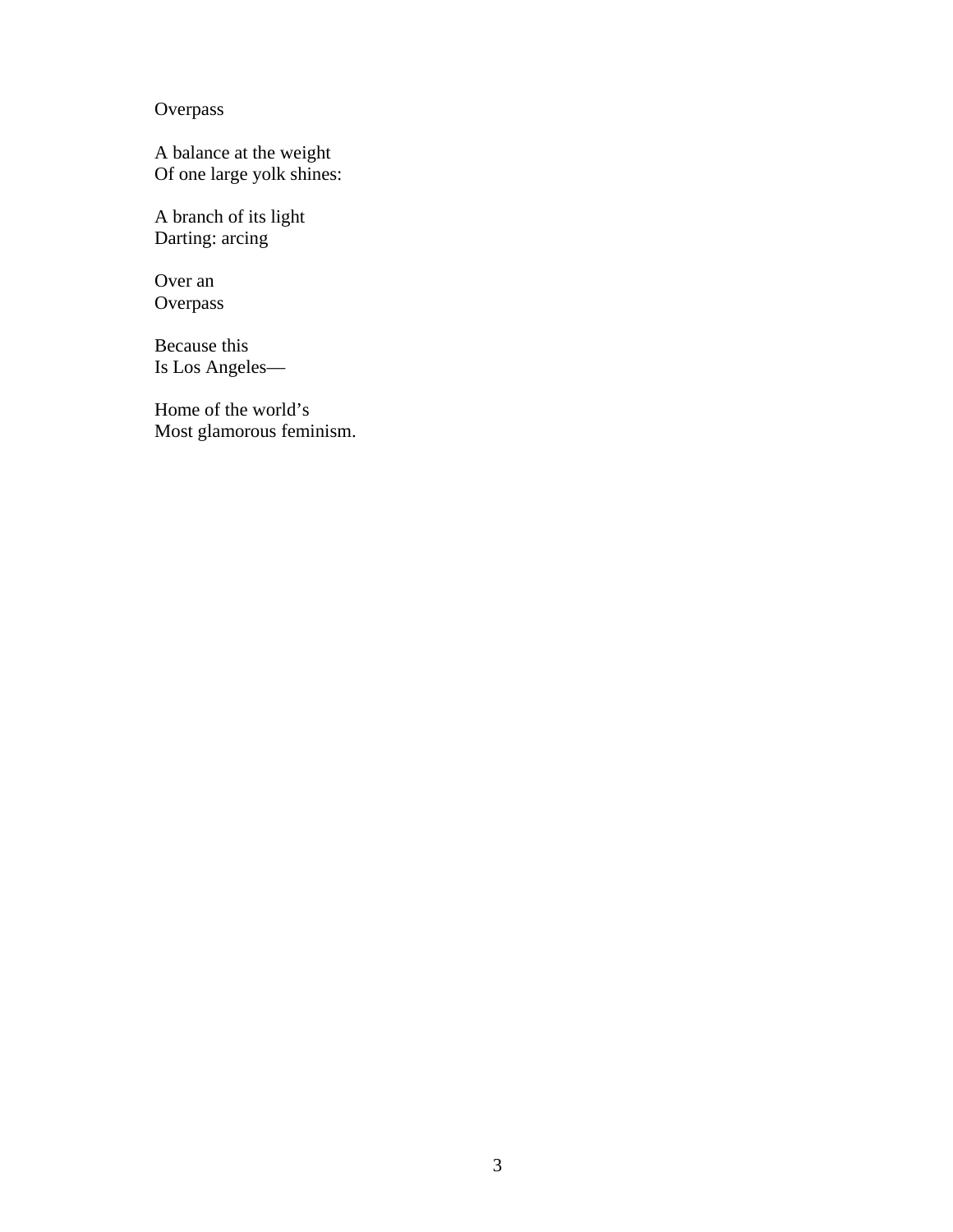## In Passing

In the windy light motes make<br>Dust mixes with water wipes water wipes

The air clean. The road's A mess we barely

Pass by on: Cheerfully low-down

Looking at clouds rush-off Revealing a rainbow.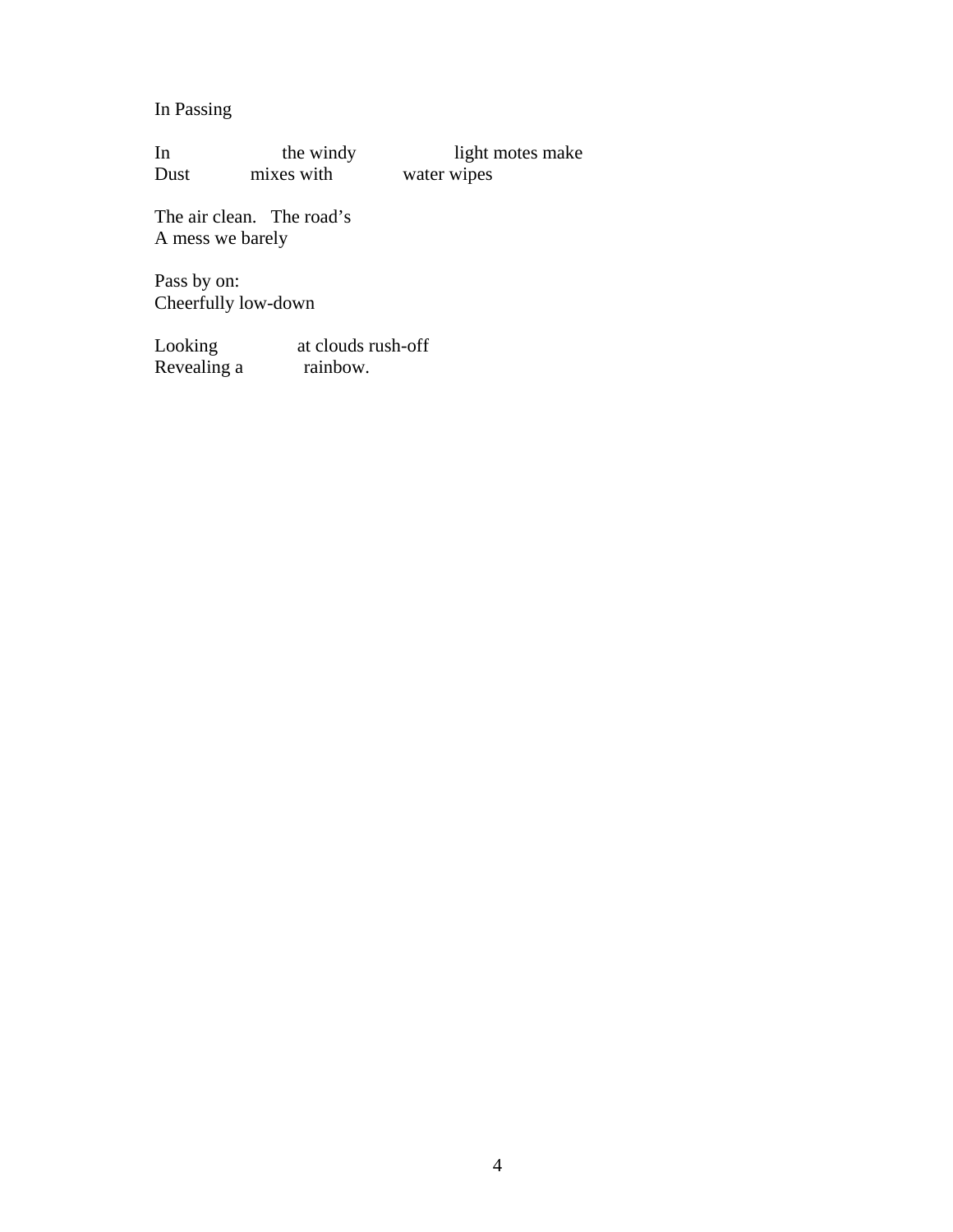Hatching A Course of Action

The woman—perhaps A girl elsewhere—

—"Too pretty for eyelashes"— With 3 eggs

Stuns me. My Feminism

Dictates I question Awe—am in it.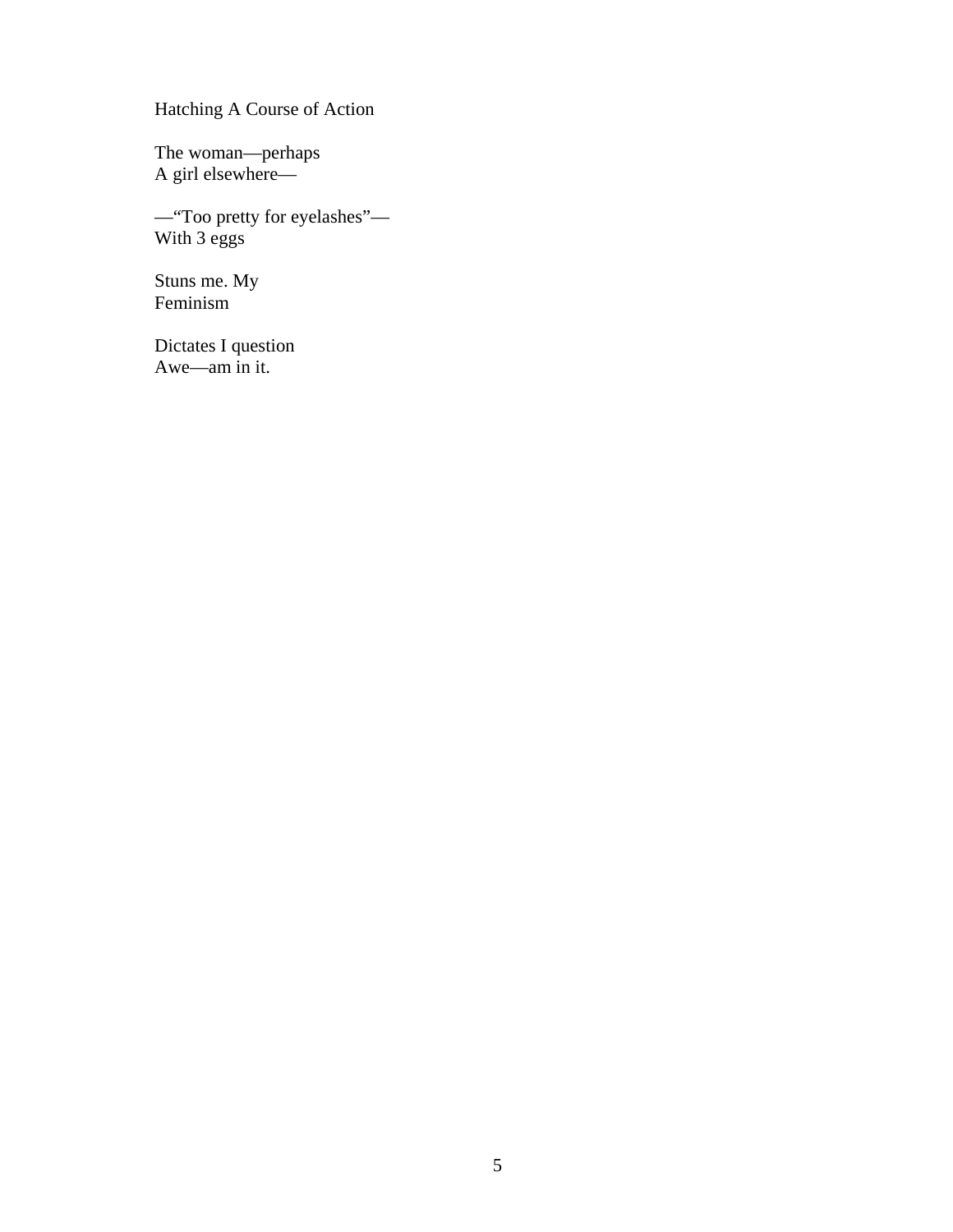Unknowing

My relationship to the word manly<br>Makes a circumference

circumference

Doesn't contain conclusion<br>Just revolves powered by Just revolves powered by confusion.

I wish, seaside, I was grinding aromatics, had a fish, Knew how to fillet, knew, too, the way to breakdown a chicken.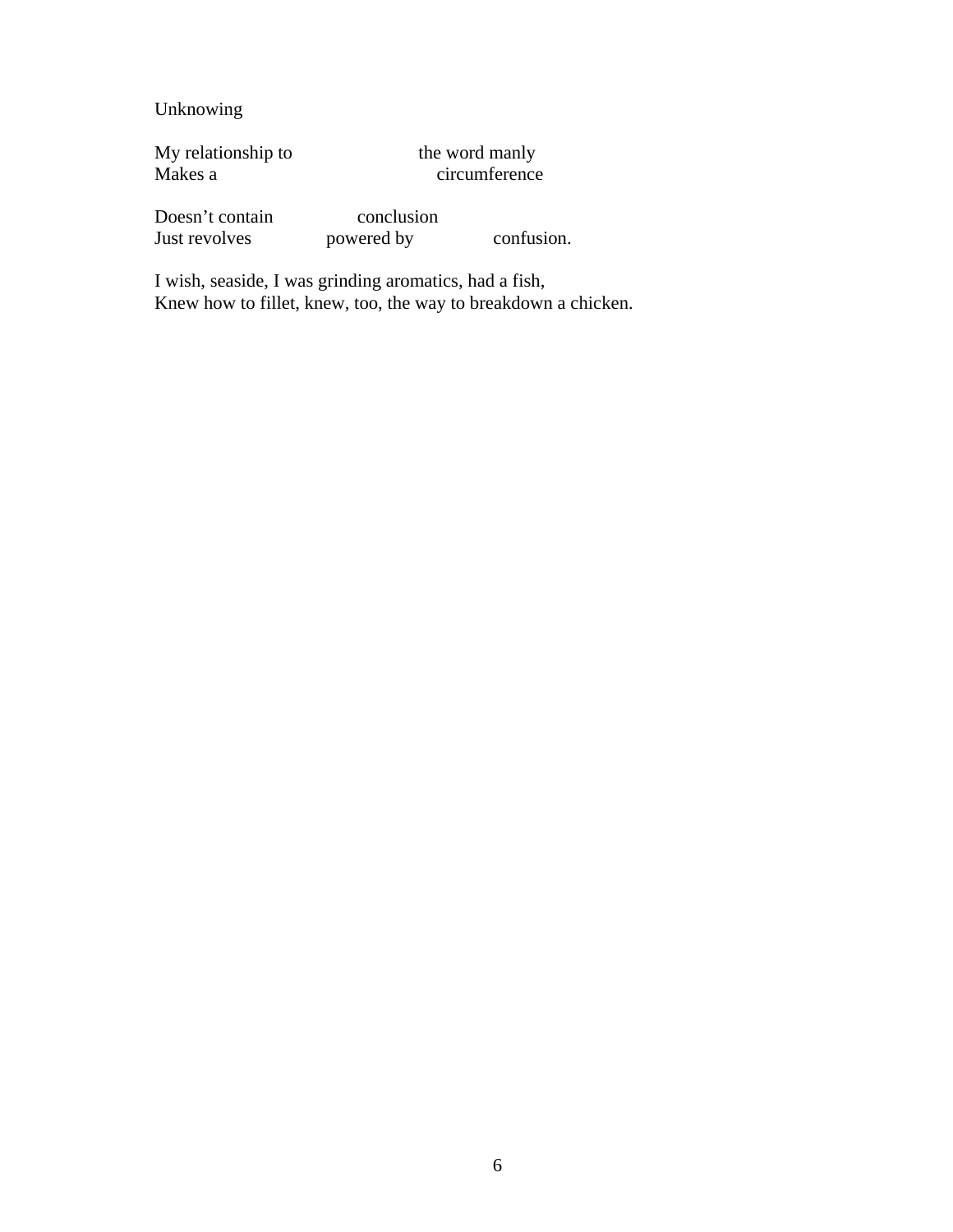## Tyranny

4 species of birds descant

Against this region's tyrant breathes

A verbena laced reek; furrows steam;

There's less grain to glean than in decades;

Consciousness abrades and rats raid.

What's a "sweet machine" if not a human?

Why desire Cartier when a little below here

There's lumen. I don't much dig numinous;

My mind's more guts not voluminous—

Birds in the wake of thank-god gone shit ground-cover.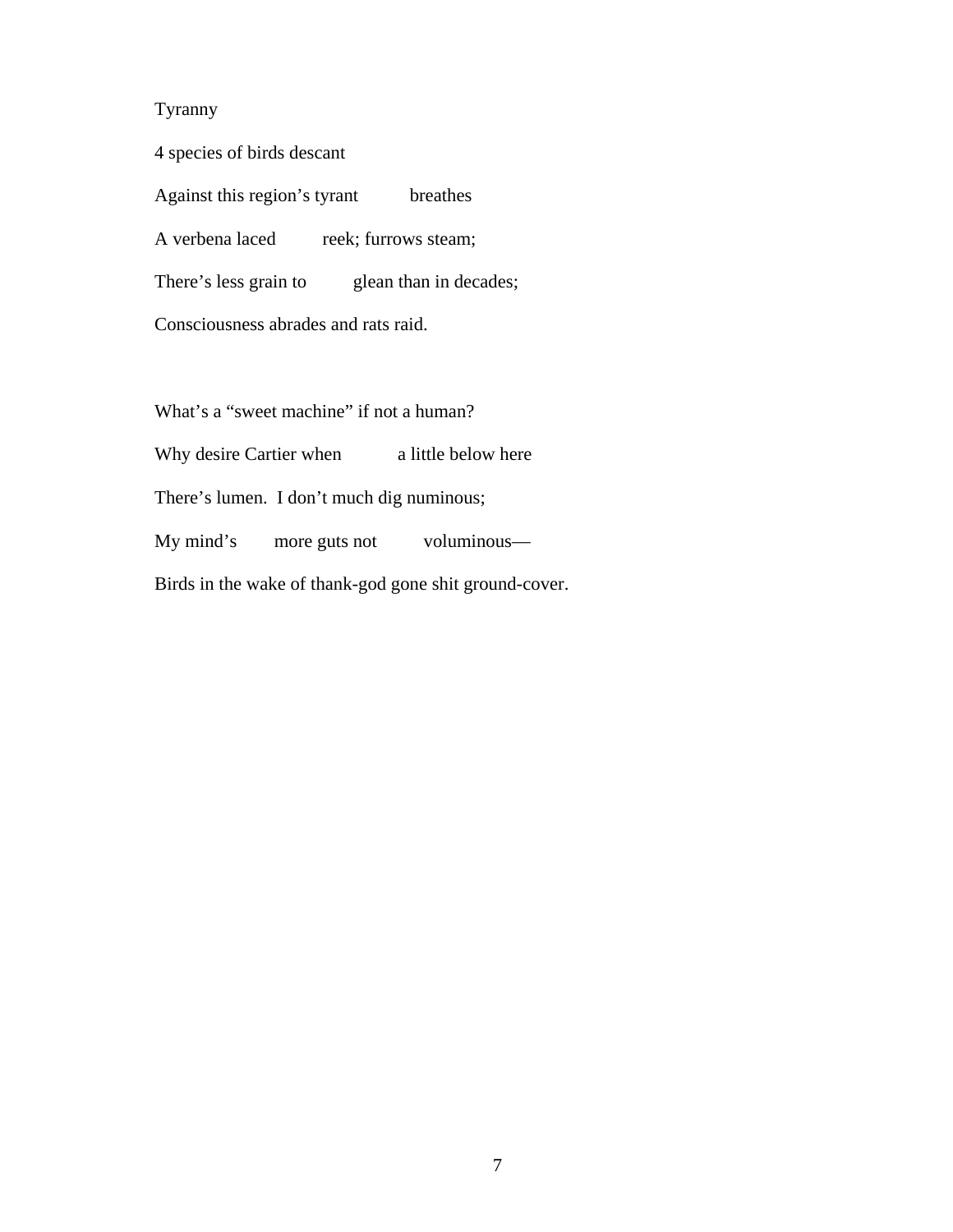Tyranny

You could be a dictator if you were Powerful; you will stand so sometimes but Never enough to do true harm. The spur Isn't fame; it's small as those spores. A hut

Would bode well for we or no; where it's at Means most plus how I'm feeling in the midst Of what ever "stage of life": I've had Enough of your lectures? Am I just hissed

Regret in retrospect? I hate feeling Unable to love you not wholly wrong When you don't deal with more than dealing Diagnosis. I can get along

With contradiction until it's unclear You're being culpable not act-one Lear.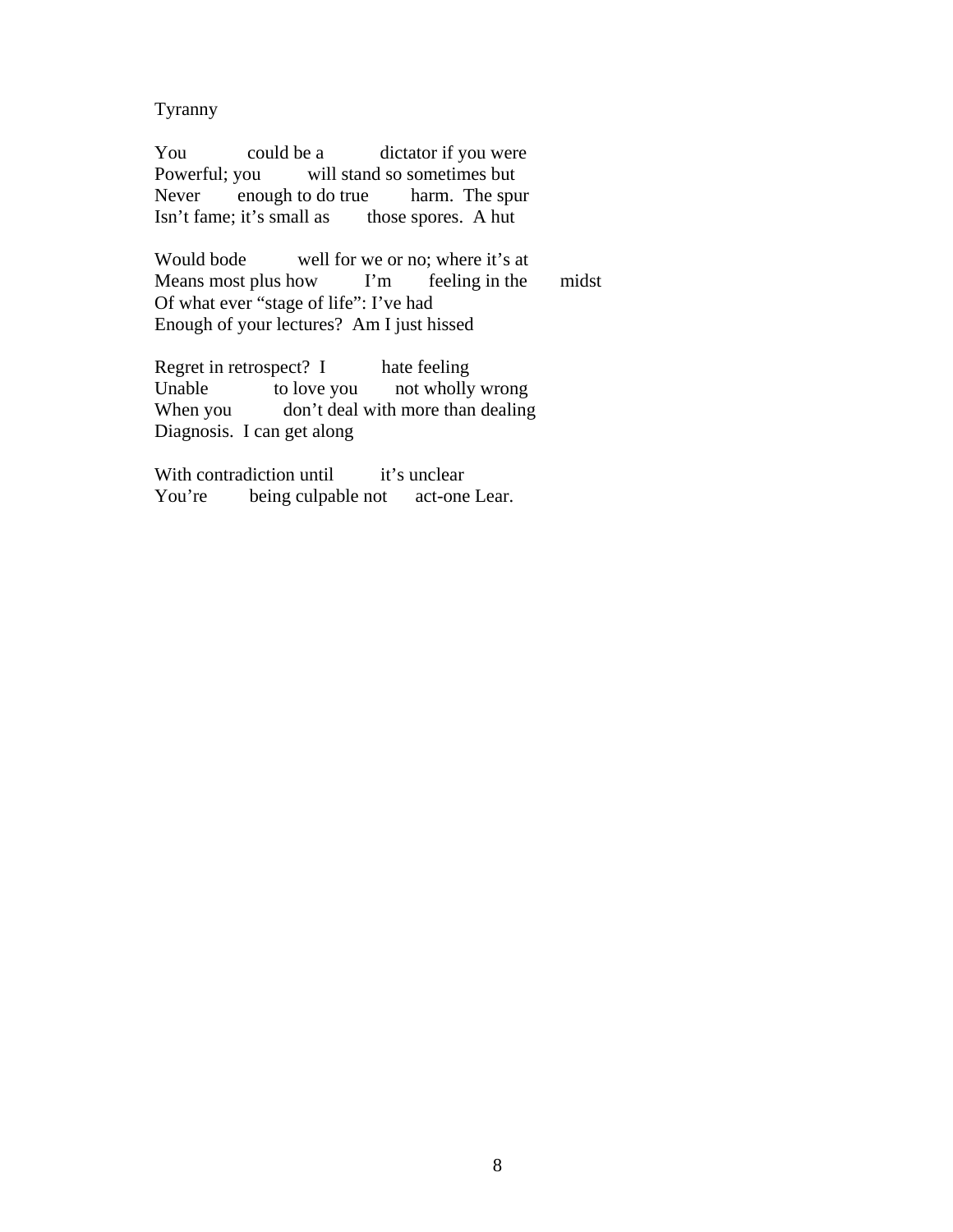## Treeing

In this we are alike and far into a view we can't quite make out maybe a falcon otherwise known as fulcrum prisms backwards and deep downs diddling tried deceiving us but we're quickening to truth.

What has above got to do with Feminism? Pears pleasure. Hands pare. Spare Hands over heart-attack—art-attack—arterial investigation.

I am. You are. Are we?

Reality doesn't recognize itself.

Identity contests mirrors.

What am I or are you doing?

In hickory-burl he understands. Burundi seeps cortex: she weeps its un-enigmatic status. Paris fashion-week sweeps his mind to minding hemlines while pipelines pass legislation. Personally speaking those ones badly make their case. Writing personifies but personal's Not here; there is their question; that is the heir of an answer; Paradise is needn't ask?

Bright star would were steadfast as political not rhyming to hypocritical. Bite a celebrity Then let wind litter.

Reality is not reflection.

Seeds treeing styptic fruit foreground swallows loop hither-thither and swallow-tail butterflies. Were the Roman-wall colored fog to be seared-off you might see that city.

Reality is an "effort of affection."

This garden doesn't understand French. Haricot Vert vertex thinks one lolloping through; acid-rain shines ilex as ibex look me in the eyes.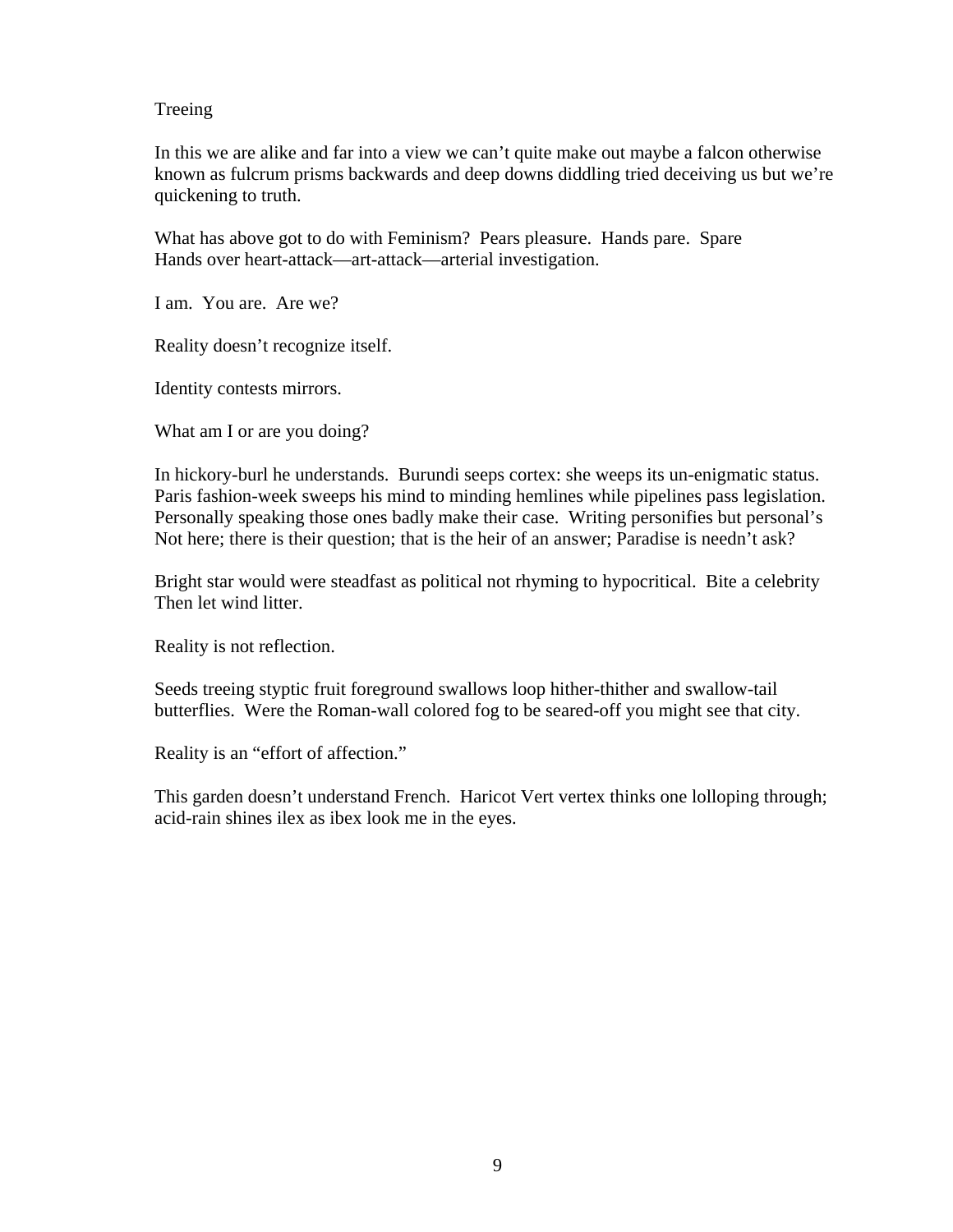Sea's Presiding Genius

For Wallace Stevens John Keats John Donne

A little boy who I imagine grows to be tall— A gorgeous pine of a man—stands on a shore Steadily depleted for cement; he is From England;

As a "new planet swims into [my] ken" so too Does he move to Maine: makes home with either sex. When "contraries meet in one"

Does it vex him? Where's any of his family? Are there parents? If so, are they ripe, or overripe, for divorce? Is his keeper an older sibling? He, right now, looks

Like a peace-keeper; it's tempting To pray for him but I believe he knows more than me Doesn't mean he's guaranteed food and shelter; I should.

In my mind this kid's been a Britisher in Kerala But now I see I've addressed someone Stereotypically "3<sup>rd</sup>-world"; you can call this

A mistake; could you say it's the point of view Of the sea—ramps the beach regardless What's there until it's a nowhere.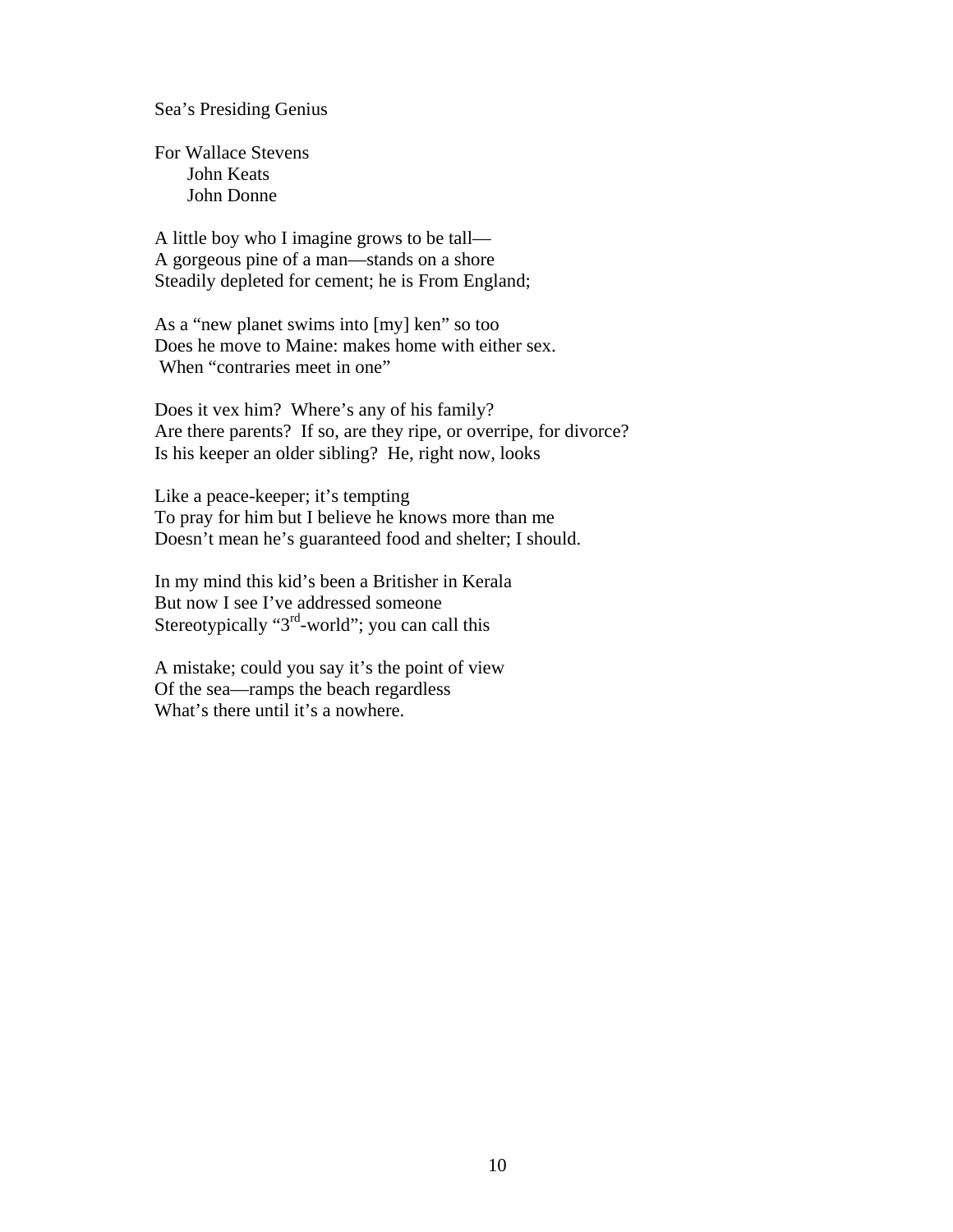To Country

Sumps and deepdown dirt longs— Stumps stutter and leap low to mossy—

To country we all deserve.

**Oranges** Blossom—can't smell the gnarly

Rivulet of piss and Fetid other-flow

A few jasmine petals float on.

In Cartagena a foreigner Focuses on emeralds

Do not break beautifully Like the sea.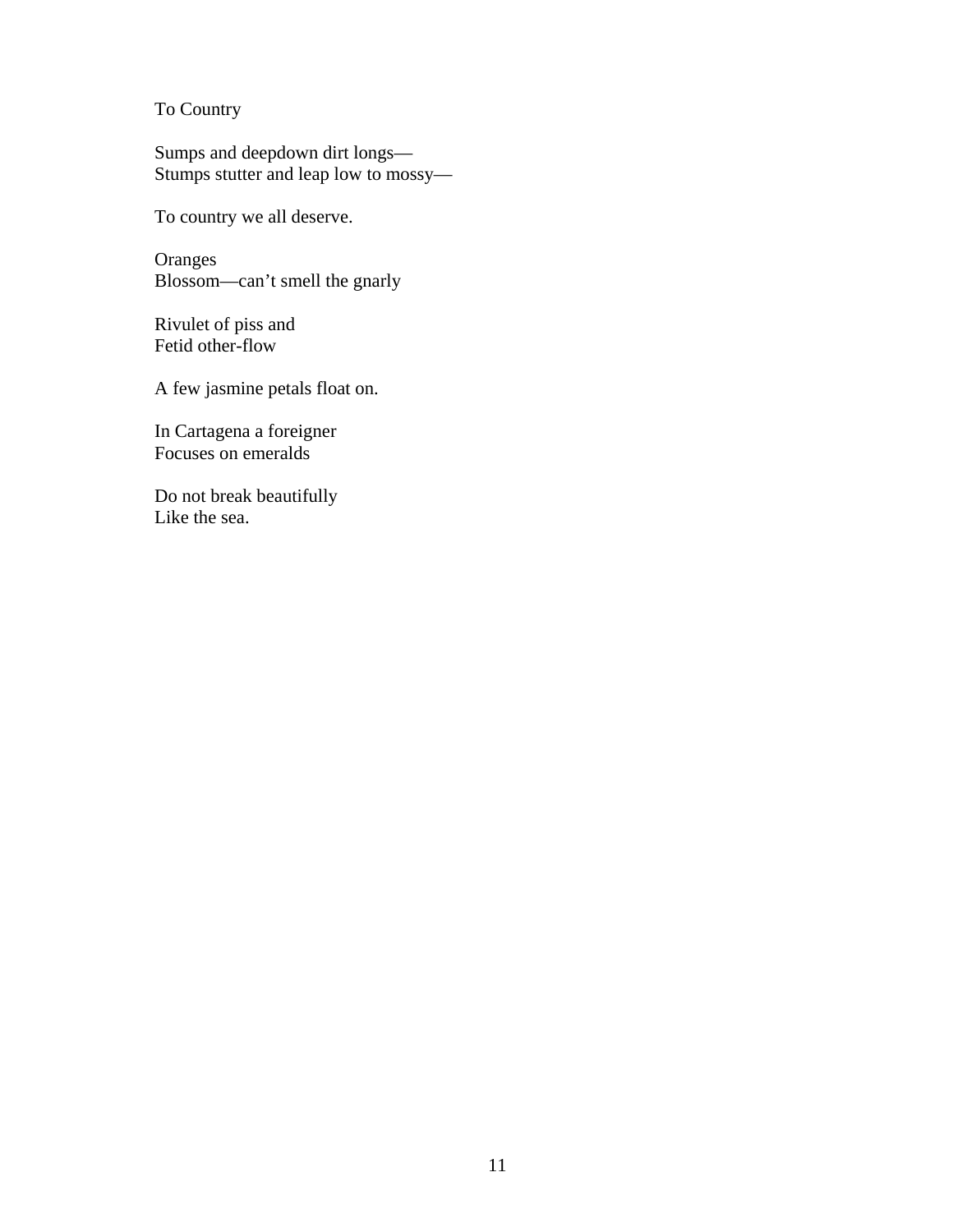Eggs

There aren't birds here anymore;<br>If flight happens it'll be happens it'll be

Ripping—aloft on a gale. Turtles might lay eggs here if watts

Didn't flare—riotous—onshore. I reabsorb my confession

As a mother turned away from beaching. The bleached boney coral's like pretty

Platinum brooches in this silvery Atmosphere—quick—quick—

I feel slow—attention quickening To a quicksilver I can't translate.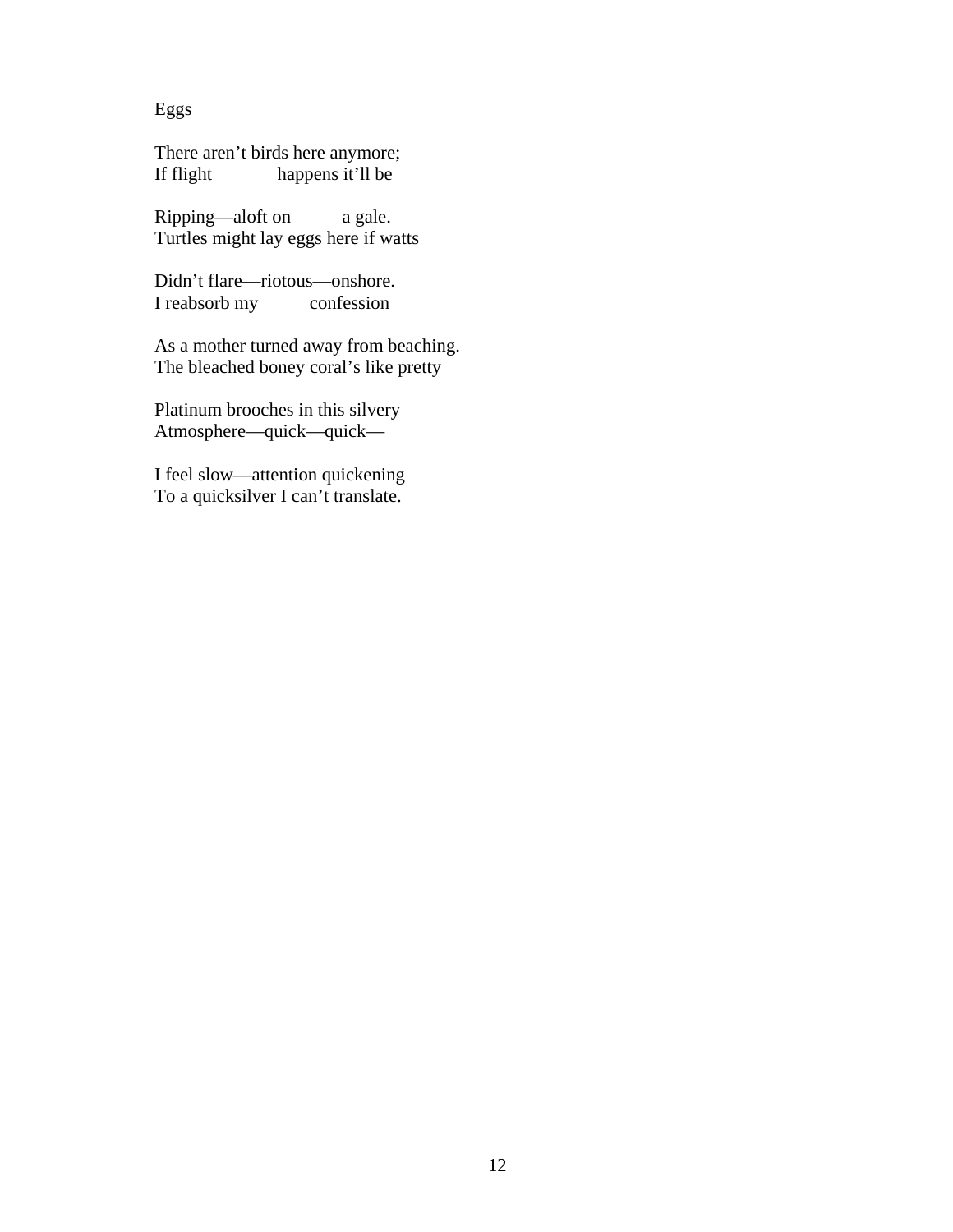No Fathers Without Mothers

| 1 Dear teacher            |              |  |
|---------------------------|--------------|--|
|                           | Please let's |  |
|                           | ] Now plait  |  |
|                           | Wreathes     |  |
| By the $\lceil$           |              |  |
| Sea my [                  |              |  |
| Hearing grieves [         |              |  |
| For father [              |              |  |
| $\vert$ Lost at $\vert$   |              |  |
| 1 here is [               |              |  |
| Pink under-lit clouds [   |              |  |
|                           | Lumen        |  |
| Upwelled [                |              |  |
| ] Father's tilling shines |              |  |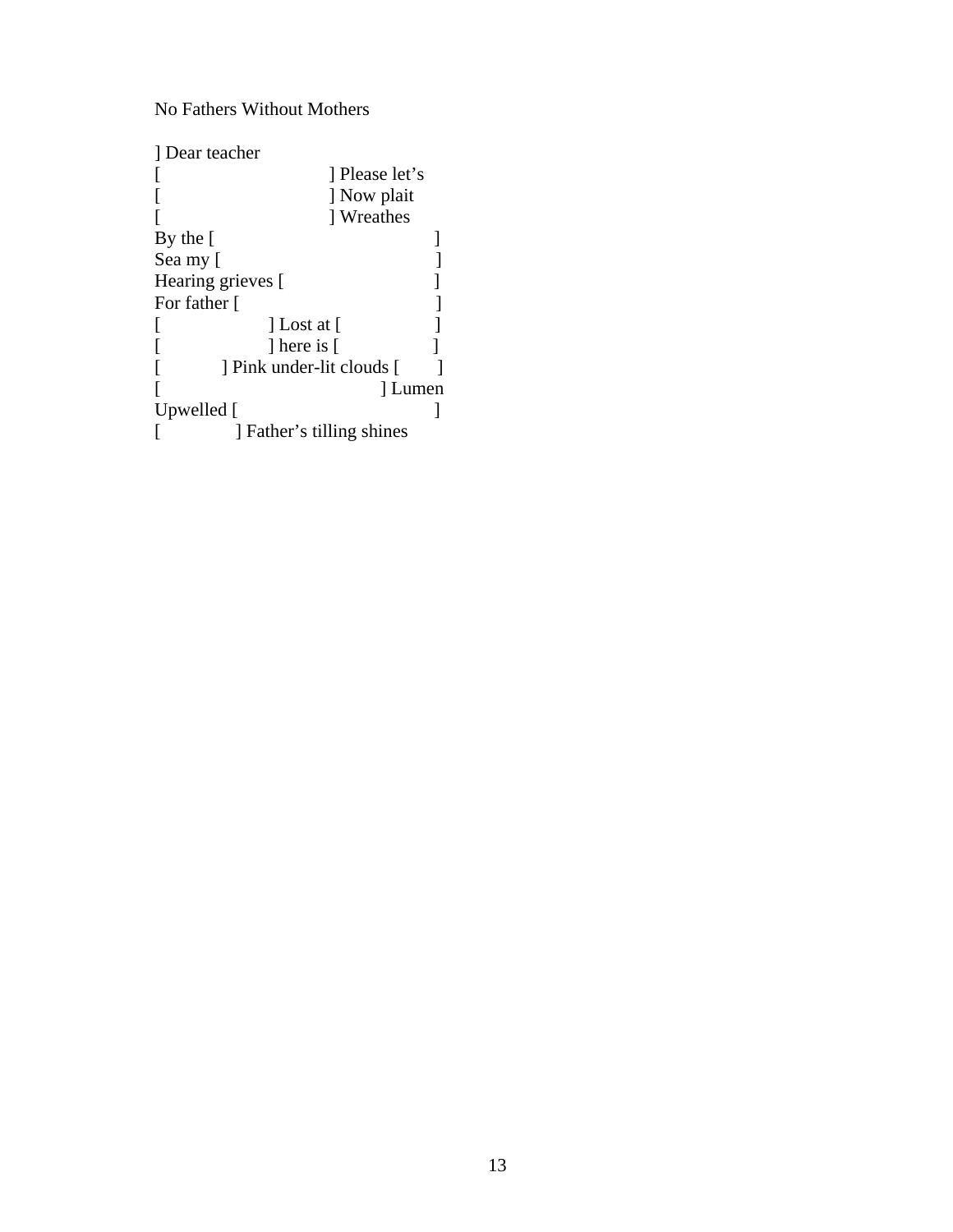## For/After Elizabeth Bishop

East, West, Tropic, Polar, pacific, As swells break here I

See rusty cob-webbed Whichwhat of metal— Beyond the combers

A bag, before The roar a comber, His eyes a drifting—

Rifting—entering Your heart like no Pierce But as logical;

The Charles "Slpps" by; He's trying to cry (Into gratitude) On this concrete bridging.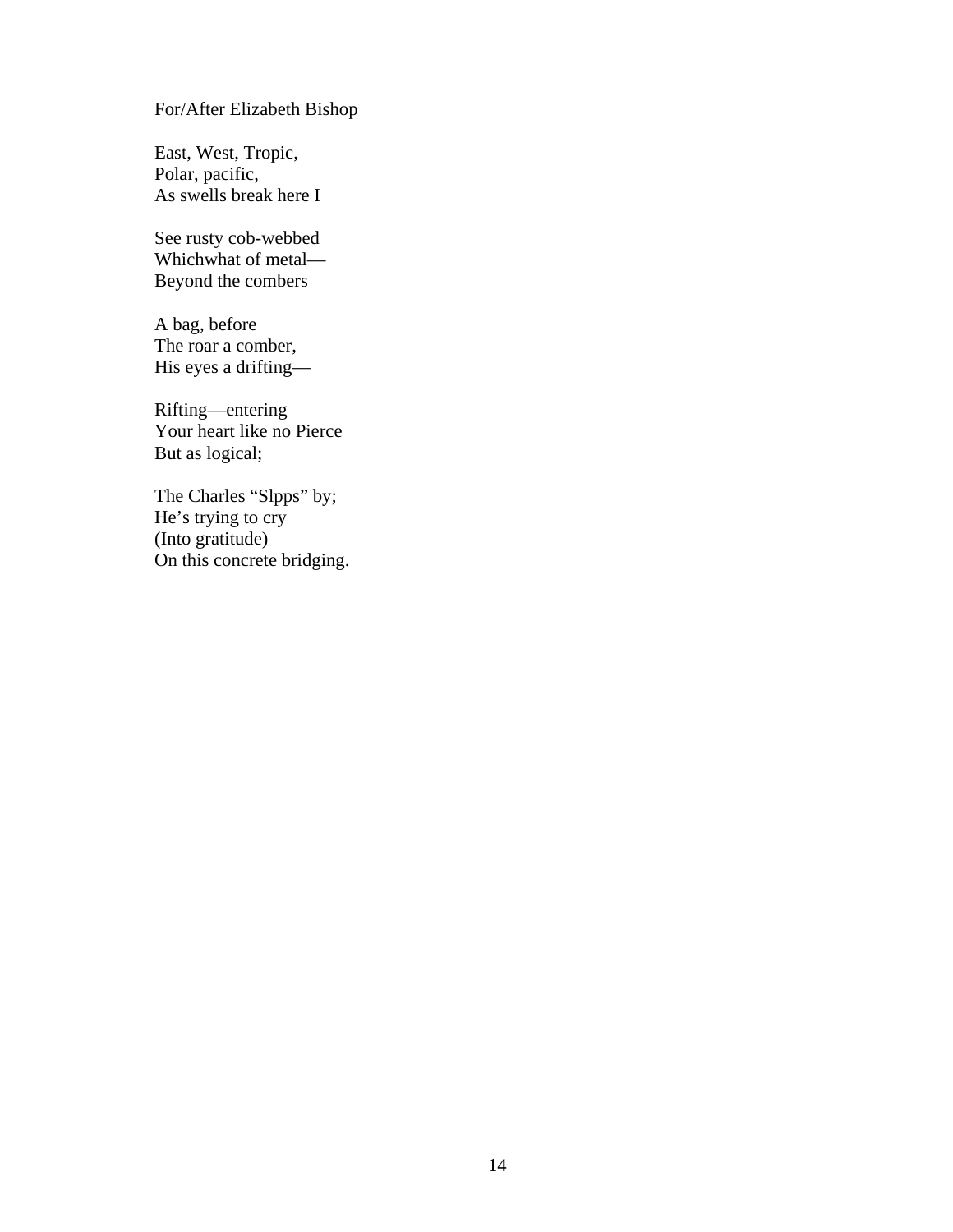"The Wild Carrot Taking The Field By Force"

The goal is to create A flexible structure— Don't call it chaos. Rose

Stem rips a hem of his— Rakes skin: a tender swarm Of atoms are rose hips

Hip to the field of hops: Where it's likely neither I nor you will have been.

I see more of the world In words than another don't have to put

On the red light. A pool Of wild water in Sunny woods and I'd be

Happy—no: my view can't Withstand walking through: I'll Take the fen—all my loves.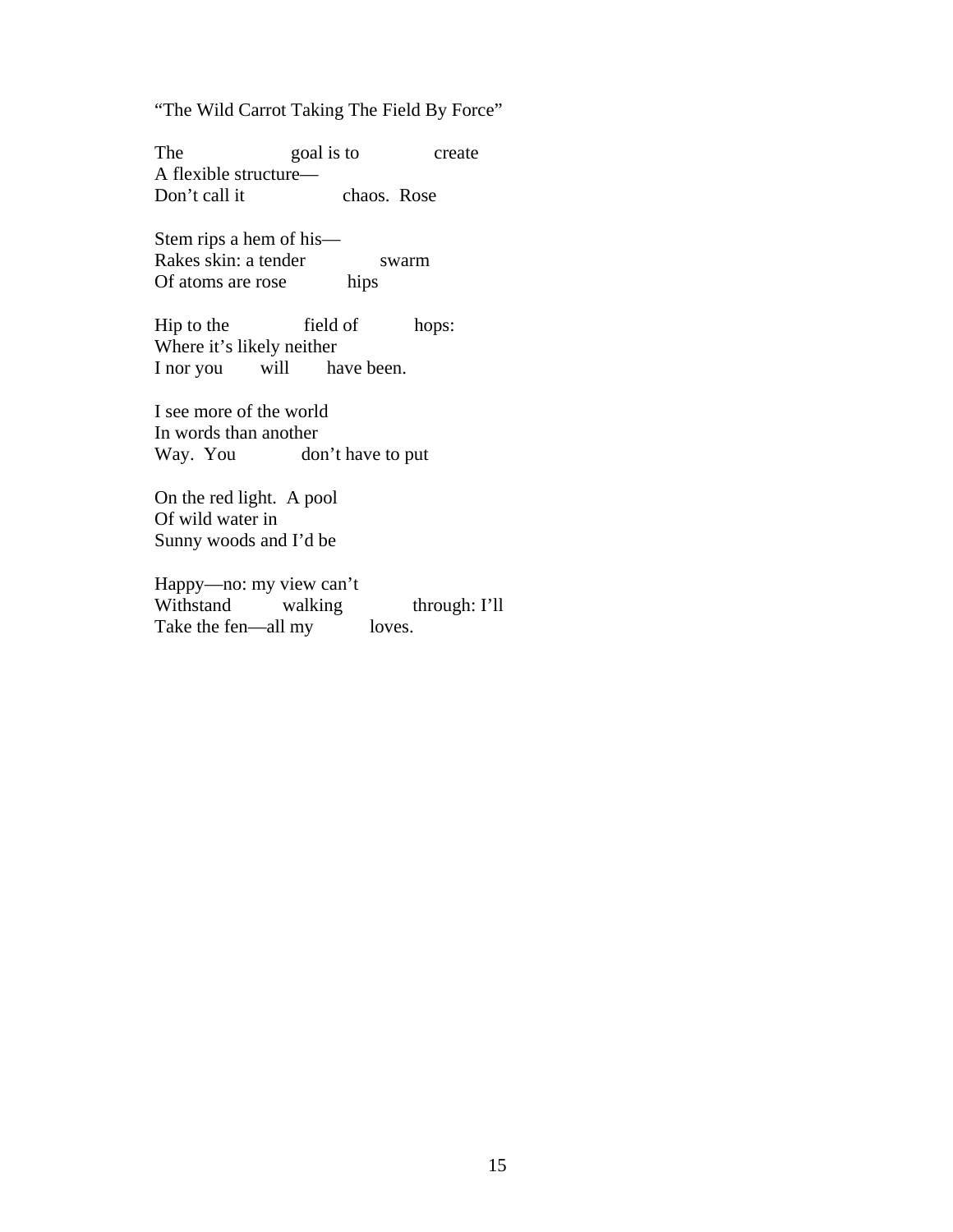True Love

Love is true—several trillion<br>Degrees of attention. I do not Degrees of attention. I do not<br>Want to commit suicide. John suicide. John Donne

Probably wouldn't like me were we<br>To meet; I eye his spine; I'm spine; I'm a world<br>elements. Tree Made punningly of

| Tops make     | bottoms of us                   | all. A small |
|---------------|---------------------------------|--------------|
| Slice of foie | gras would hit                  | the spot.    |
|               | Damn roaming charges: I want to | call.        |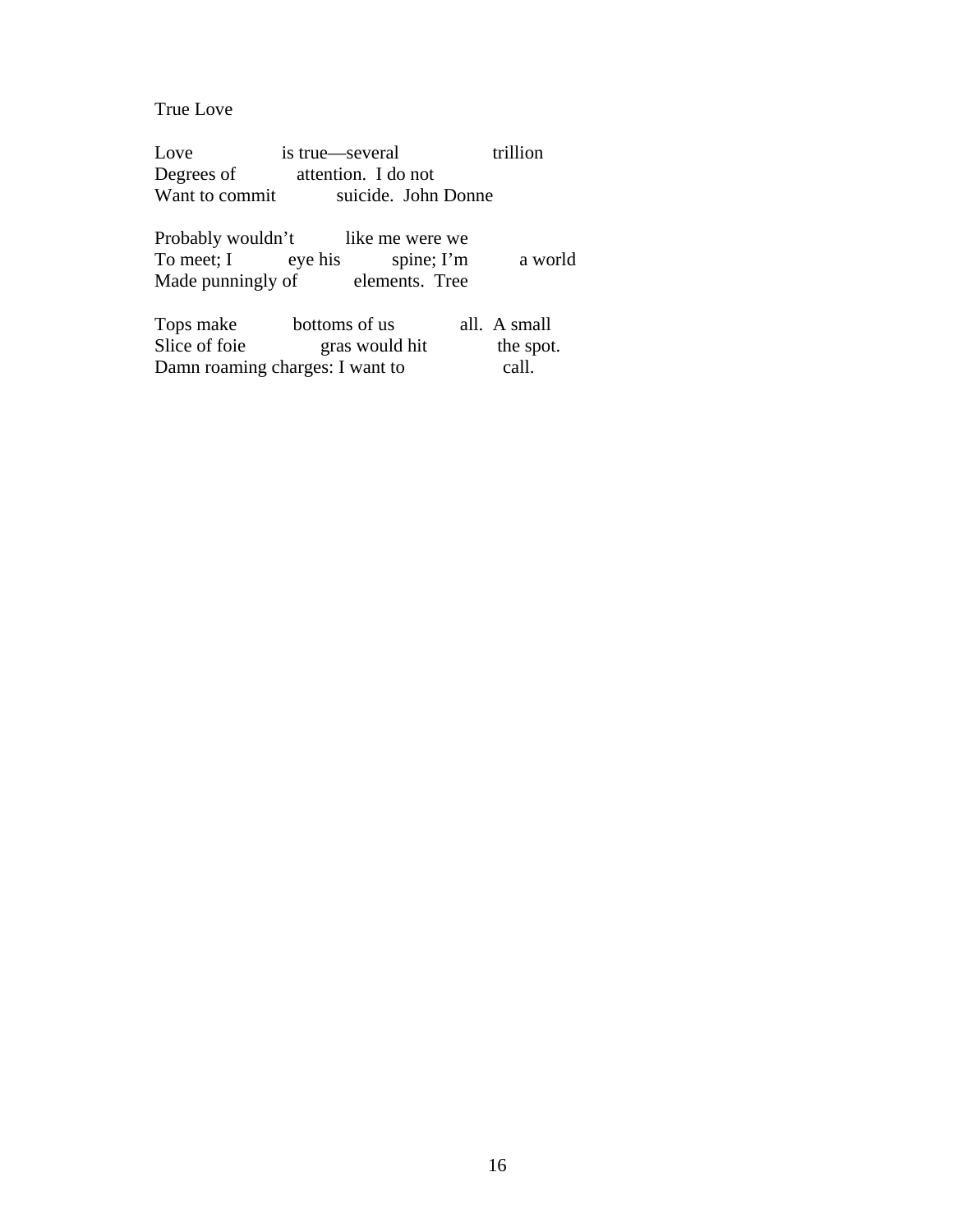Globalization

Beyond the there is beauty unattached:<br>Allowing more intimacy—freedom. more intimacy—freedom.

The dim sky highlights jacarandas. A parrot preens itself within a eucalyptus

While the 101 flows slowly.<br>Working blooms laced blooms laced

Through chain-link a bee Eyes a Salvadorian fled a sting.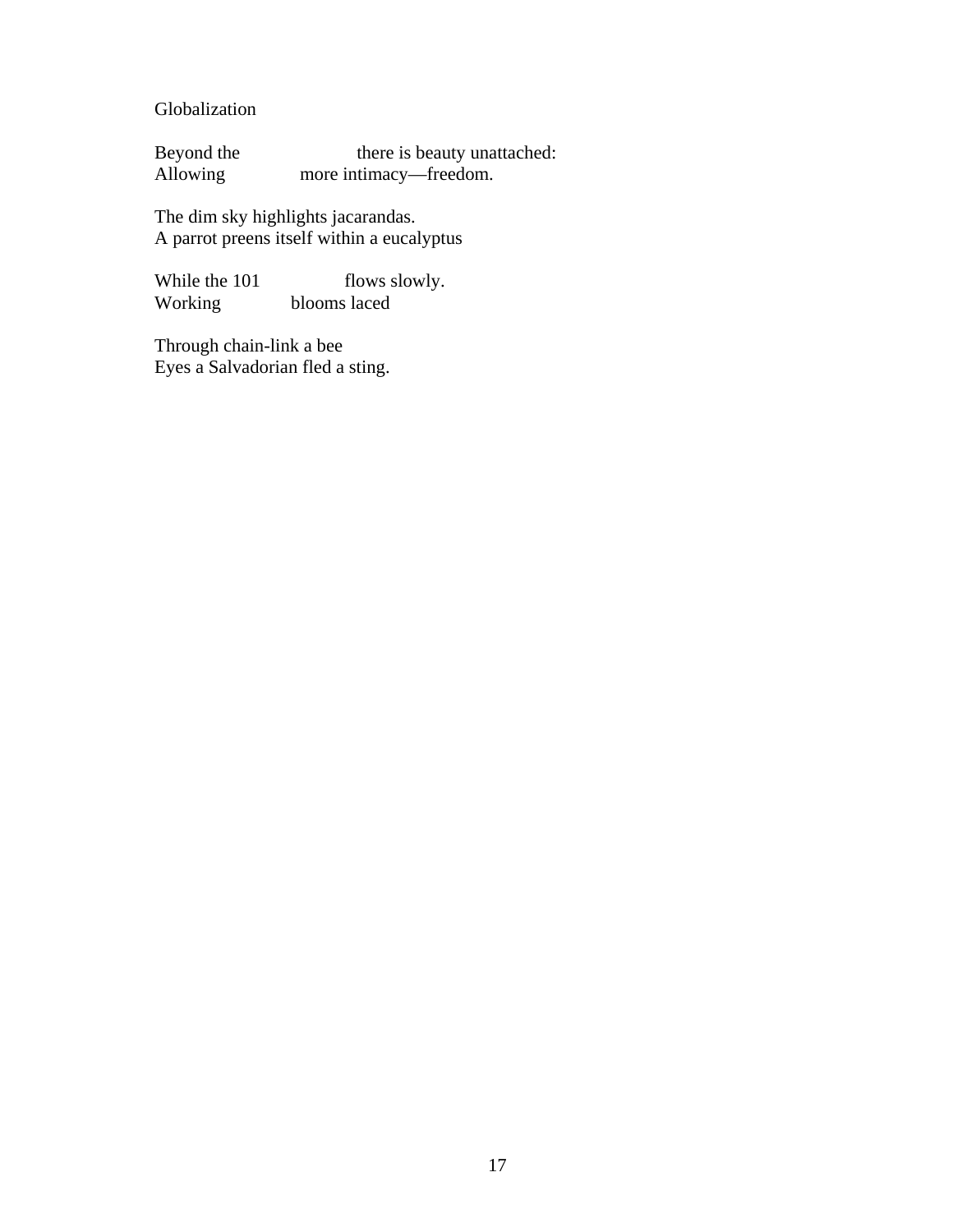Localized

Wind sussurates through forsythia Circumferencing a stand of pines No Cyprus. The squirrels not thinking early Days of the virus just nutmeat and run. At the stoplight a Corvette holding A cigarette out the cracked-open passenger-side window.

I'm sure you remember slam dunking through the window. Other than a book for a surface and a pen and leaf I'm holding Nothing except my breath. Tonight's still early— Later than usual. Because of calories I don't run Other than late. Sun lights laden with motes—strikes pines. Across the road a splattered plastic-bag like a toque tops a forsythia.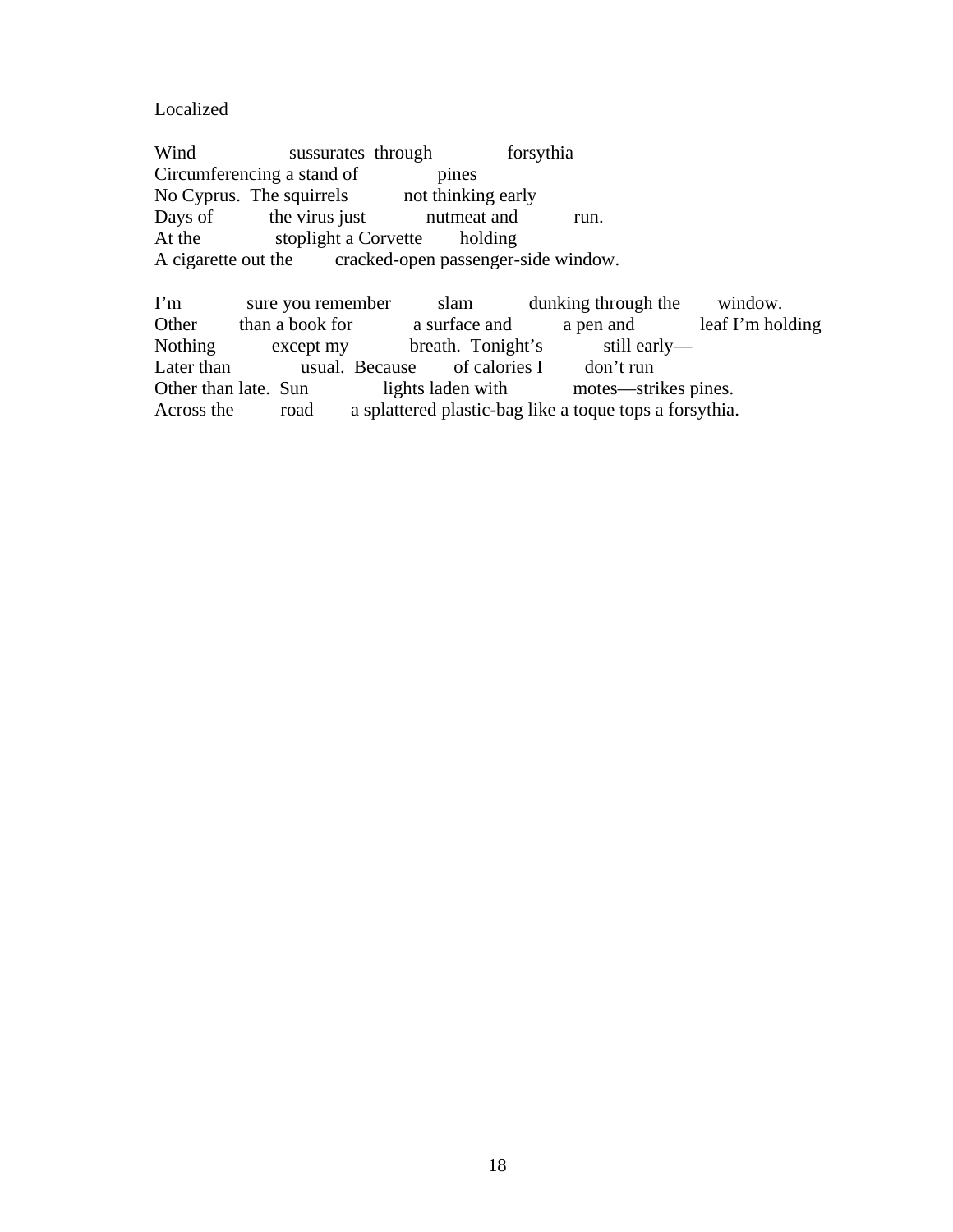#### Now

The truth makes Me feel like A criminal Why my soul Must rebel? I should Cry what will That achieve?

Certainty has limits. In this sense, space and time are discontinuous. Trees mimic seraglios; unlike some bugs, the mimicry's a failure. Tide ramps a beach where each to each is nothing said or water swirling round clumps of seaweed. Inamorata and caterwaul happened simultaneously 3000 miles apart, like loving hearts. In 700 years some part of the past recurs. Is 'hello,' in this country, destined to be in the continuous present? Will the American idiom tend towards Williams' Sea Elephants? Every however many years the poles reverse; if we hear this ahead of schedule will who conclude God's more likely? I'm waiting for the split when I speak seal and bull on that rock roars in my former tongue. You, love, only know now, recognize its richness, hence my attraction is logical. I'm excited for the filament sparks—space and time arc—reality avails all of itself. Someone says living's irreducibly complex; is enlightenment simple or is that what dictators are for? When preaching fails its teachings are the instructions untrue?

Grass grows Brown. Hot Ass rows Down a river: Twelve Years later Drowns.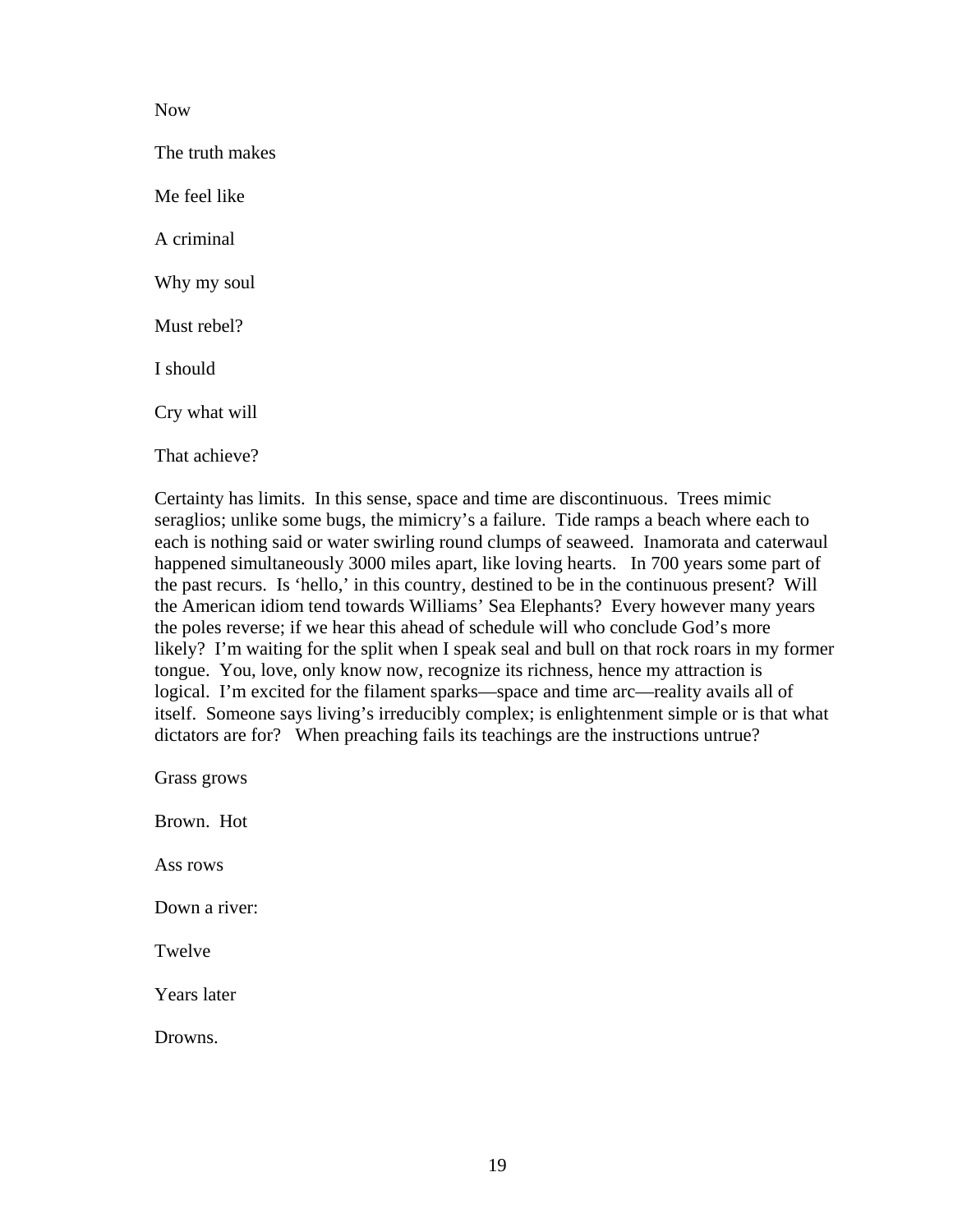A slab of fossils fractured just so and displayed at such an angle as to appear fresh. Palmfronds clack like pelicans' beaks. A man reads The Preludes on a subway. Brick-grit dusts a dove. Love lets us be true; its definition is flexible—velocity. Obedience and oppression are in relation I cannot determine. The sermon on the mount's become the spray of the fount's become font; when I was 12 I lounged at the Hotel Du-Pont, Delaware or well aware travel by train can be miserable: such value is often be placed on soul but its truth may mean weak. Antique has attraction; past is a present interaction. It's easy to succumb to a present defined by past and future.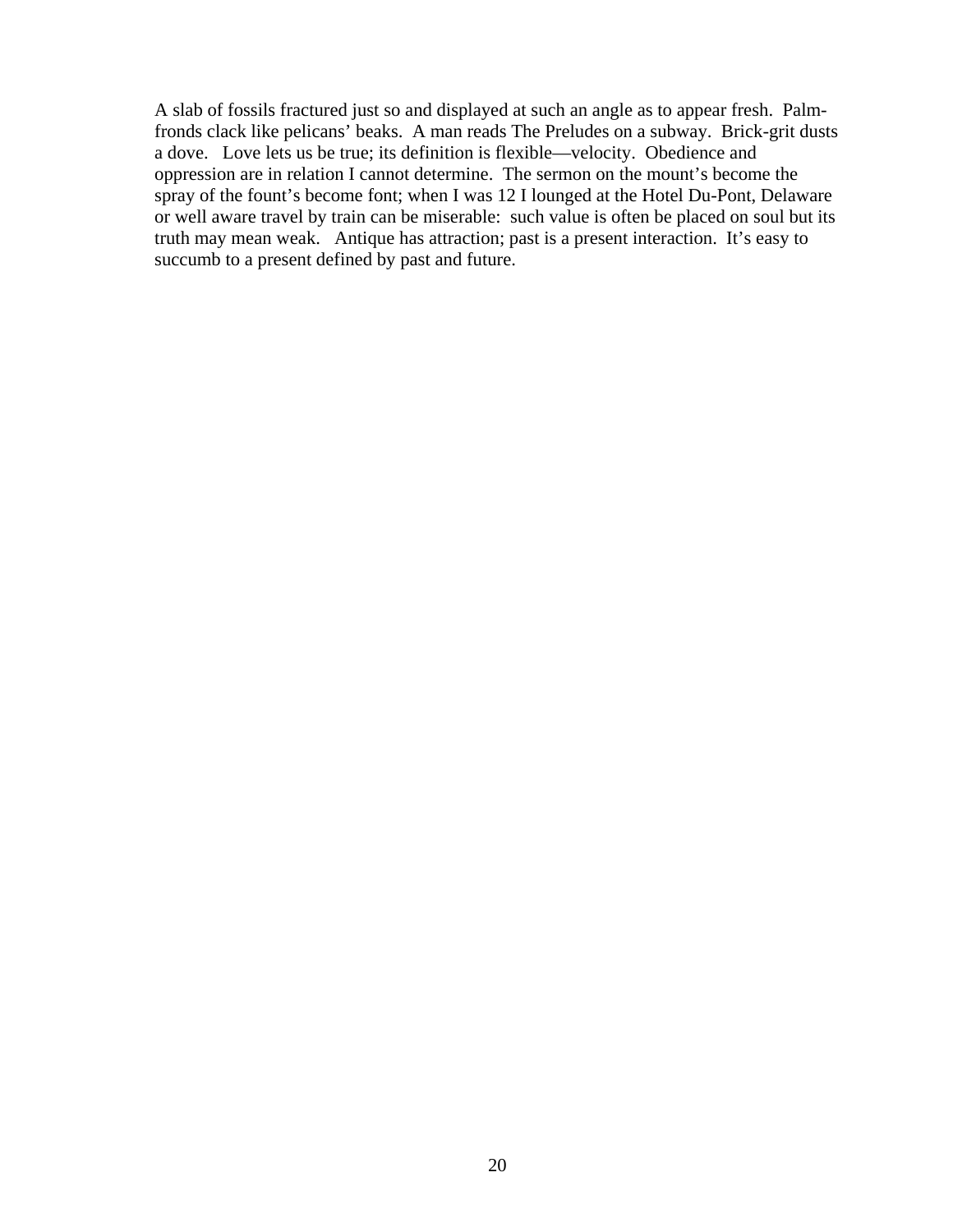After And For Stephane Et Anatole

Adam, be all heart, Go on, look—flowers When about to start Crying, when power's Given-up: "billows Of circumference" Yourself sweetly grows To resemble—sense Clarifies—eyes Espy third-person: I'm ready for cries Long before sun Rises—please more sleep and he'll be safely.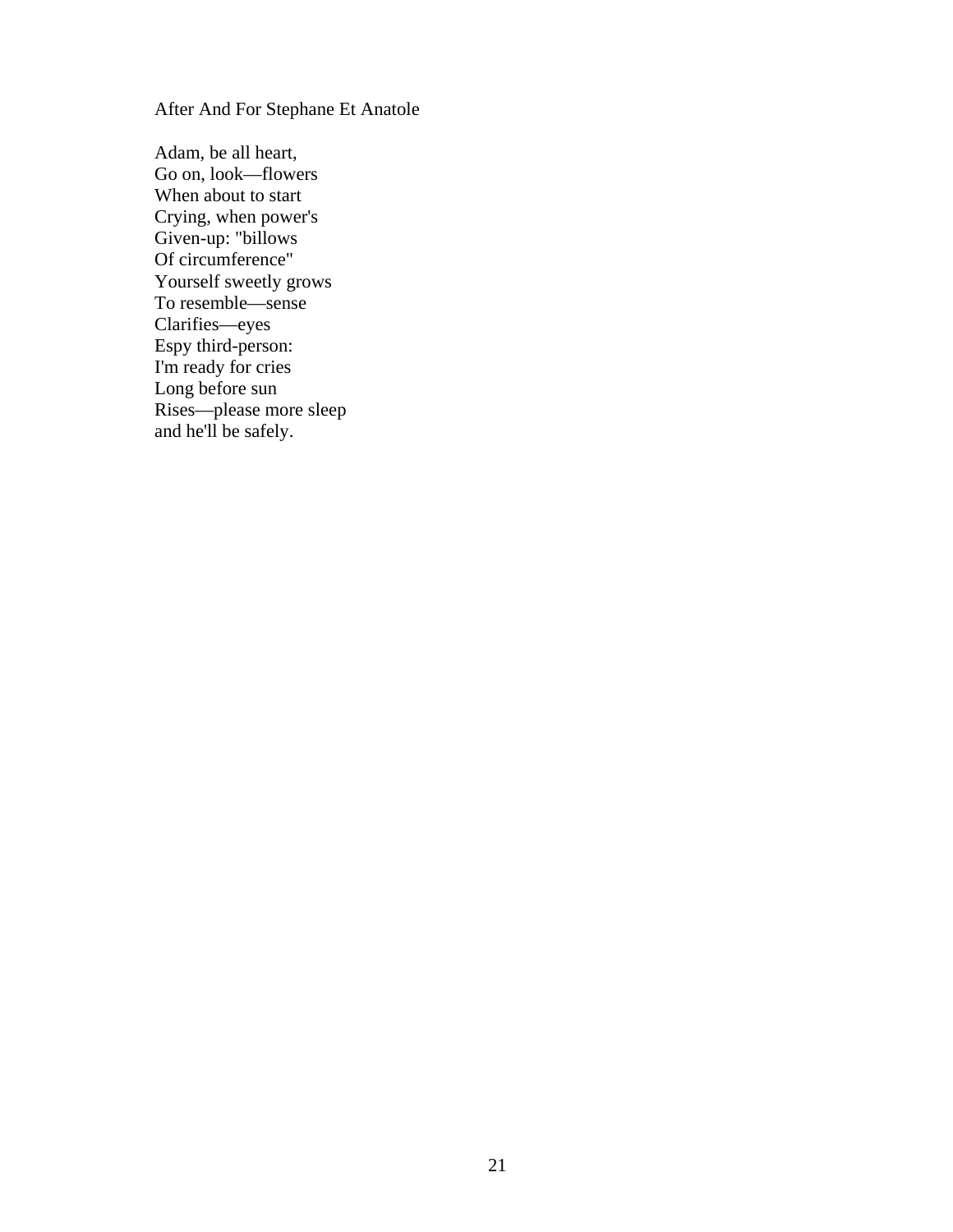"Continuous Present"

You'll be doomed If you throw your

Stars around the floor but There'll be more

Light for lovers; Lovely others eye them and

"Speaking of" looks: His was someone sits

You bare-assed on an awn You now know you're allergic to;

Is it true Saying the day's

Lovely when dew Glinting skin seems

Poison like remembering A forgotten chore ruins

The present: Happening all-ways.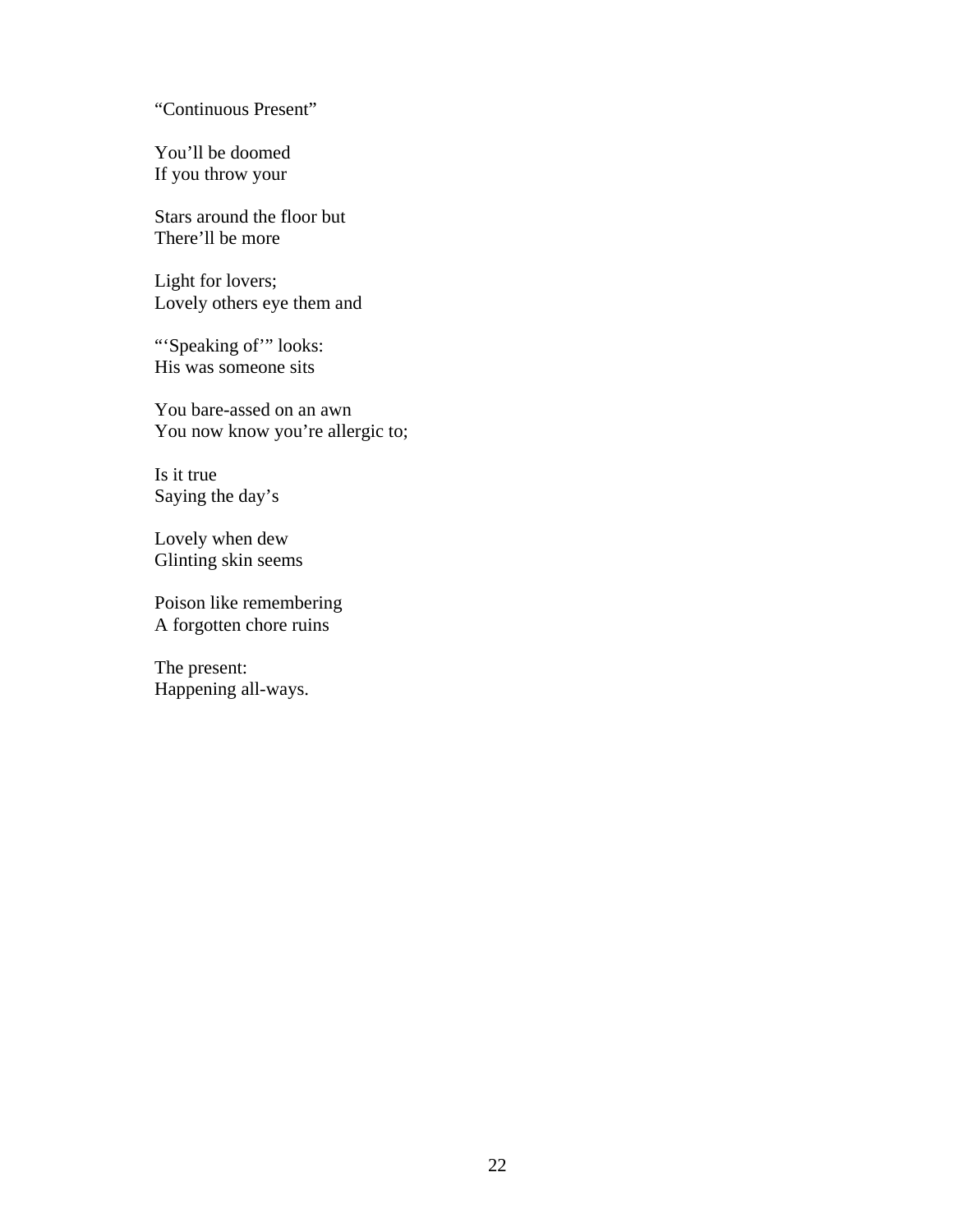"Dear Oboe"

For Wallace and Claudia

The world made pips and his peeps show Chaste interest; a pigeon blessed A blank, a chaos; snow's falling— Sun strikes it rose as hirsute stems Shed themselves; wind howls rough as white

Water; an author lives feeling He knows how to live himself least. Somewhere bluebirds and a full bull Compose "credences to summer;" she's Tired of teaching disbelieves.

Wallace would you Allow me to

Refigure your name? Walls would ya'll

Fall should caterwaul This place ain't seen be?

Moon lights leaves Appear as fire-flakes—

Hold one: its collapse Is almost kohl;

An actor Makes up his eyes—

Prepares to speak As coolly precise as

This Fall night beams.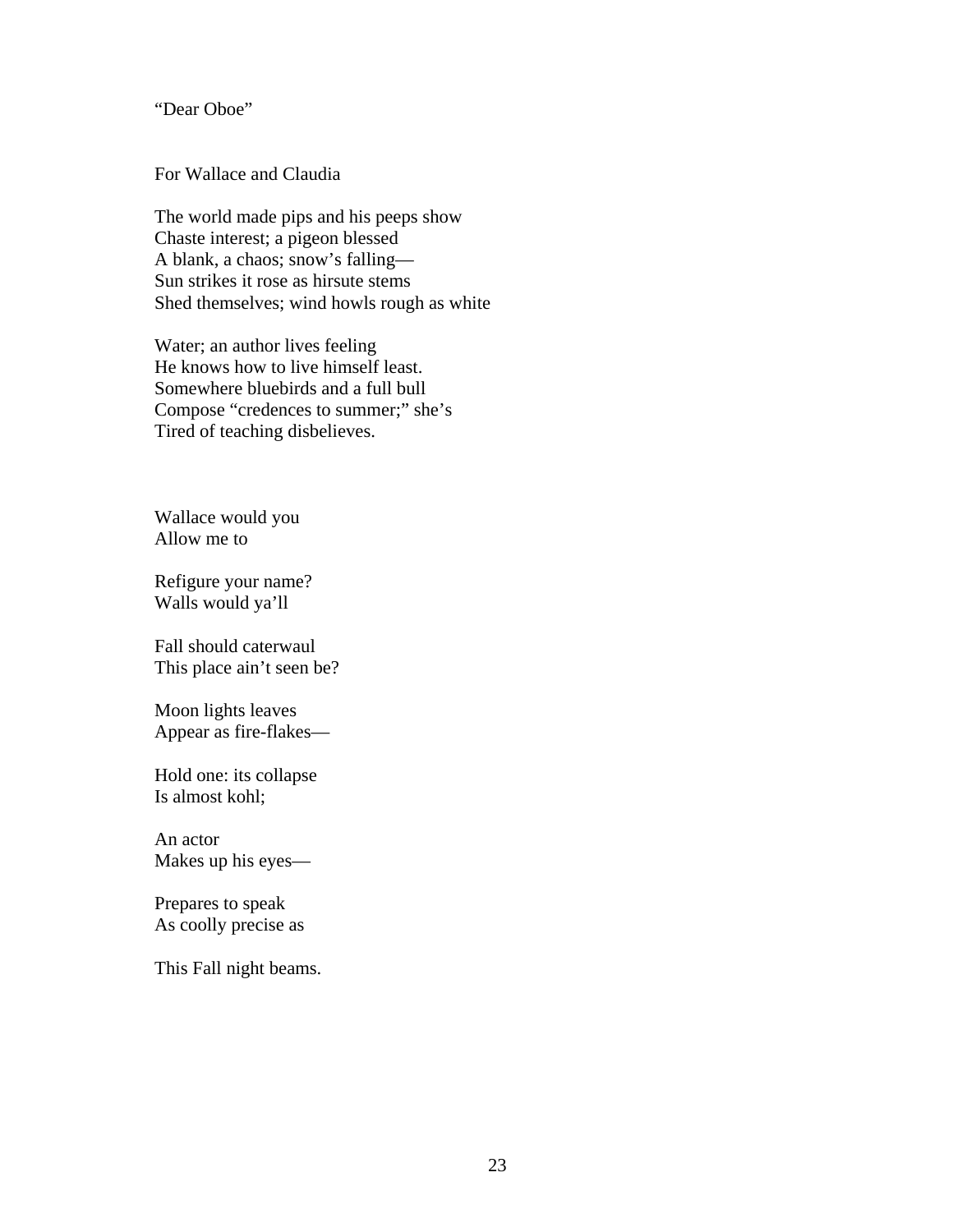I Barely Know Where I Am For Robert C

As it just so happened Parallax was on our side So the walk there didn't feel Being taken for a ride.

A hawk glided between Caesar's and the New York; A tourist as green As wasted and broke jerked

Into my lane like lame Has caught you in out of breath Long before race's end; I'd rather the life-game

Didn't have so many Crappy rules only tools Know how to use; we're free To choose what we don't need.

I happens Without Trying

Scares me. Someone in My not-dreams

Knocks on the Door—way Becomes blocked—

Locked in Must translate Not knowing

Any of The target Tongues.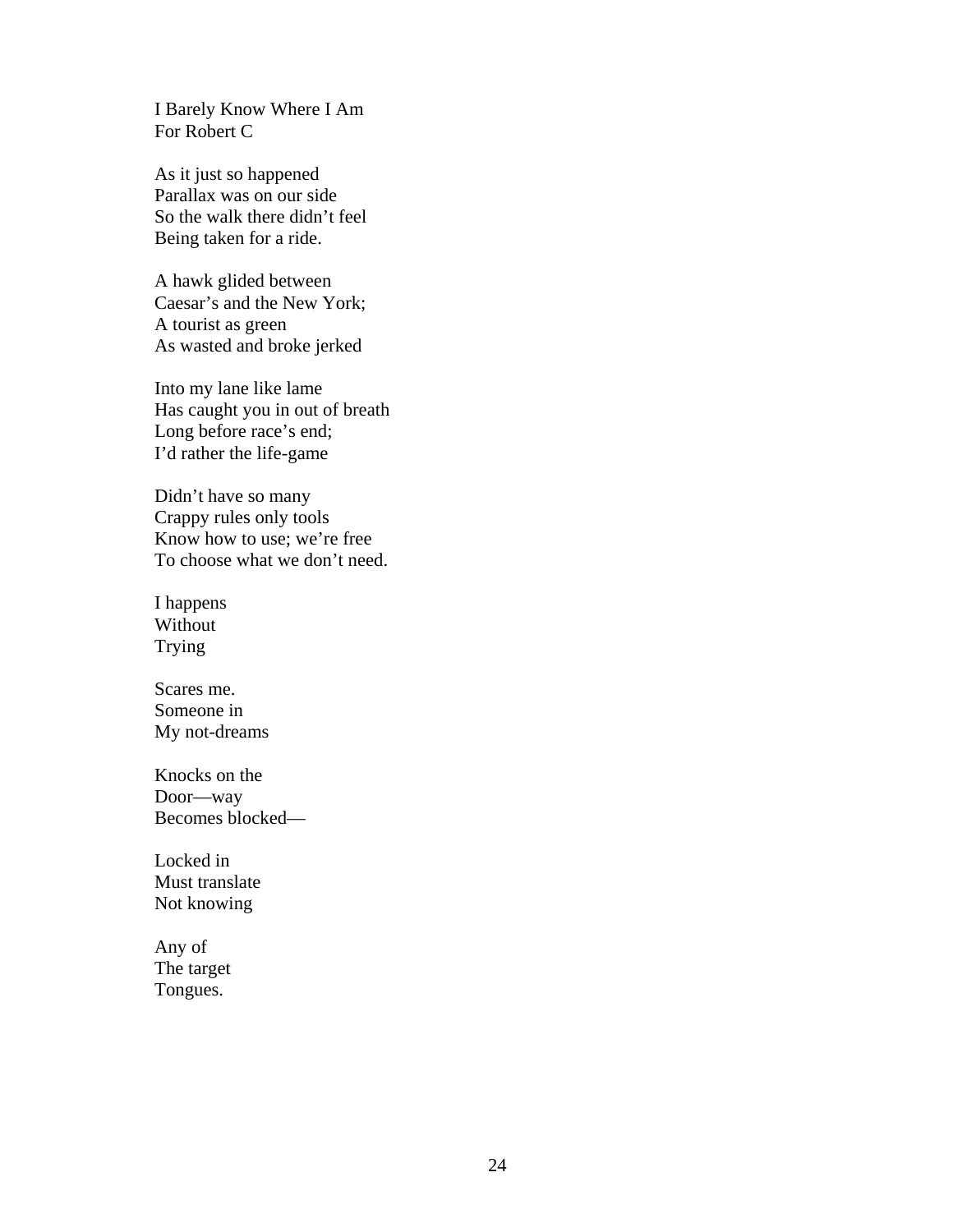To go on is Beginning he

Decided Feeling elides—

The truth's a Swarm we

Can't know than As spirit.

Sun sears-off mist. Oh were there time

To only be Specific.

A soul reads by blind touch.

The plum tastes good.

The warning proved untrue that time.

I'm not attracted to me.

I'm so much problem.

Is solution a nightmare?

I wish I knew butchery.

In deepshit's an Angle of Repose.

Technology changes; nature grows.

I care about dick-size.

There'll be good in I die.

I like the weather today more.

How neat to be a Martian's anecdote!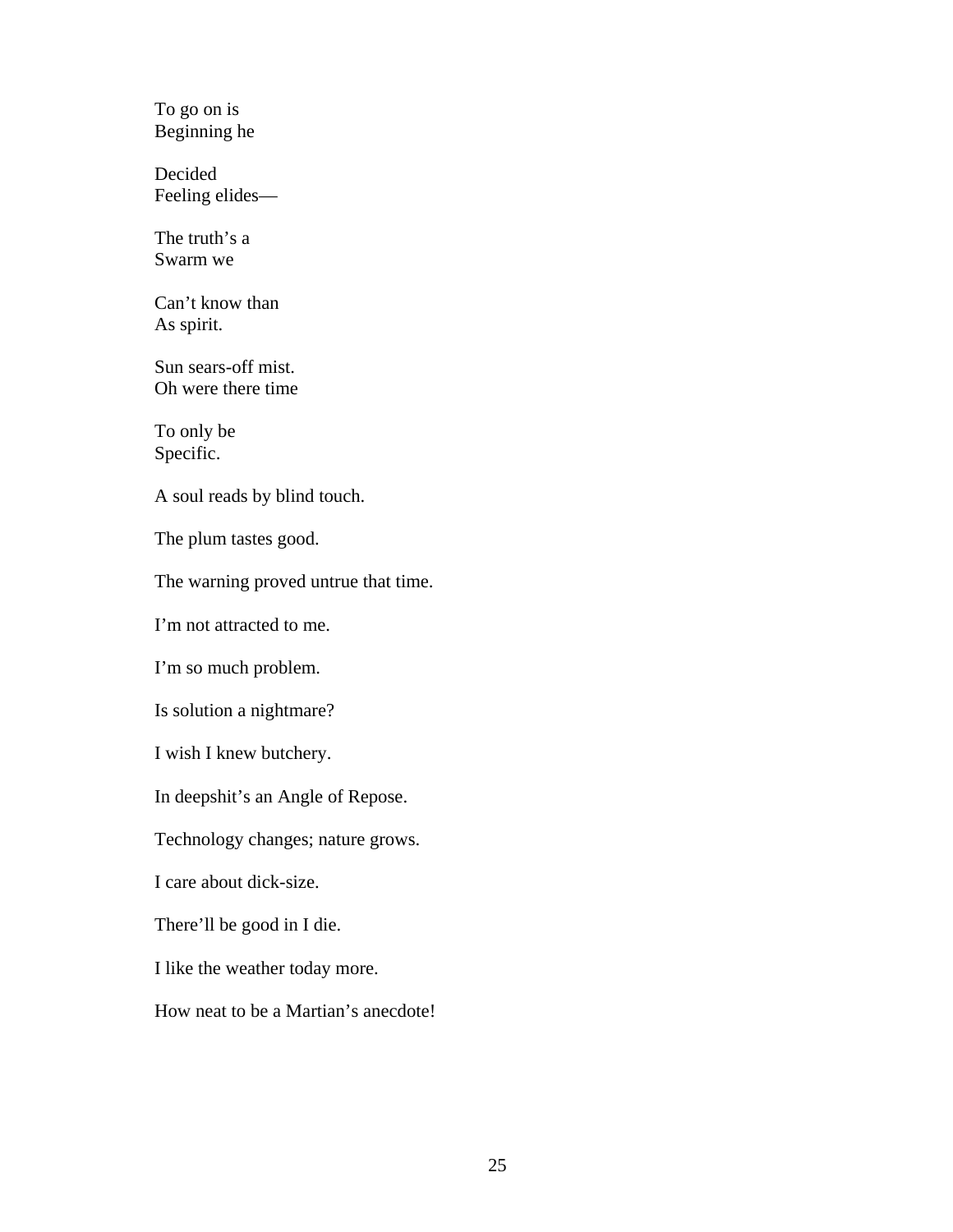## Musing

Where does the Sky begin? I wish when I shed were

Elegant As snakeskin

Not delta Denotes drudge;

The muse is Always in

The making: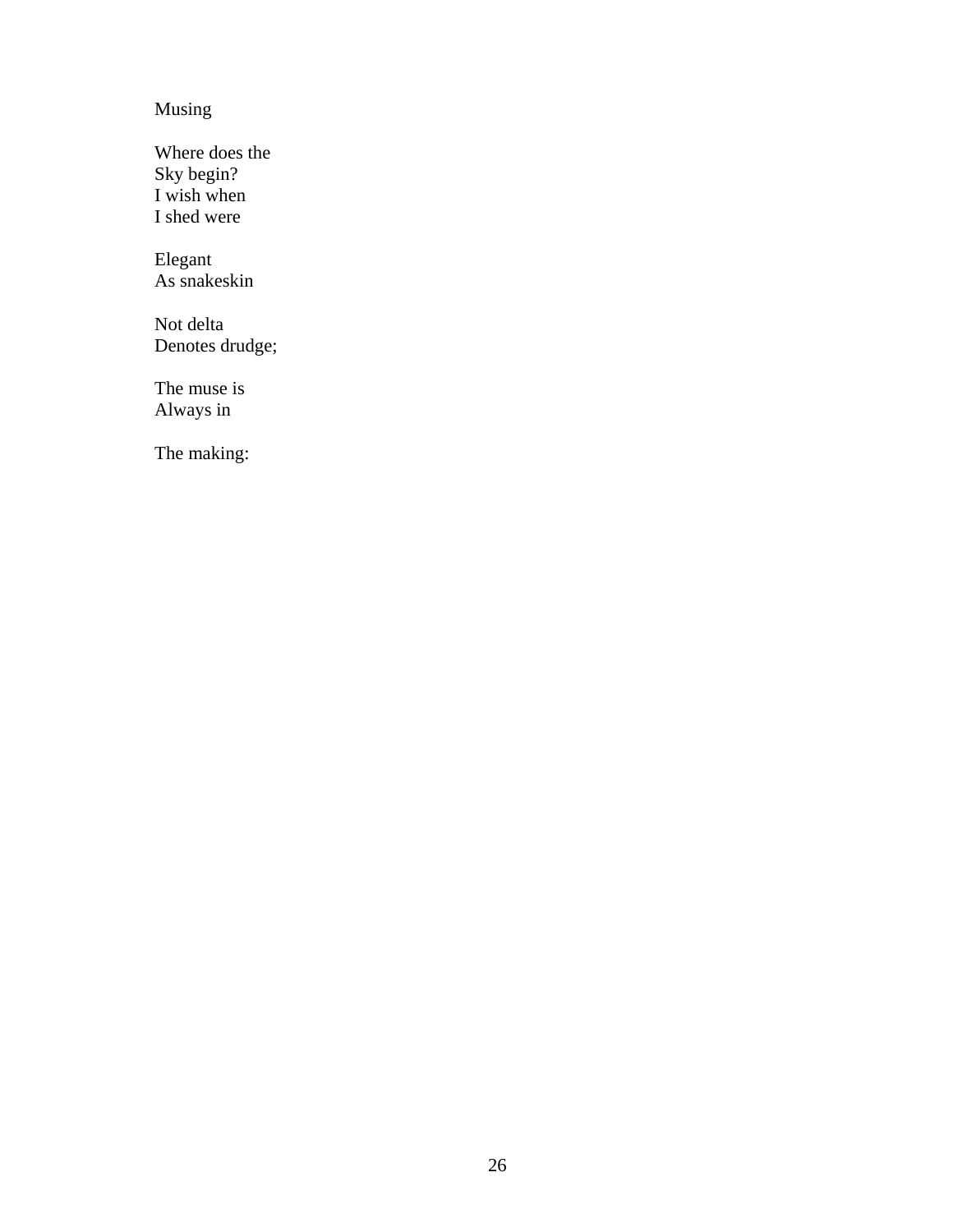"A Worldly Country"

The general was Ridiculously

Specific, arthritic too.

At a point of Retraction

The hope

An appropriate action Would actually happen was born.

He lined up the pigeons

Pink as piglets Then slipped like the knife of

Someone

Who doesn't know how To shuck an oyster.

A bridge's underbelly

Or bats Made razzmatazz of twilight

Left her scratching his rump.

A girl studying for her final looked On enviously as Iranians at my friend

Successfully left the American embassy.

Her mother toasted cumin And washed her hands of albumen.

Rain-rinsed light

Slanted through the blinds. Had someone tried

To play Bartok someone else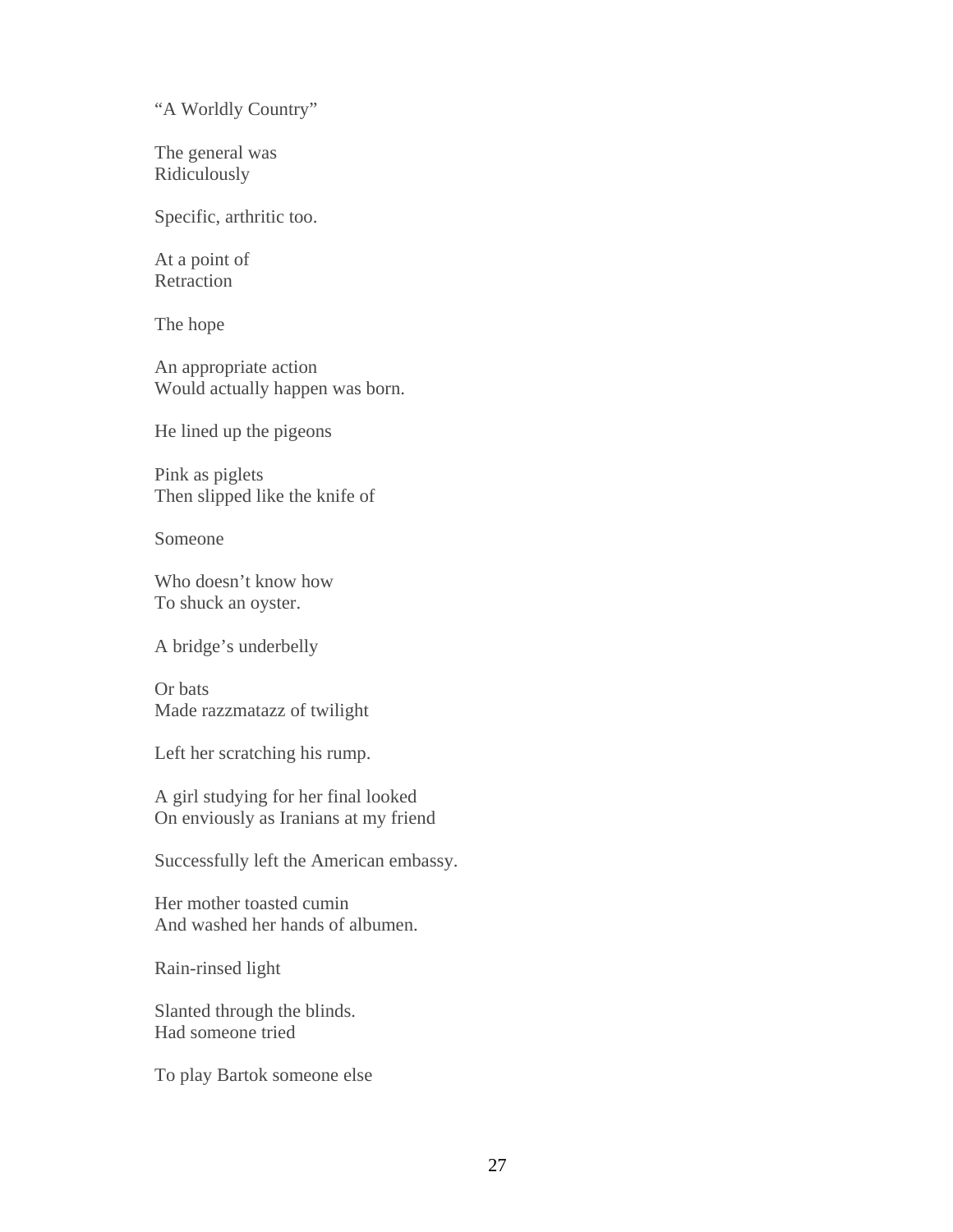Would have turned him off, Picked up the remote for the TV;

Who should it be? Pamela Anderson or Ashcroft?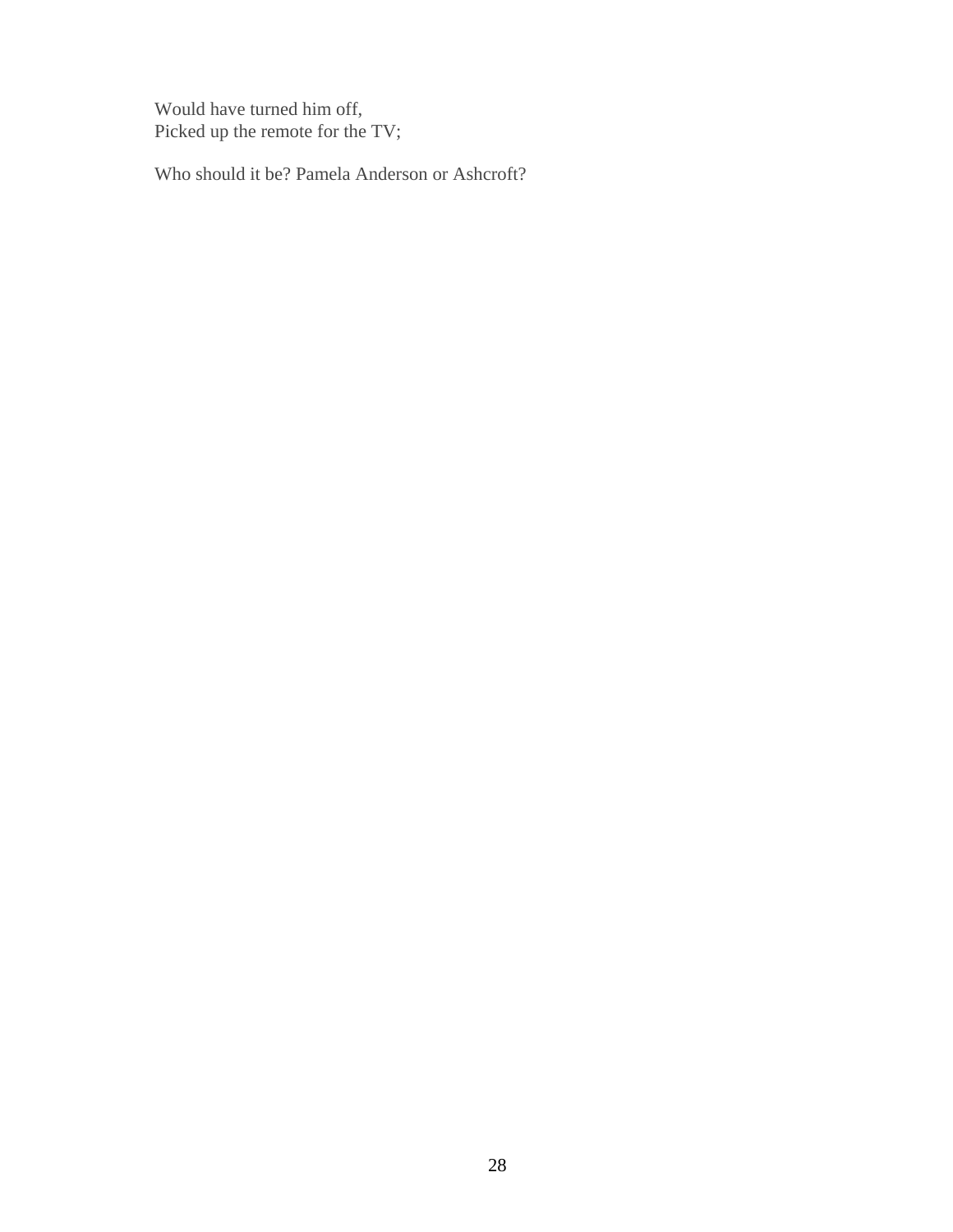#### 4x4

…"But what you want to say—the business of the wanting coming from Outside, like it wants five dollars being ten dollars, that kind of want—is the real thing, the thing that you didn't want to say in terms of your own ego, in terms of your image, in terms of your life, in terms of everything"--Jack Spicer

## Prologue

Why do I want to write this down? It is already; is it to come to terms? Shall falling further the flight in me, or brown

My bottom? I'm lucky that road of town Wasn't trafficy—someone's death so easy: I squirms To tell what's happened is why I write this down

To strangers; stupidly I drown The clear story: smartly forage other germs. Shall falling further my flight or brown

Grain till it's as Coronas are to crown. I hate I want drives more than (really less) walking berms. If I'm truly changing by writing this down

It's worth it, like a Chanel gown. What bias anthropomorphizing worms! Shall falling further my flight or brown

Becomes Brownie, the Weimeraner Of the roommate of the man I fucked And was fucked by at a sex-club; his Name's Scott but I think Hot-Bod apter;

Thank you, with your sweet smooth back, firm legs, Chest, for topping my night's disaster. If you pick me up, it'll be hard To mind car-less: walking the dog,

My hand on your coccyx. If you change your heart, will You have lied when you said "I want to ride you more"?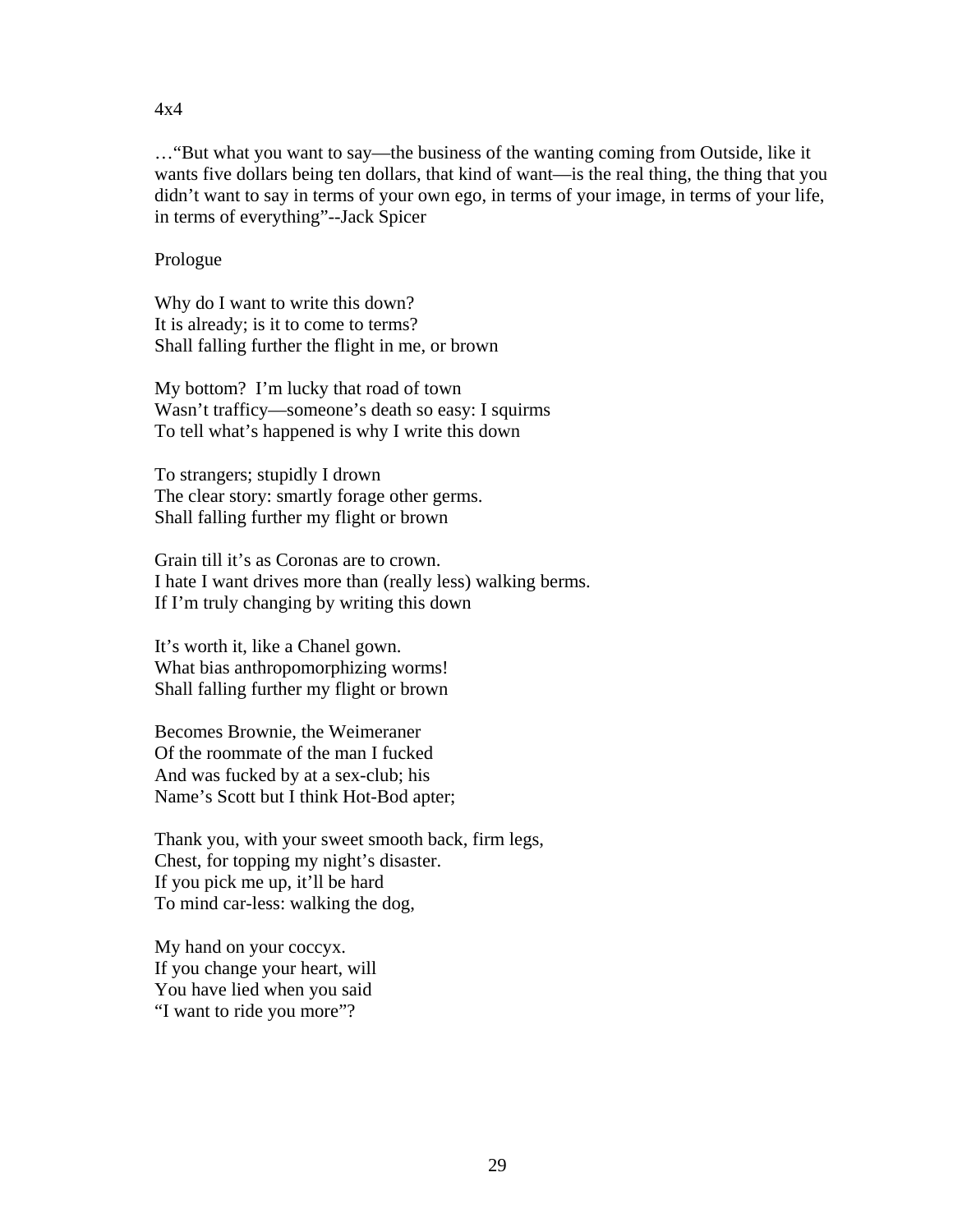How can I truly be Mad at you who said "I Understand now you've cummed You may be sick of me."

Dear Scott you scarfed my load; I hope we carry on.

Jack, you're Full of it, shits, Funny as An elephant Looks blankly At the dump Just left: "The the" Grows out margins, Rusts barges. A nation's Ear hears fear: WCW's A communist: Mock-Orange Waves no while New born Blue-Birds eat worms.

I look in The mirror:

My face Seems to me

A Lesbian's Not mine;

I don't like What I see's

Me I mean I can't stand

That I don't Like what I like

When it's not me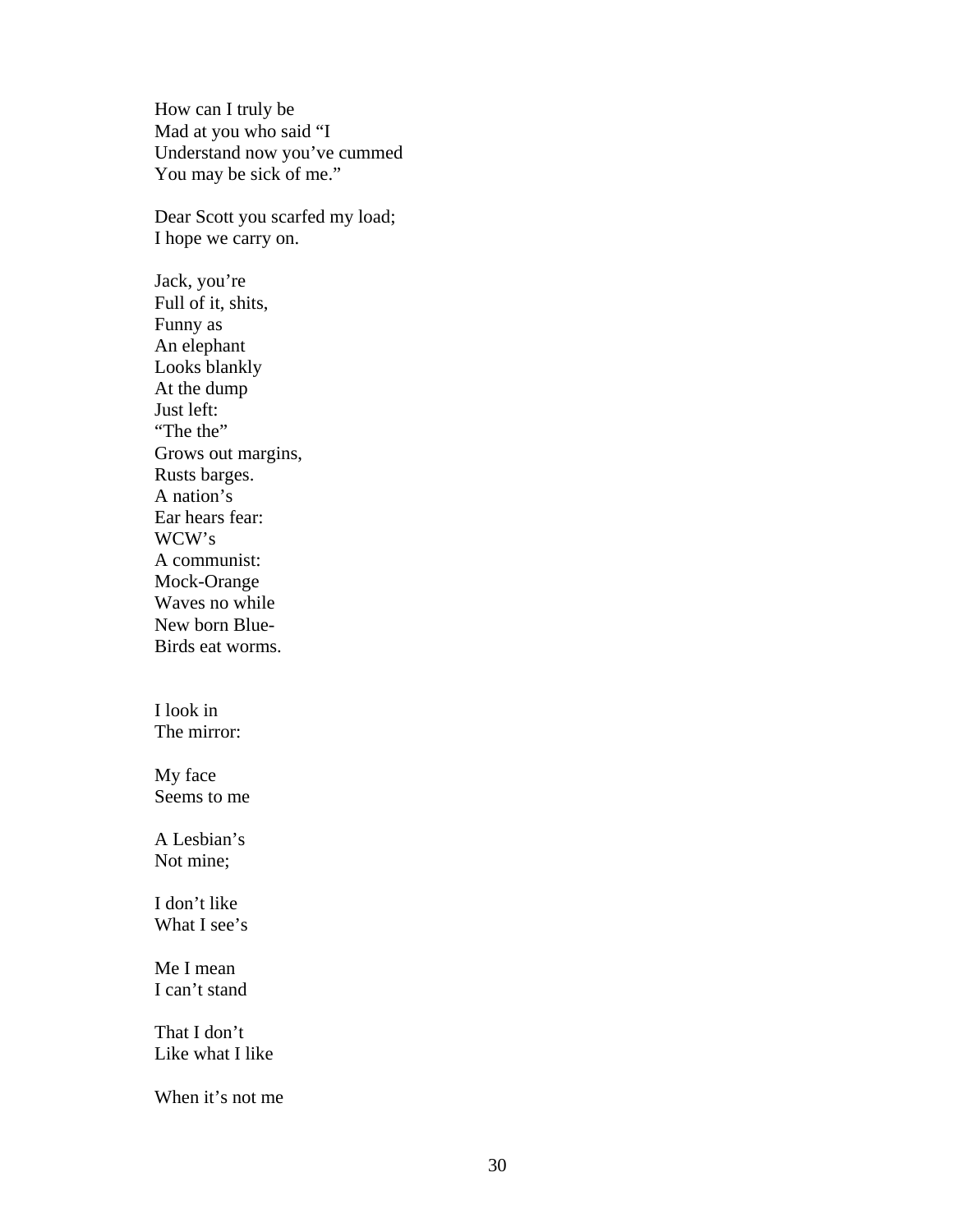And when it is

Insist it's The wrong face.

Giant bugs Fly over newborn

Trees that won't Reach bark-stage

And Jack piddles Down the Seine

Grousing I'm insane; We agree

To pitch camp at a moraine; I tell him Willy May's

Is in the smoke of our fire; He starts to choke

Then quotes Yeats; Something bleats through the radio.

The darkness

Manifests the light.

The forest's become a few trees: John Ashbery's

Breath lingers about the place

Where a man or woman Refuses to face

They are. I'm daydreaming this 11 pm Tuesday Of sunning my buns.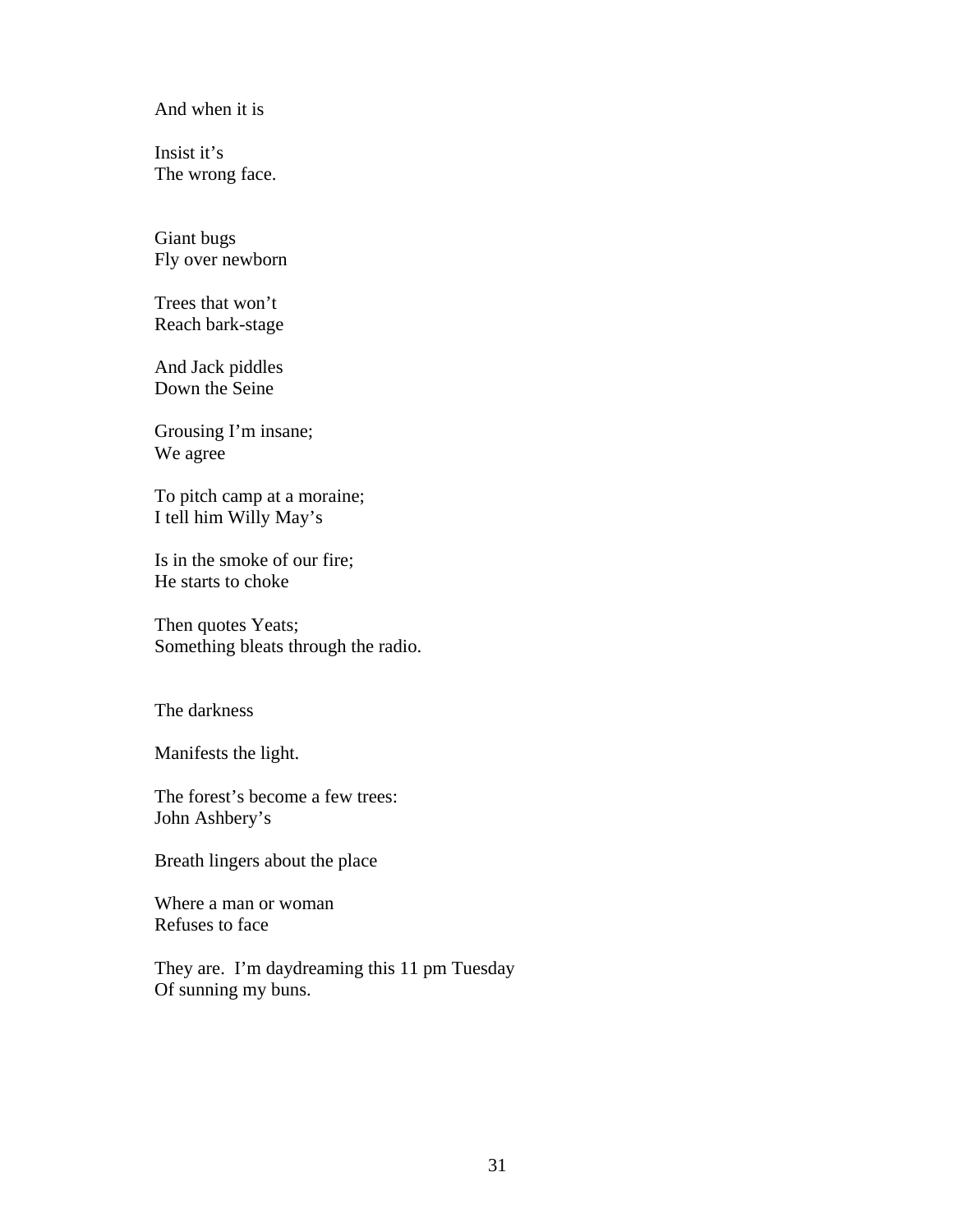#### Carbide Canto

It is wild to be close. If there's a way to plant a date palm in a pituitary she wants to. She wants to. The sky turns blue. After more than three beers he's ruddier than another. He's another one of us—humans: we should be ashamed—our shit grows no trees, our feeding pollutes groundwater; getting where we're going alone, listening to our own music, our tastes cede atmosphere. Peace is the air we're after in the epic; the swart ship whistles. Spray lashes someone's eyes; the waves are nettle-green. Picture yourself as a bridge, a rig on-fire.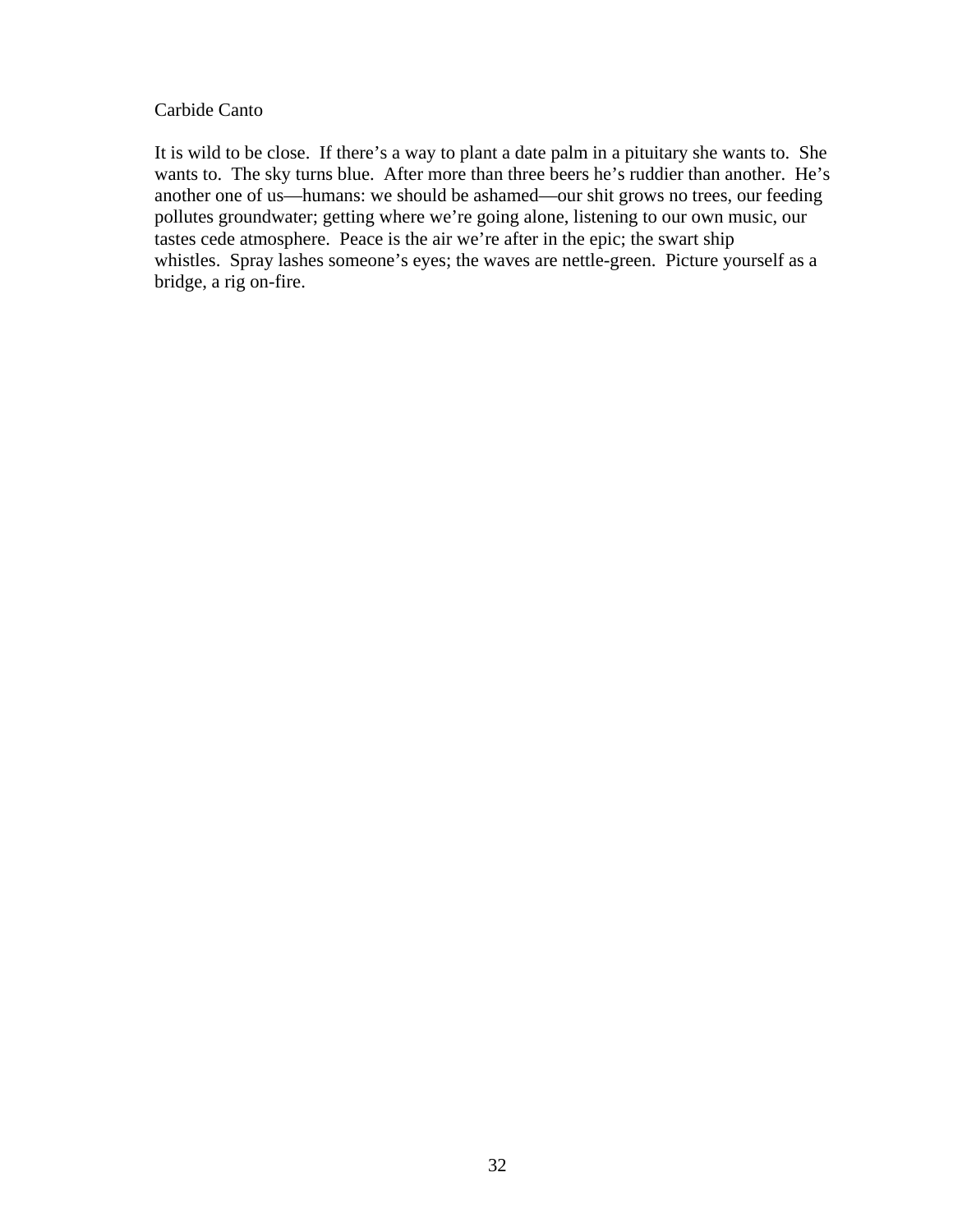Authority

You—I— We—are The Expert. Dew

Shines arrival Do you feel

Tug that's Soul an egg Hatches legs Hard as hooves

Club anyone.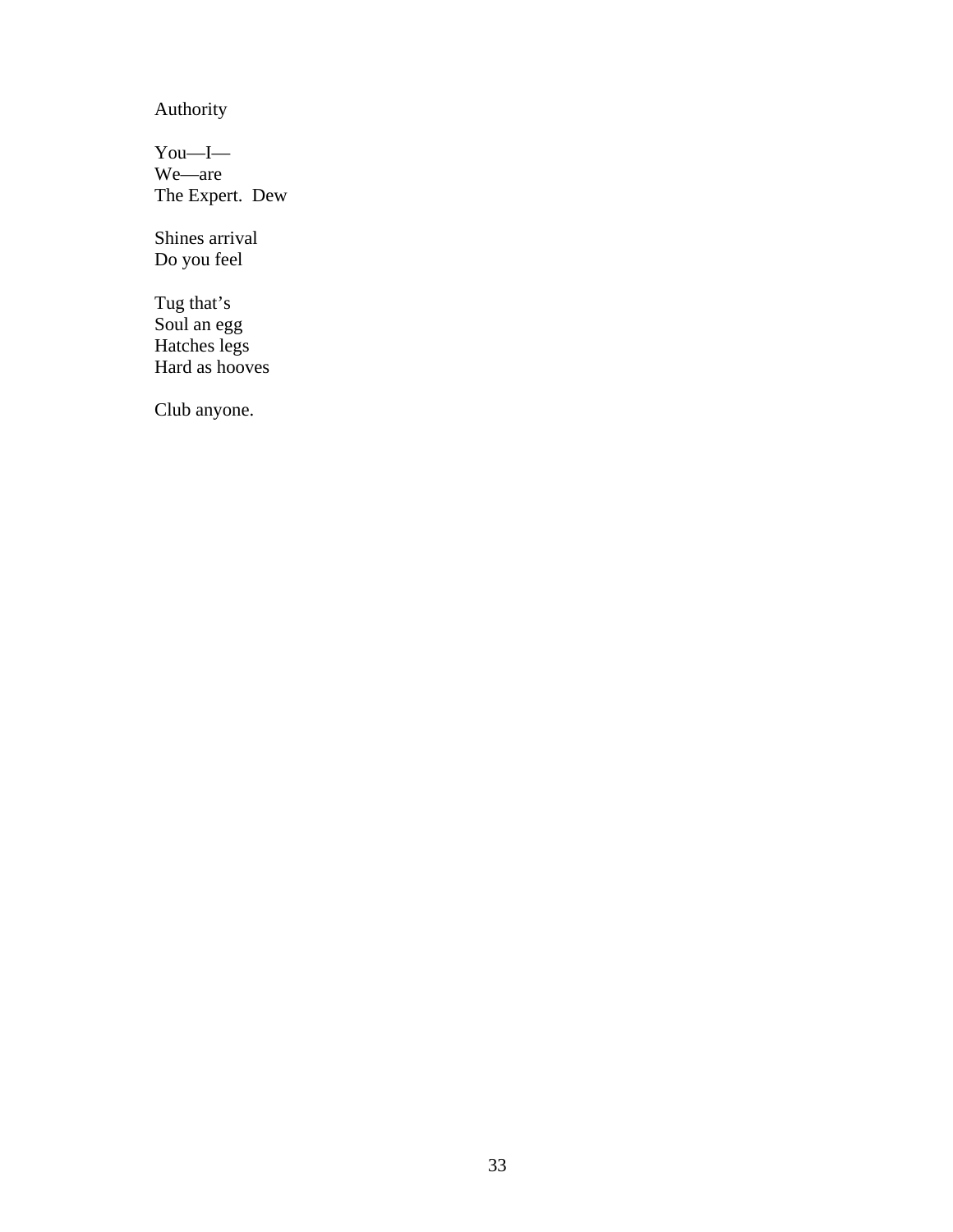#### Louder Than Breathing

Before now is still long after—bore that bedrock; what's the axis your praxis revolves around? What's that sound? Not wings: removal of a wig—breath-whirr as she delivers witticisms? A locust lands on a page of Wittgenstein; the purchaser of the book has never looked so attentive. Wind rumples a swale; seen from the helicopter it's roughly the shape of gray-whales; parked on the shoulder of Torrey Pines road we watched them breathe; below, Blacks beach was pushing twenty-feet: roaring walls a goofy-foot air-dropped down into carving cleaner than my apartment will ever be. The desirability of wiping out: the undesirability—soul's solstice is hyperbole—is a hole molds us to wholly.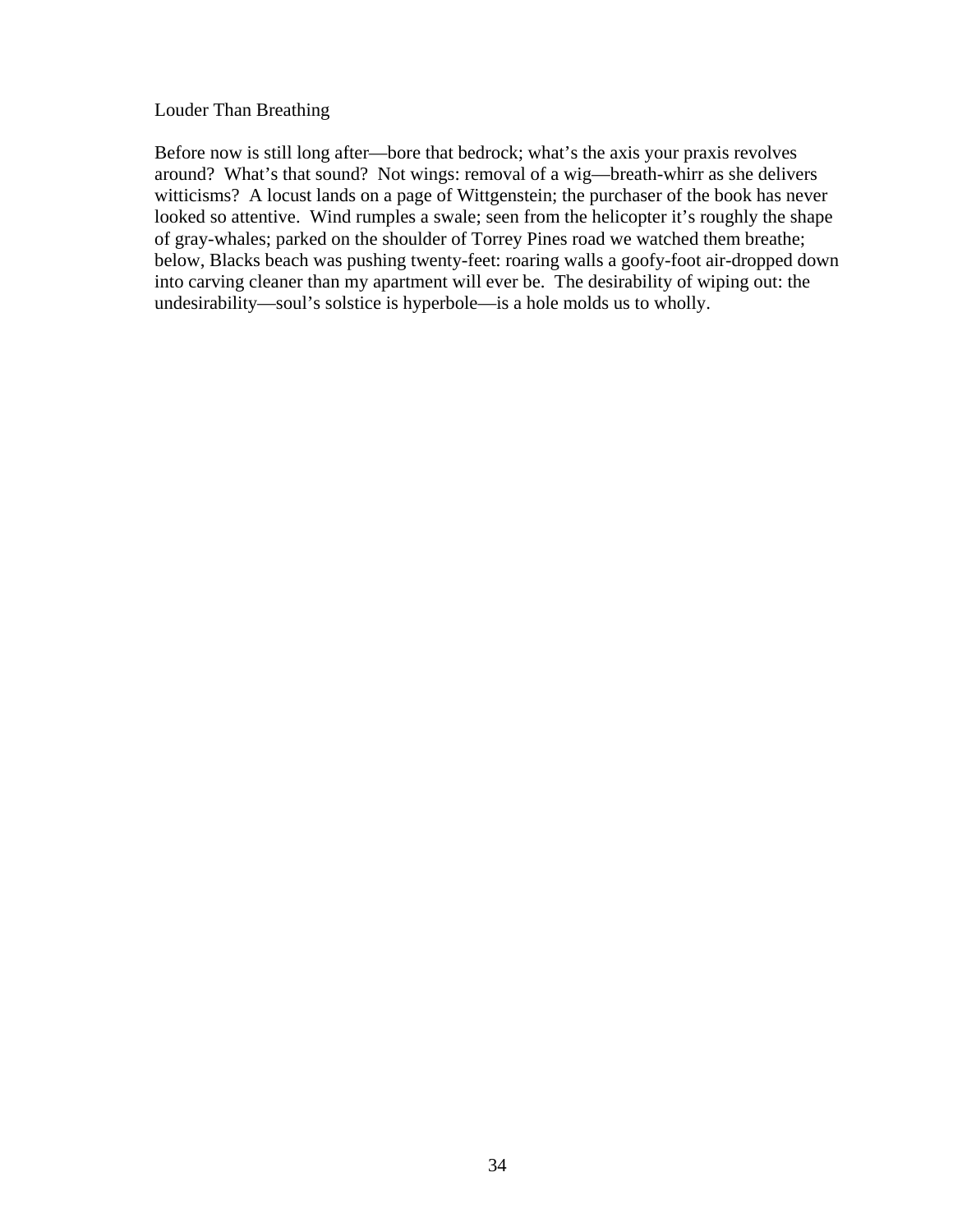Truth

Can there Be true

Or only Truly?

The truth Isn't all

Good—enough's The best love.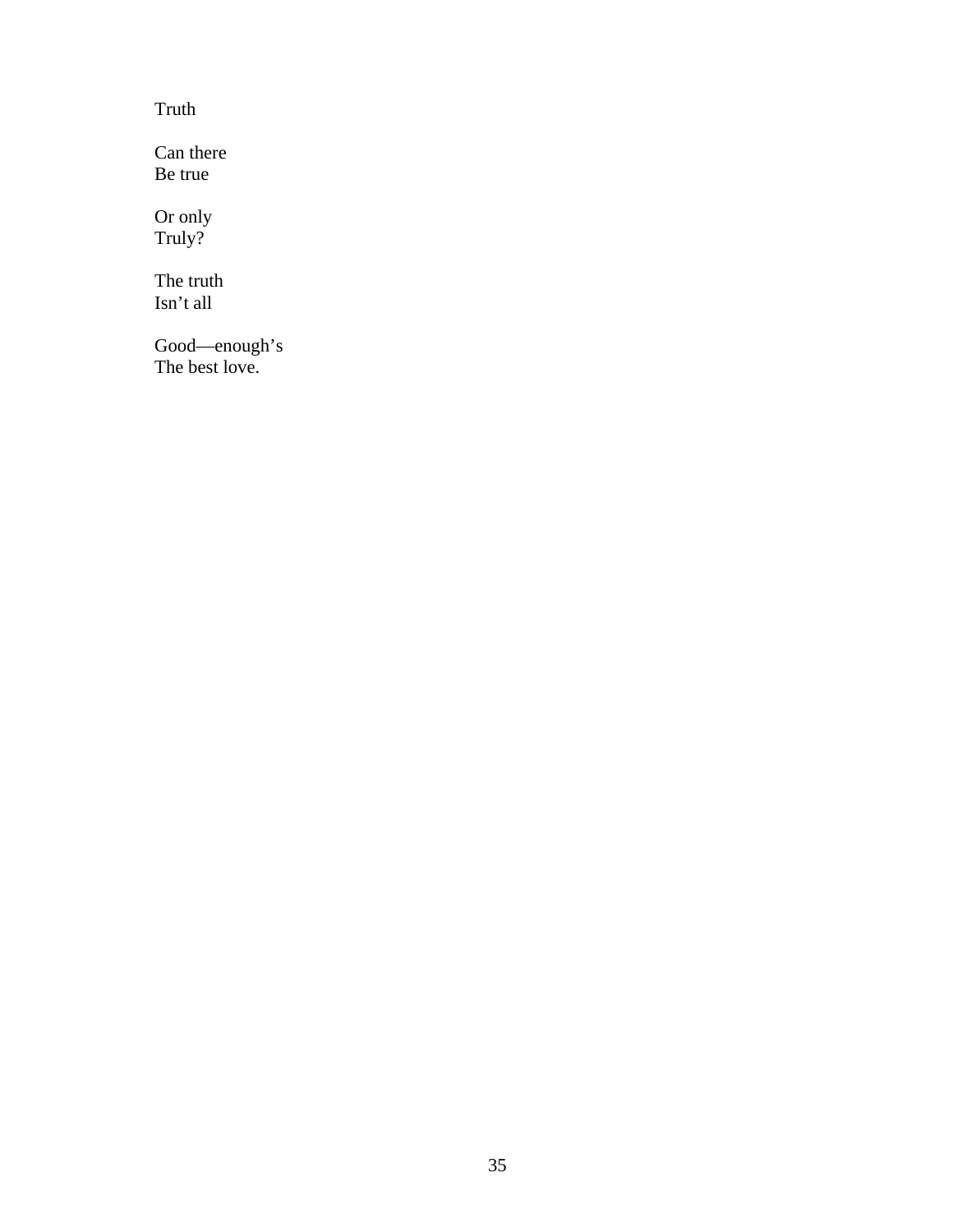## "From B[l]ank To B[l]ank"

Even incision seemed elision. Humus steamed into a specter: he regretted not having a scepter. An owl swooped: were his tongue speech 't would be slurs. As a crow flies he's a straight-shot to the Fleur De Lys fountain on a mid-sized-city's riverfront; muskrats muckup the pipes. A cock crows midnight as clouds intercept the moonlight. A freshet flows into a creek, in the crook of which a salamander stirs. Claudia Sander's place is closingup. If this woman walking is Godless do you wish her to find faith tonight no matter if it nearly takes her life? Since "in a net I seek to hold the wind," why should I urge her to move from this here hamlet? The moon's beams are back: I'm intimating birth immortality. My strobe misses what's most: microbes.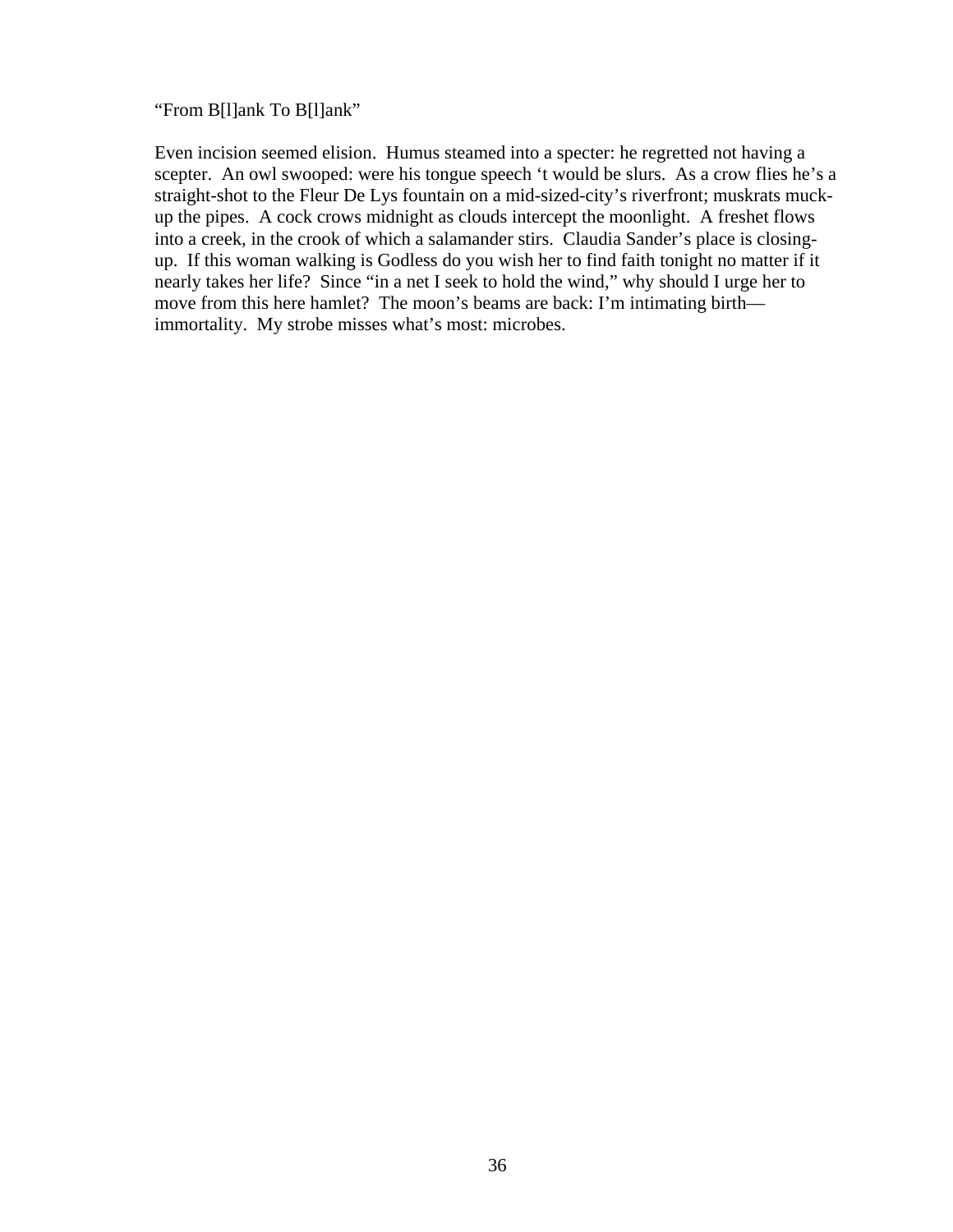Emily Dickinson Rocks

Throwing Up I

"Hemispheres Reversed"

Fall leaves Me colder

I do not Make fall up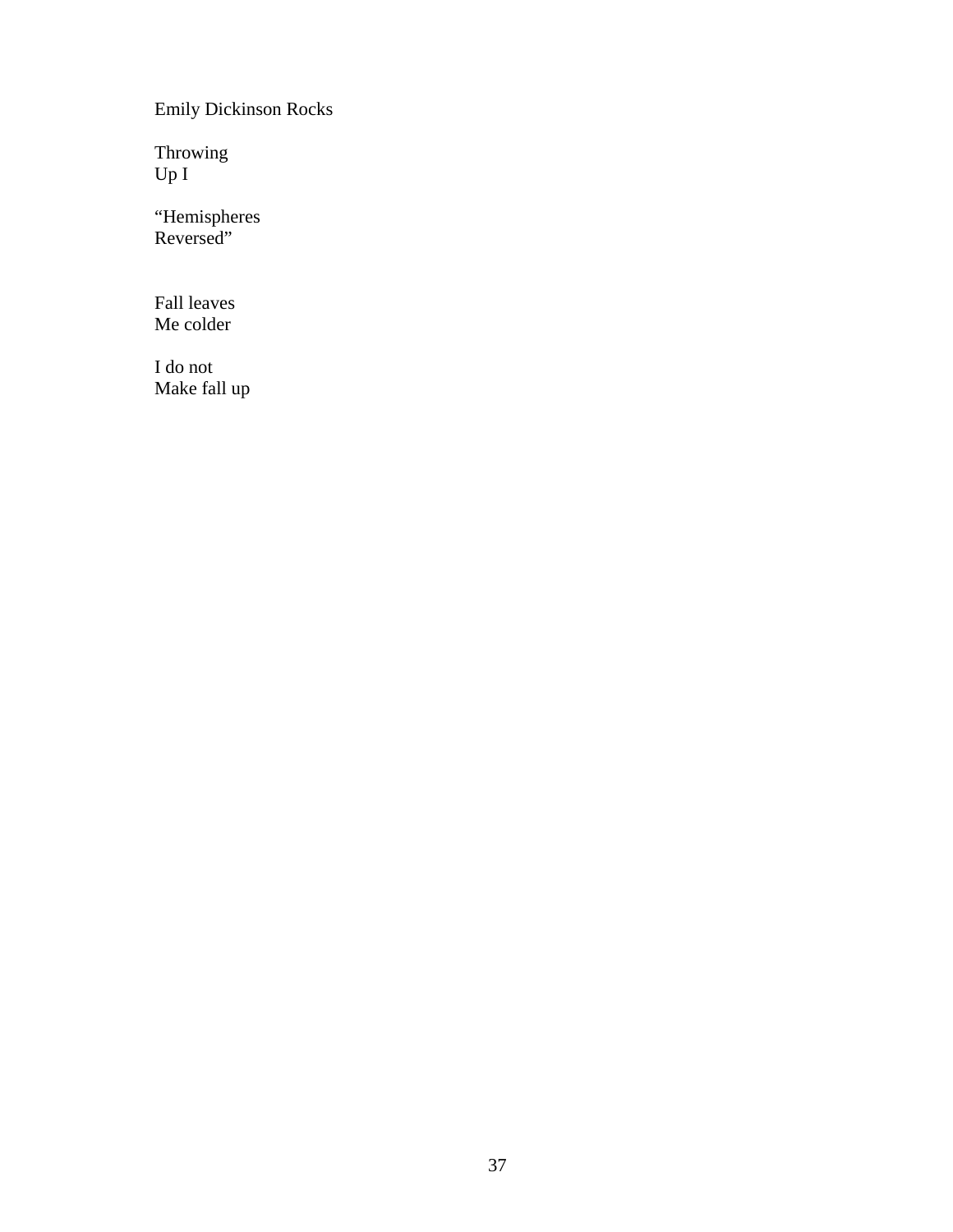# ThroatBloom

Glottal Sings maple Leaves me Without my Self—serves soul: Humus Flowers.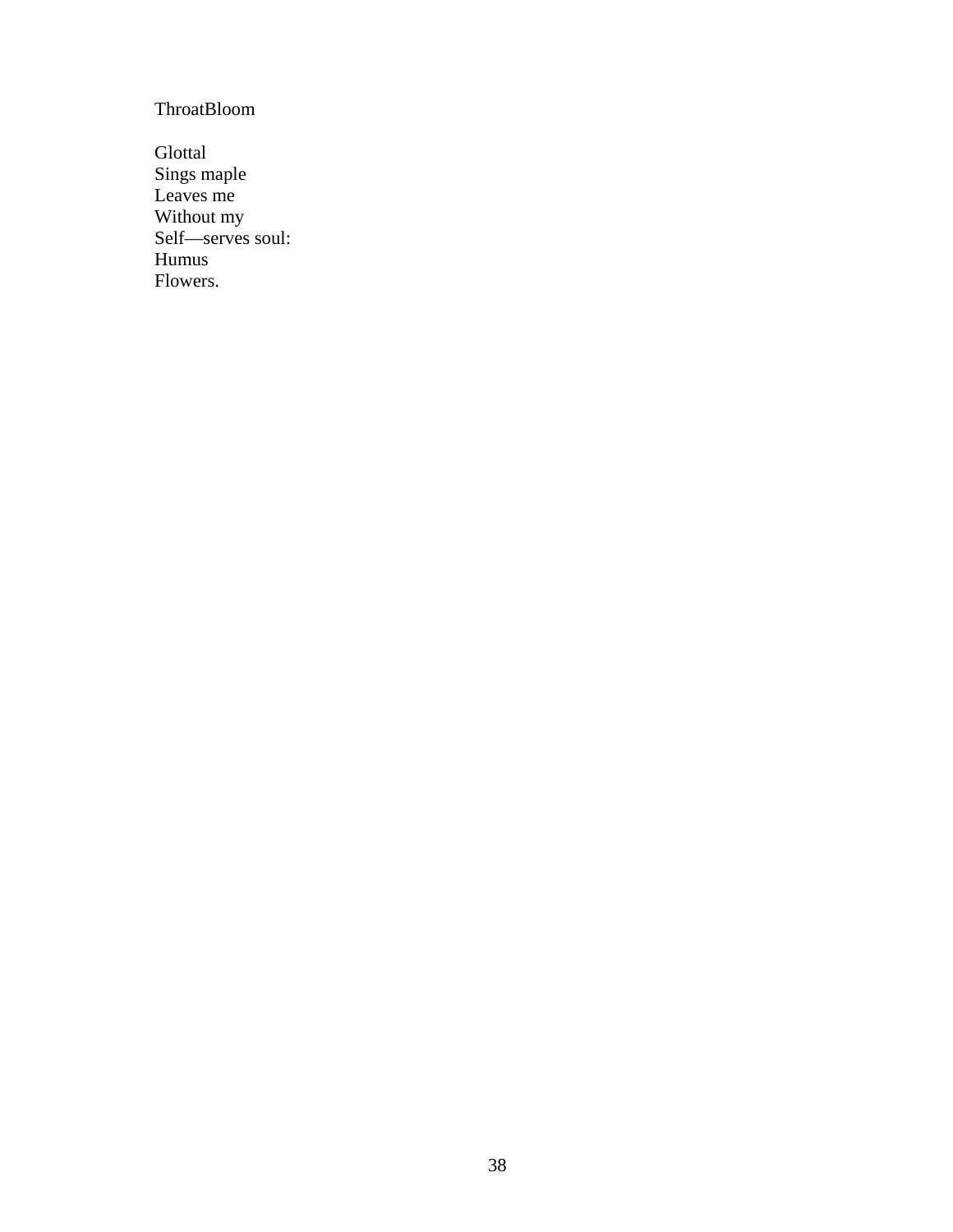#### Ars Poetica

Irises at Attention To can't be delayed longer—longing for leapfrogs a braid of green water runs out a gargoyle, silly imitation of a spring-mouth. I read most of my nights—this one lit by Northern Lights and go south in winter, craving, truth be told, another hemisphere. Why does one Value Purity with What can't be Drunk Thus flowers Long for a Gerund-state And moths

Flying through the moonlight makes me understand the night at least as so lovely; except interest in virtuosity what's my desire to rhyme? John Donne and I have something "in common" if he has no say. A sprat is a skunk-spritzed brat or a "Roger-That copycat." I don't know if pun Has run its Course inspires Into a gorse Plain or glistens Like ice

Plants glitters In optic nerves. What's the

Point of an *Ars Poetica*. Check out that Magenta back-dropping seagulls dip, pivot, wings glazed like bar-bites in heaven. A disco-ball explodes seraphim throws my serotonin out of whack. I'd like to stun

You to Tokyo; there's Traffic; I know

You're not a Fan of Public Transit but it's faster so let's take that way to thataway. I want a poetry serves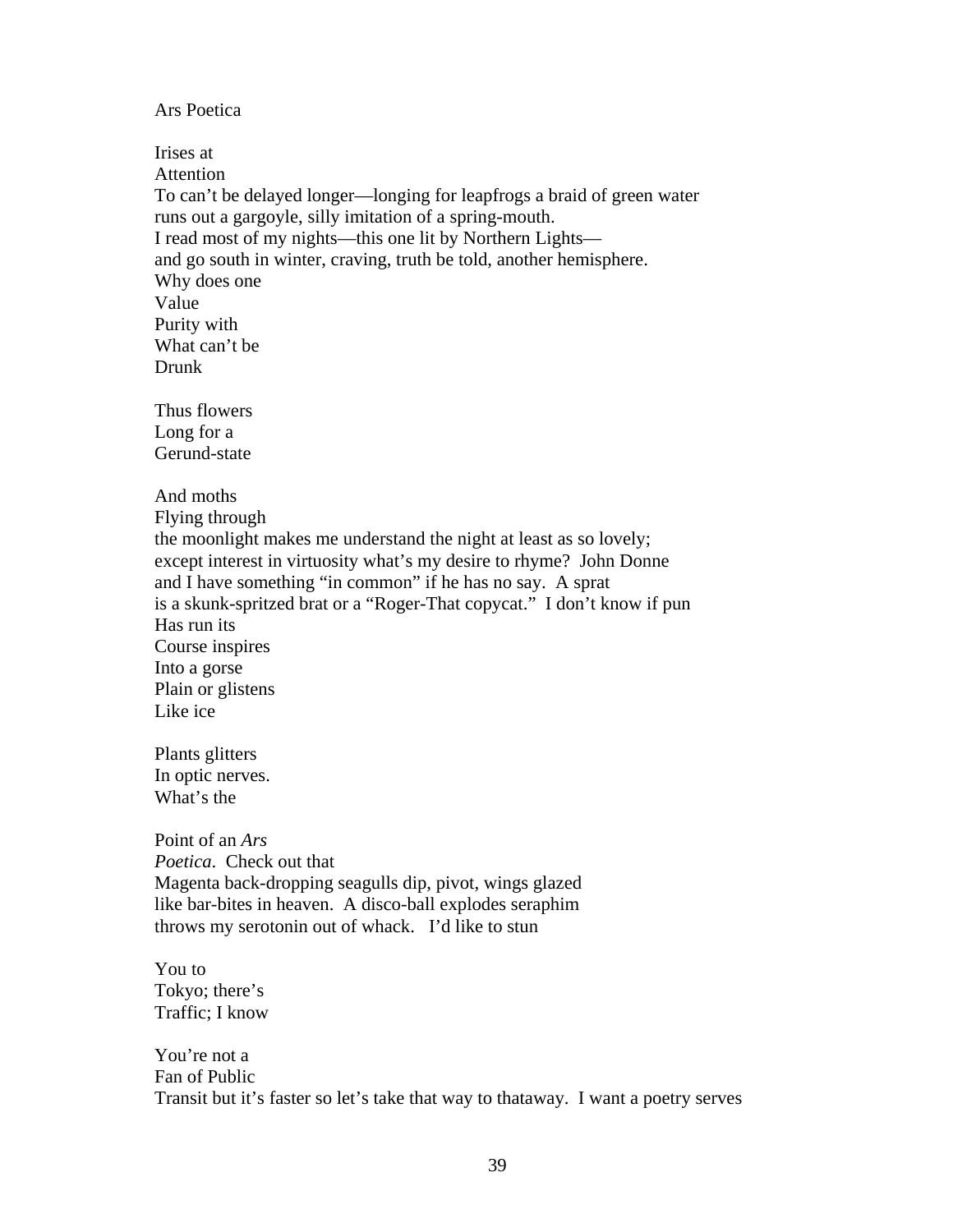language to the point; I'm at wallowing in indeterminacy as if that's the only tint I can't take for granted; I shan't have stopped lying till I pray, As in a mirror: self-Comprehension Refracting— My minds Intention

Fully **Occupies** My marrow

Reverberates

With my beating heart bleating. What's next? I'm never right in the scheme of days; I ride a line till it's broke; tansies tip their spice to circumference; an Elephant Ear makes unmistakably of an otherwise anonymous stretch of here, anything occurs; truth doth not demur. And what right Hath I descants Unless within no Unreasonable time Sound argument

Can be made for— Well, anyways They built houses

But forgot

The doors; this

one's for you Jim; let's jimmy the crow's flight and please, please don't whisper about-me "He's…" I'm not sure how to characterize my heart other than in its lexicon. Mean Girls, those Muses, why not Breathe Scriptures with your own breath? A queen kisses a queen's. "Baby beluga in..."

Is U. S. a miss-Spelled god Which is to say

In the past Eight years at-least Hasn't Iranian caviar made a come back and is it illegal again? Fact and fictive real are one; deer to dash-hound, treads a chasm, dashikis groove, groves wither; what it is isn't known but the general's very particular about hers. The optic Nerve looks Like a Red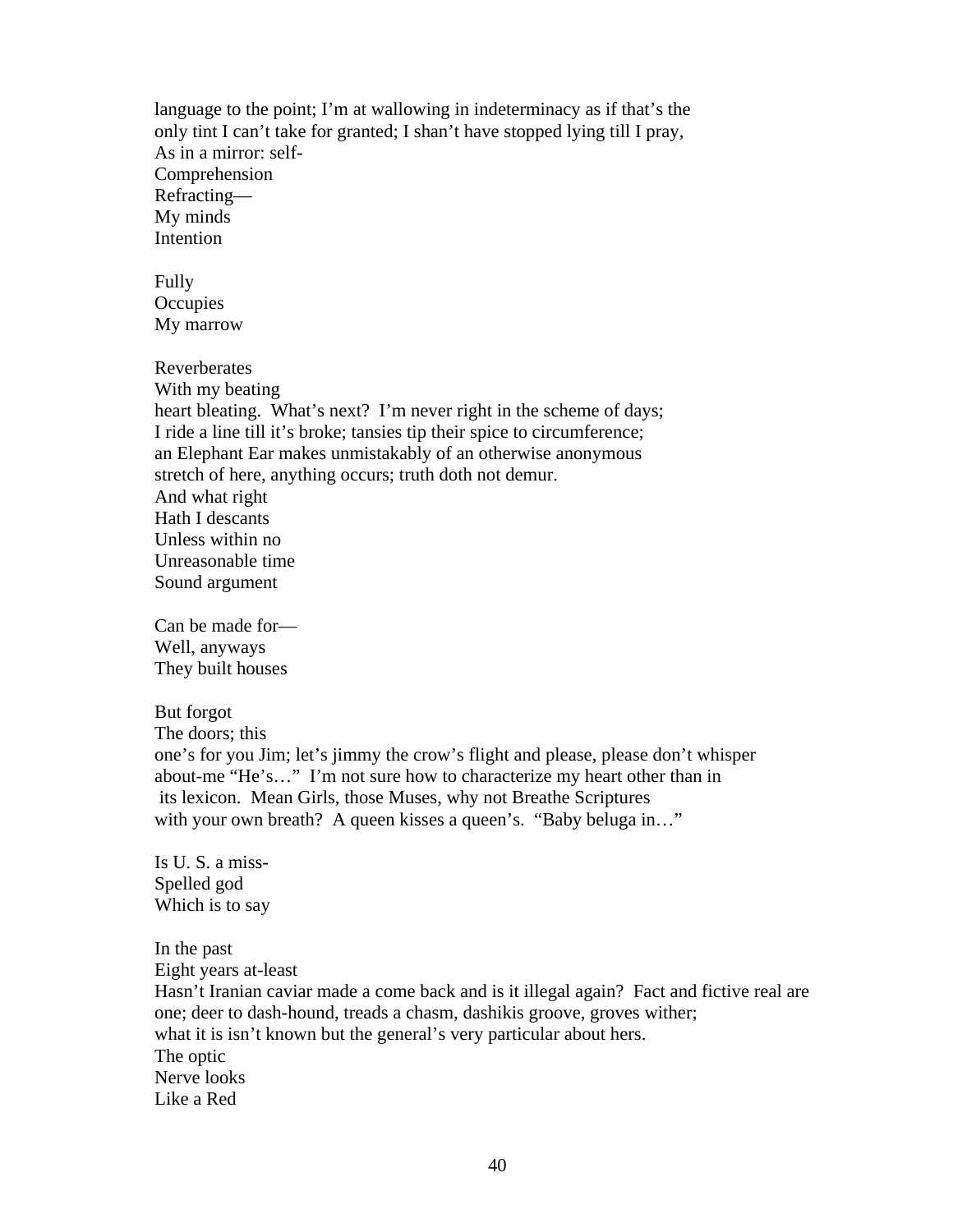Maple in Winter

Growing from Behind a grave Except really

That's just The half of it: Wholly seen "we're talking" a cantaloupe cut in-half, its seeds scooped. I want to be a mother; no, I want to want wanting; yah, it's true, I want to be that old dog a father; no, I don't; no, I don't approve I do; no,

That's a Hecatomb. Do re mi

Slides all over The scale like beads on a rosary; she bought one in Rosarita; he expected Toby Keith not cantina music. Ronald Johnson's 5<sup>th</sup> book has been published; someone across the border reads it, monocles glinting in the peignoir palm-fronds publish; time sets the sky's line magenta: Sluicing Marrow: Arrow-y, Yarrow-y; Yes-sir yes-sirs

Questionably Sickeningly Sequester

The "Pup" in A void, a Voila, Valhalla, where a foal crops clover by a freshly painted fence as a parrot parrots spring. She hears choiring. Blood risks flensed of its bone if one's spirit won't own its sins, spiders spinning sticky seconds.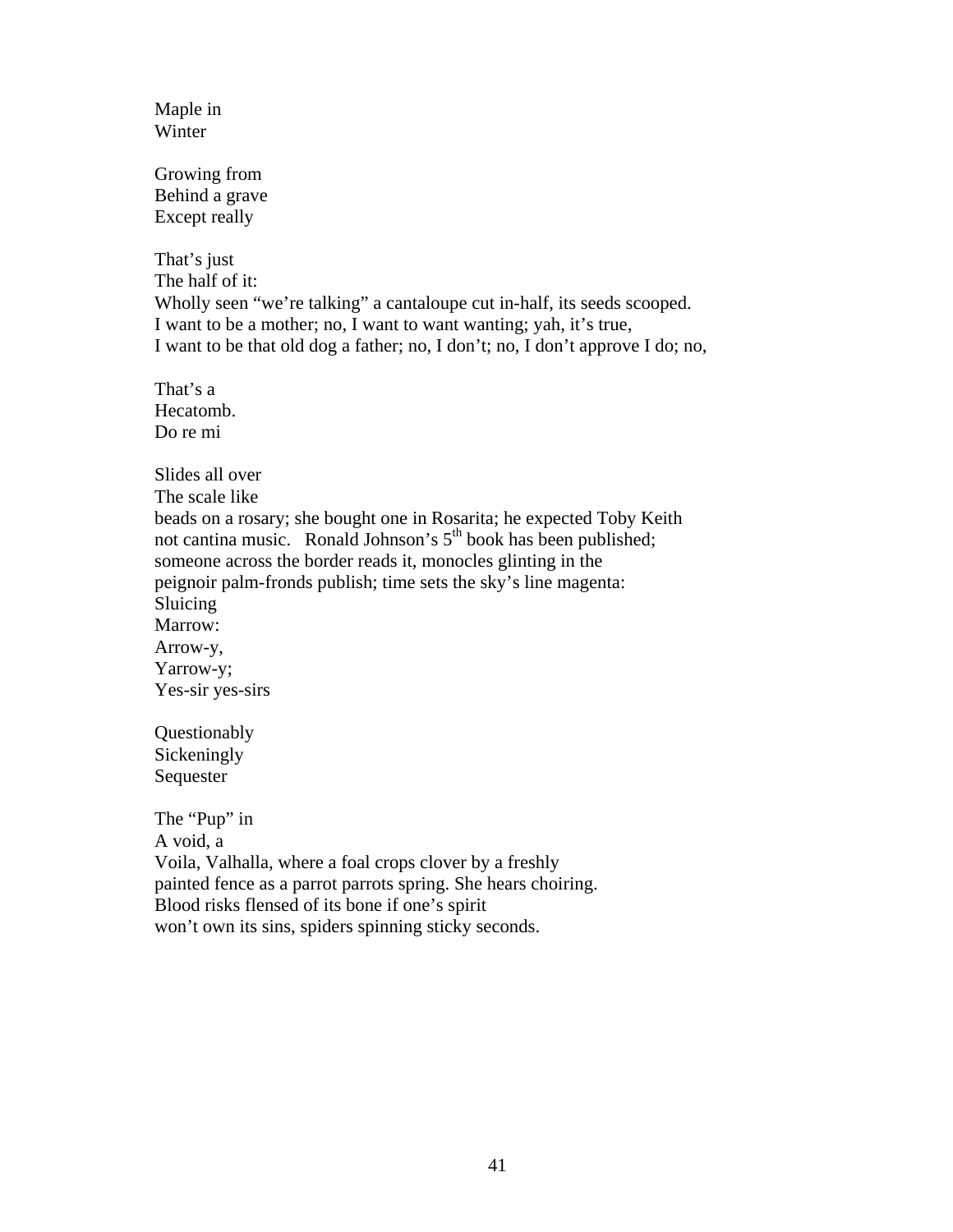"Pied Beauty"

Here—wee—we go— Reciprocal flow fruits: We receive the savor of truth's salt Seeing a doe lick: look up as a dearsoulhick Passes in horseshit-pied boots: Steps with a world within his soles' tread— Beer and blonds not the Breeder's Cup buzzes His face: freshly trimmed. Please Tenderly tackle me.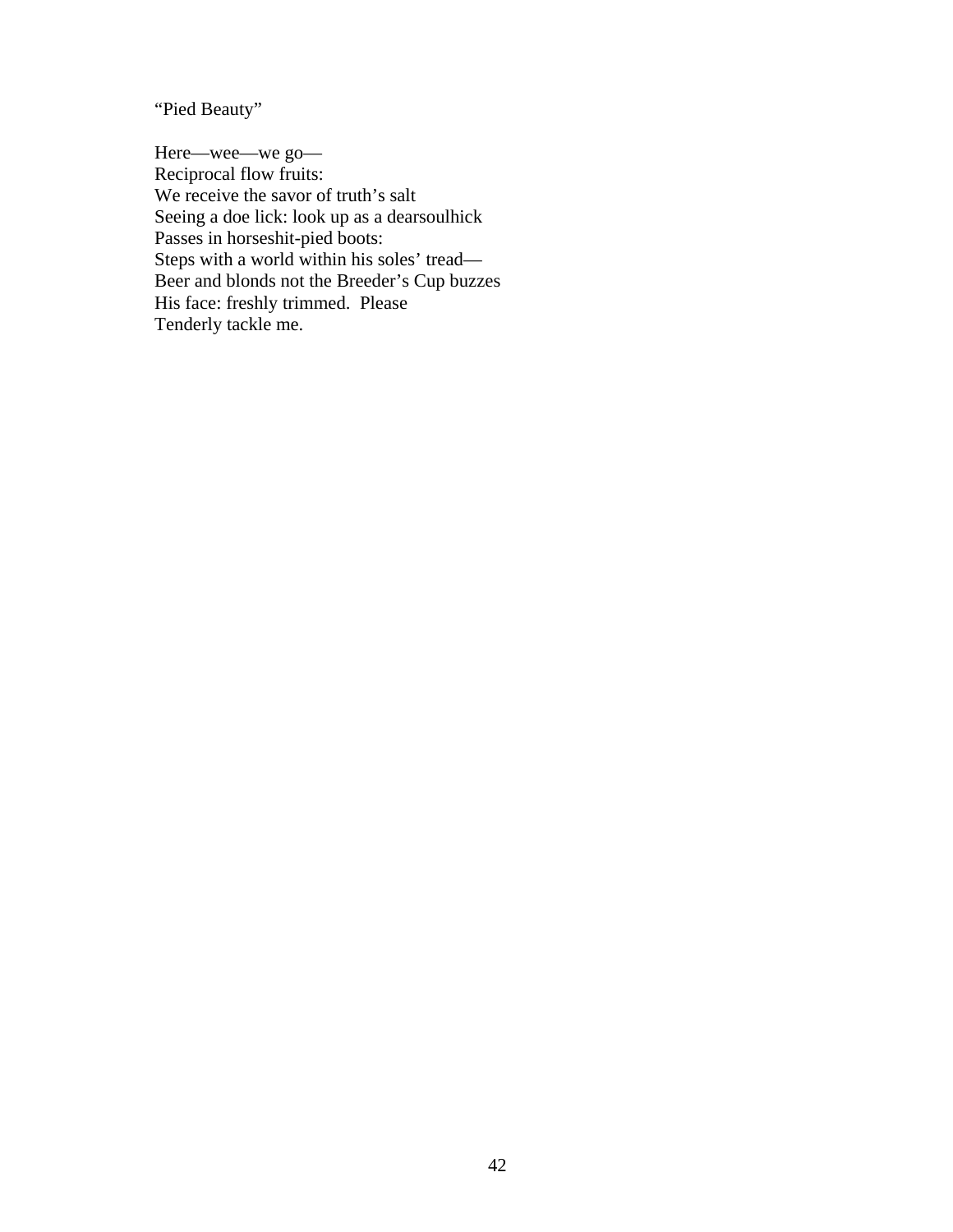The Very Fabric Of Life

They bend. They amend. Dust's displaced. Atoms Aggregate. He was ever disobedient in hopes of turns merman. The history not given in detention. Dust to Dante. Dimity's Conviction. Swallow pips in last week's ashes. Atoms Flow not flies. Bluebottles. Arc describes bleeding. Détente seems barely matters. Generally in this Country Dante's all story; how do we hear with his Sound so diminished? I like beastly obeisance. Eye Swallows. I have no hope for a singing career. Twenty Miles from here wind bends tindery grasses. No halo nor rainbow but sparks repairing cars.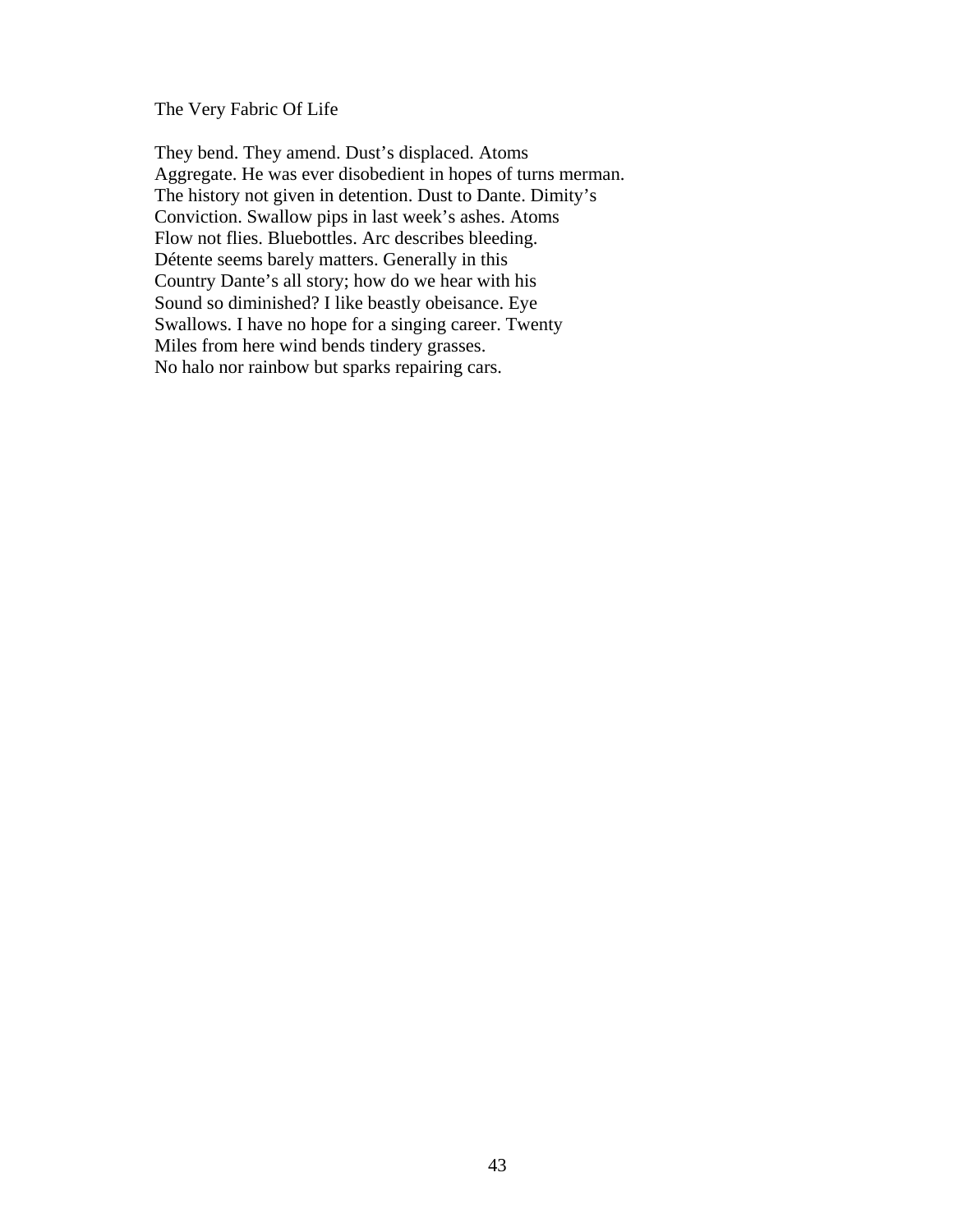## Unfulfilling

A god a dog a doggerel verse verso serves—tennis Courts an oath: be free only so Far as dancing in chains.

She draped daisy-chains on weather changed: chilblains. He lovingly eyed the glow Of her cheeks; she mirage—menace.

I who constructs this lie in the service of truth Wish zero degrees could be a rainbow not blizzards. Is it lack of commitment or verve has me move us to Tahiti?

Could a case be made it's essentially sleazy To save a damsel-in-distress? Breasts hold gizzards If the law of this second is paws; there's no vermouth

Just shaken therefore 007 won't be here. "Haply hysterics" sticks the landing Whereas composed would curb necessary nerve.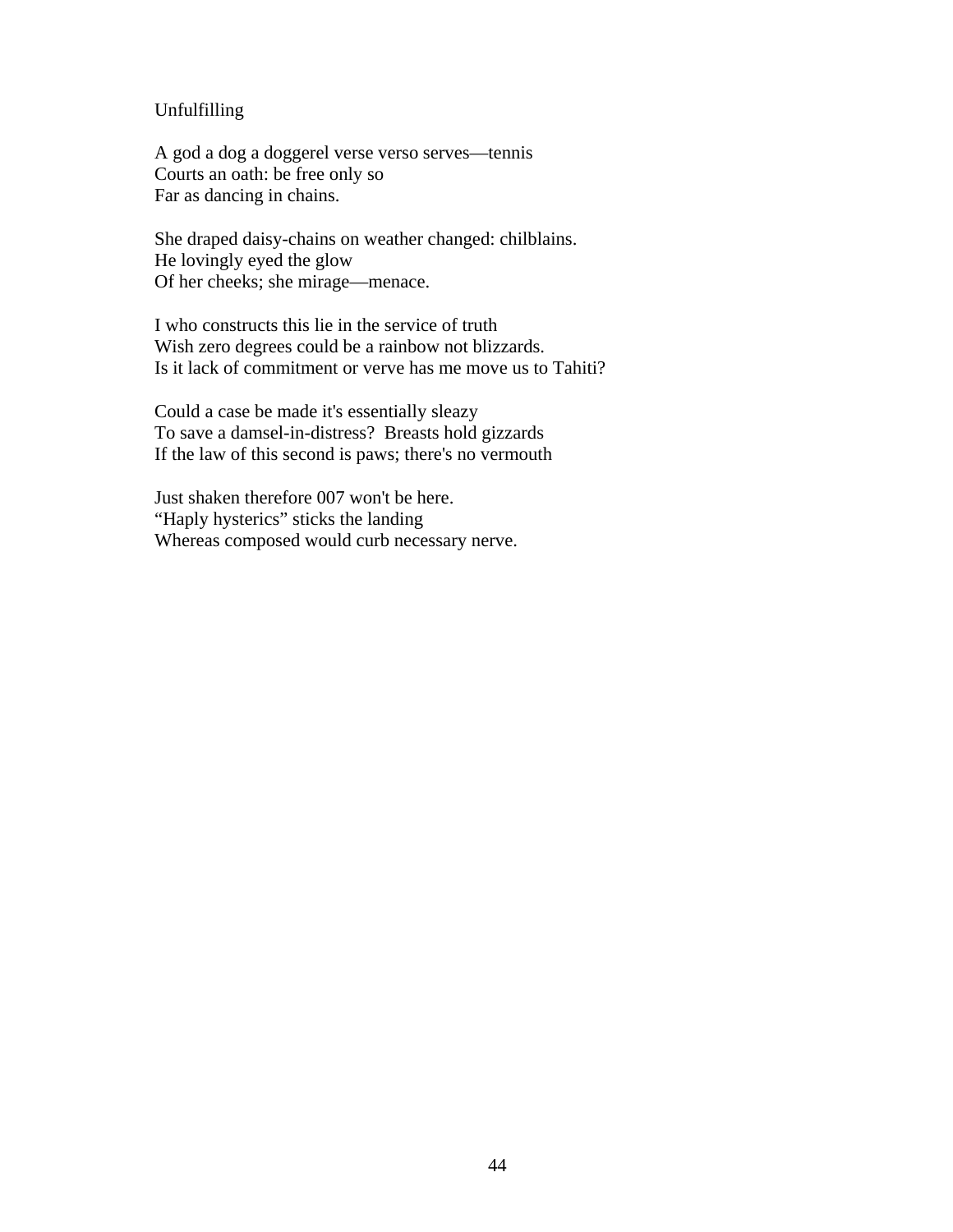#### For J. A. In A Retrospective Flowering

A COCKATRICE, so said the shirt, in two seasons' ago shoes, shimmied Up to the lumber-yard to, well, do what is entirely unclear, But there were cocking of ears at the sudden Calls marvelously imitating a cat. 44 miles away, exactly parallel, an old woman in shantung Yammered to her young husband, just out of an overnight Stay at the hospital for an overdose of antihistamines. Lozenges glisten; mock-orange absentmindedly admires itself In an oily puddle; the bartender at the corner pub thinks *I Could muddle that* till *you'll be in trouble with the cops*. Somehow this is just to say they were right about wings; she drops The ball frequently. Tomorrow last-year the sky was so birdy it seemed it might fly Away till there's nothing to look up to. The children, miffed, imagine the shelf Is being dusted by monsieur long-dead not their babysitting cousin cleans For the hell of it. Except at a distance, the smell's awful. That fight Ought to be the law. Leaves collect and rot in a hammock slung Between neighbors who hate each-other but Christmas more—pat Each-other on the back for the way Jesus has turned out this year: one Ear is falling off and his tongue's already in the gutter; someone who can't steer Their tricycle splashes through Christ's reflection, thinks *we'll all fall,* crashes, nosebleed But no cuts on the knees. His stage-name is cheesy; he deserves props for I'd have peed My pants were I to have seen the shenanigans at the rear Of, well, if truth be told more a bordello than a Broadway theatre; the son Of the corner grocery said he'd never heard such good singing besides "that Boobylicious gal on the billboard up the street who does "Bad." "Of course you're hung, It's always the skinny guys," he'll, who's he, surely say to me again. Moonlight Shines a moon-shined virgin; Racine's Misanthrope has morphed into 90 down a road children live on; jugs, not Delft, Their glaze more lustrous, like dugs, are filled on the sly Behind the Baptist church where only real rats and barn cats lurch. An old crow hops Along a falling-down fence; a man on horseback bee-bops; He alternates between eyeing the horizon and hogweed so he won't cry. Another man's in-laws tell her "he's all pelf, Get the hell out of this marriage, forget the baby-carriage." "Jean's Been through 3 douchebags before me, she knows 'n case the height Of annoyingness to your ears is mom's romance advice." "Baby, dung Can make a palace for a beetle, but"—"Mom, you'll be fat As the ass you stew so well if you're not careful; it's fun To be an expert, I know, but why so bitchy?" "Oh dear: You're as mean to me as your brother"; "I'm running errands, anything you need?"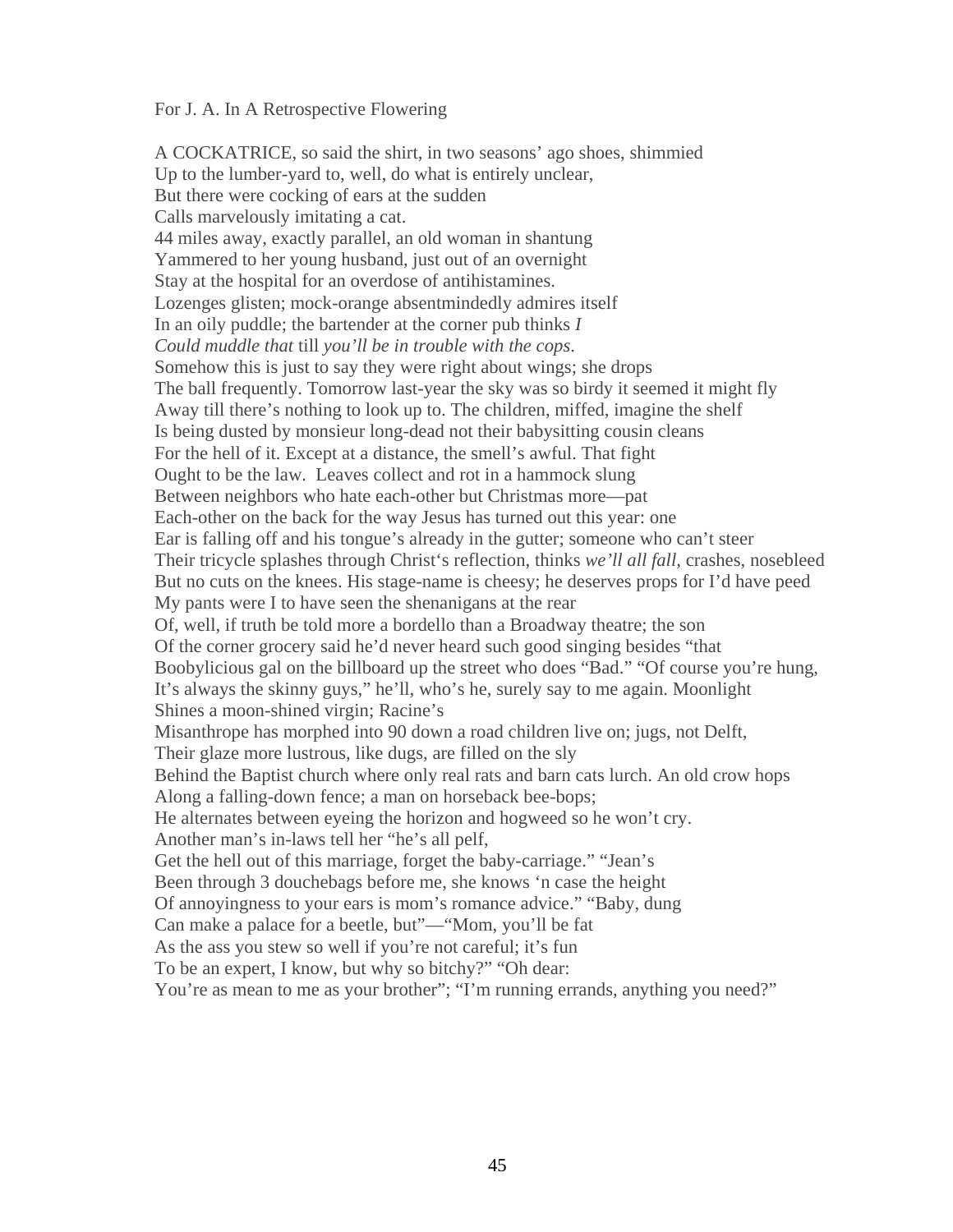"Dearest Freshness Deep Down Things"

fall apart as the truth Startles—with My body I declare Soul—; blood Cells sang and it's true

To someone else's ears She pulled off Her recital grief Struck: bereft a Son—I'm unprepared to

Be a single dad and cannot Partner insisting I cannot break-up: Down—humus Reminds me breakdowns bloom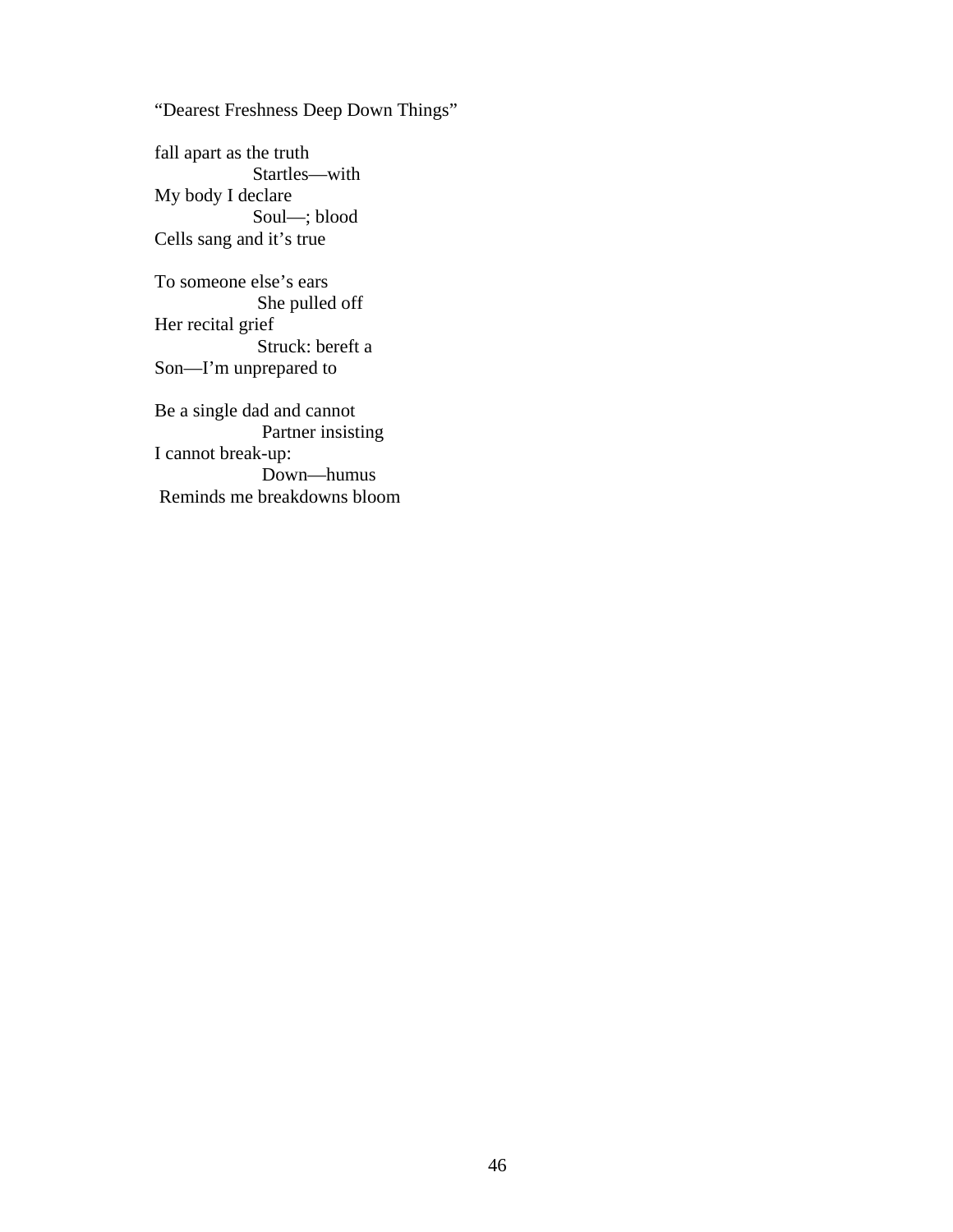#### Obvious/Oblivious

"That makes two of us " she said Somewhere twixt wowed and woe: He spoke so she couldn't determine Just what an asshole he's been. Somewhere twixt wowed and woe Ferns like Lichtenberg figures and lilies grow. Just what an asshole he's been Only who sniffs his briefs will know. Ferns like Lichtenberg figures and lilies grow Until one year those acres are clear-cut. Only one who sniffs his briefs will know That warm wild-mushroom smell. Until one year those acres are clear-cut I'll go for hikes, strip at the stream. That warm wild-mushroom smell Is a dead-deer in the loam, this time. I'll go for hikes, strip at the stream Rushes over a lightning-felled tree. Is a dead-deer in the loam this time Enough to prove there's too much traffic. Rushes over a lightning-felled tree Counterpoint birdcalls. He cares Enough to prove there's too much traffic In women to someone powerfully ignorant.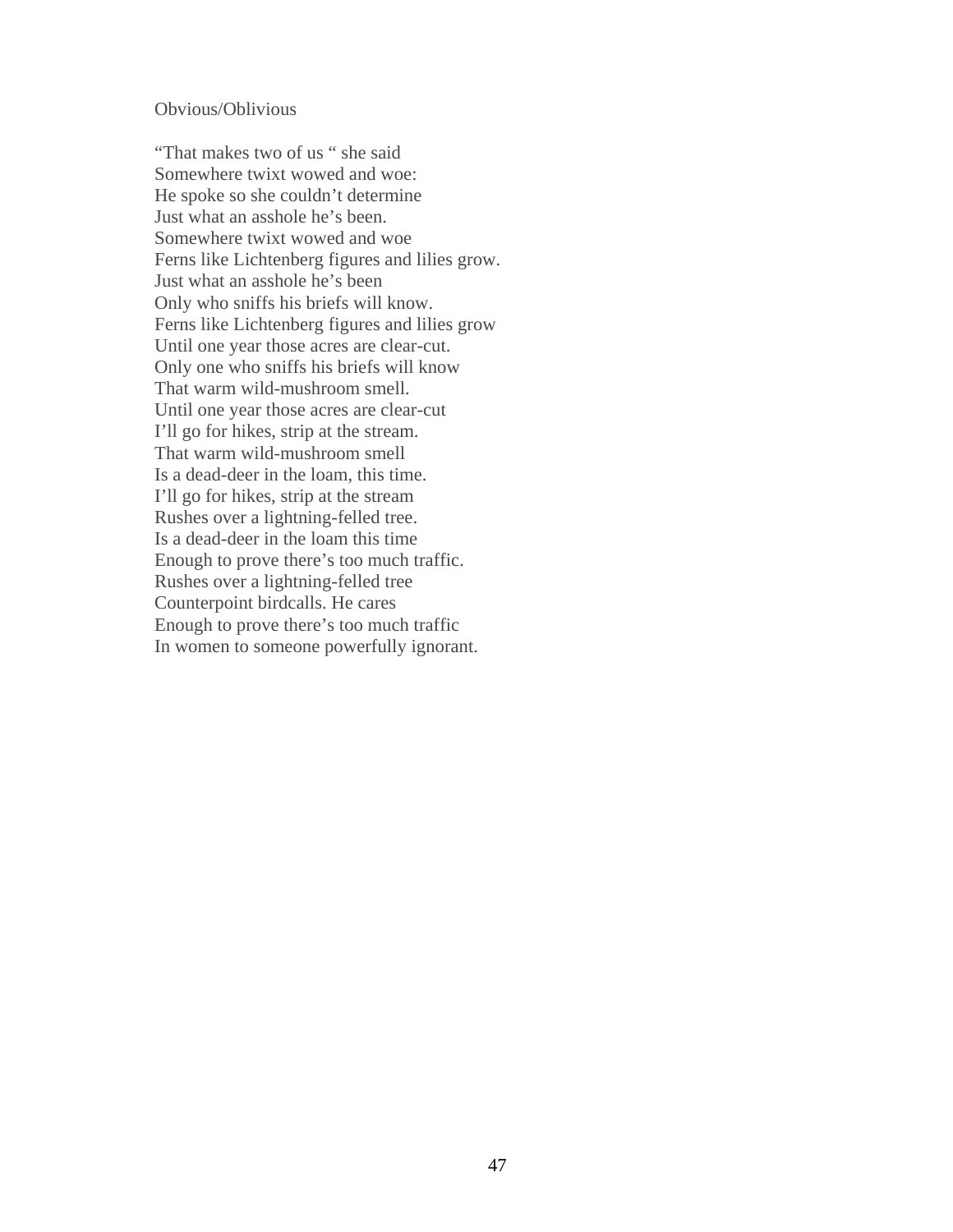#### Labor

The shore Ablution Breaks at— Where poor Women sort Shells as The yen goes Lower— What's full store When this is The case? Gulls Dip and Pivot; deer Graze a steep Hillside— Across The "sea" In a cement Shed green Coffee beans sit: A green Snake sheds; Its skin's unfit For fashion: too Narrow, Brittle, not even A watch.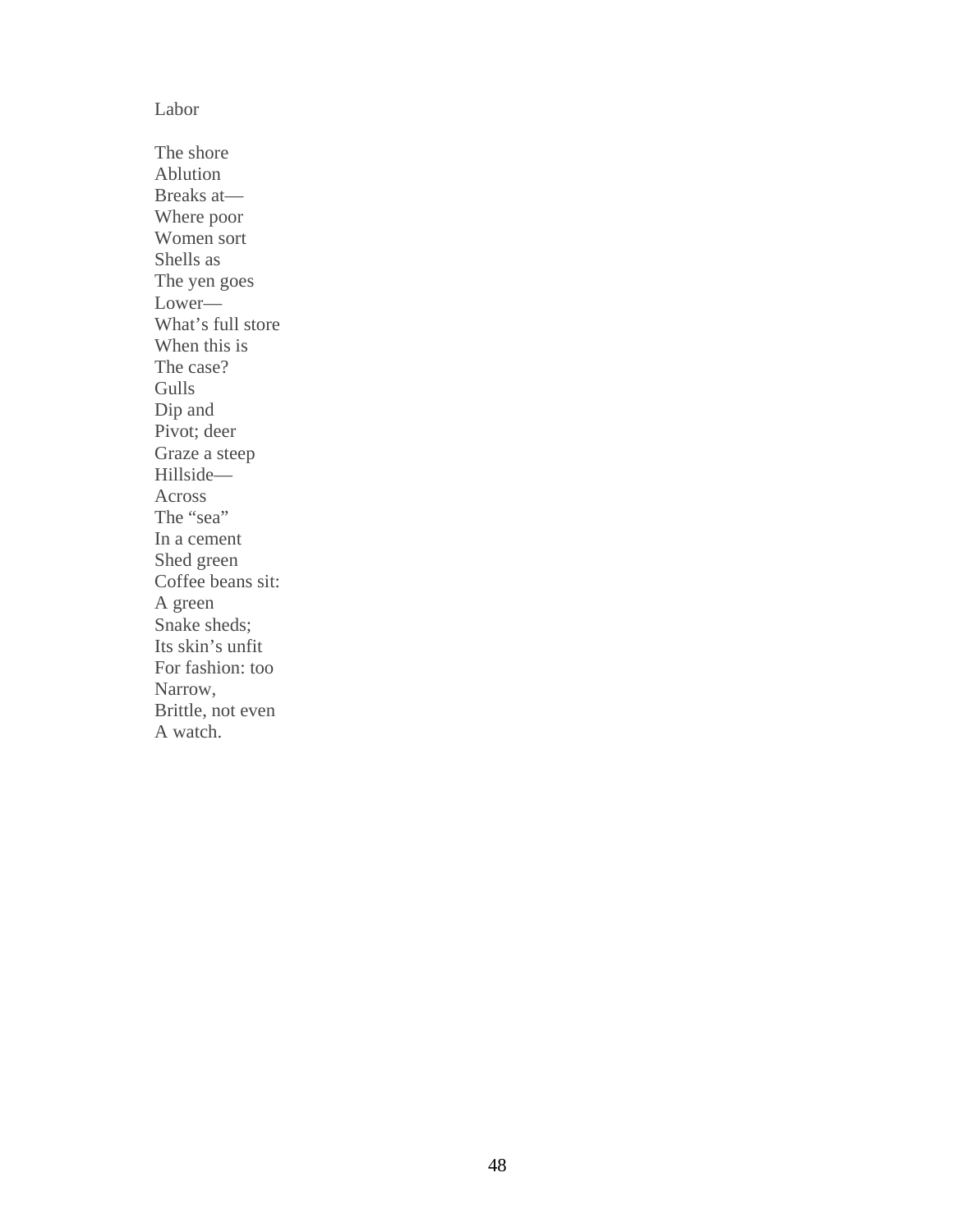#### Class

I must not forget To check

The status of Rasika

And Esther— To hand out

The classes' Chance to judge

Me—calling For Heather's voice;

Now—insisting "Nigger-eye[s]" aren't

Like blackberries Nor phones—

Yes cellular— Too many black men

Yelling un-listened— "Practically

Speaking" Out of my ken.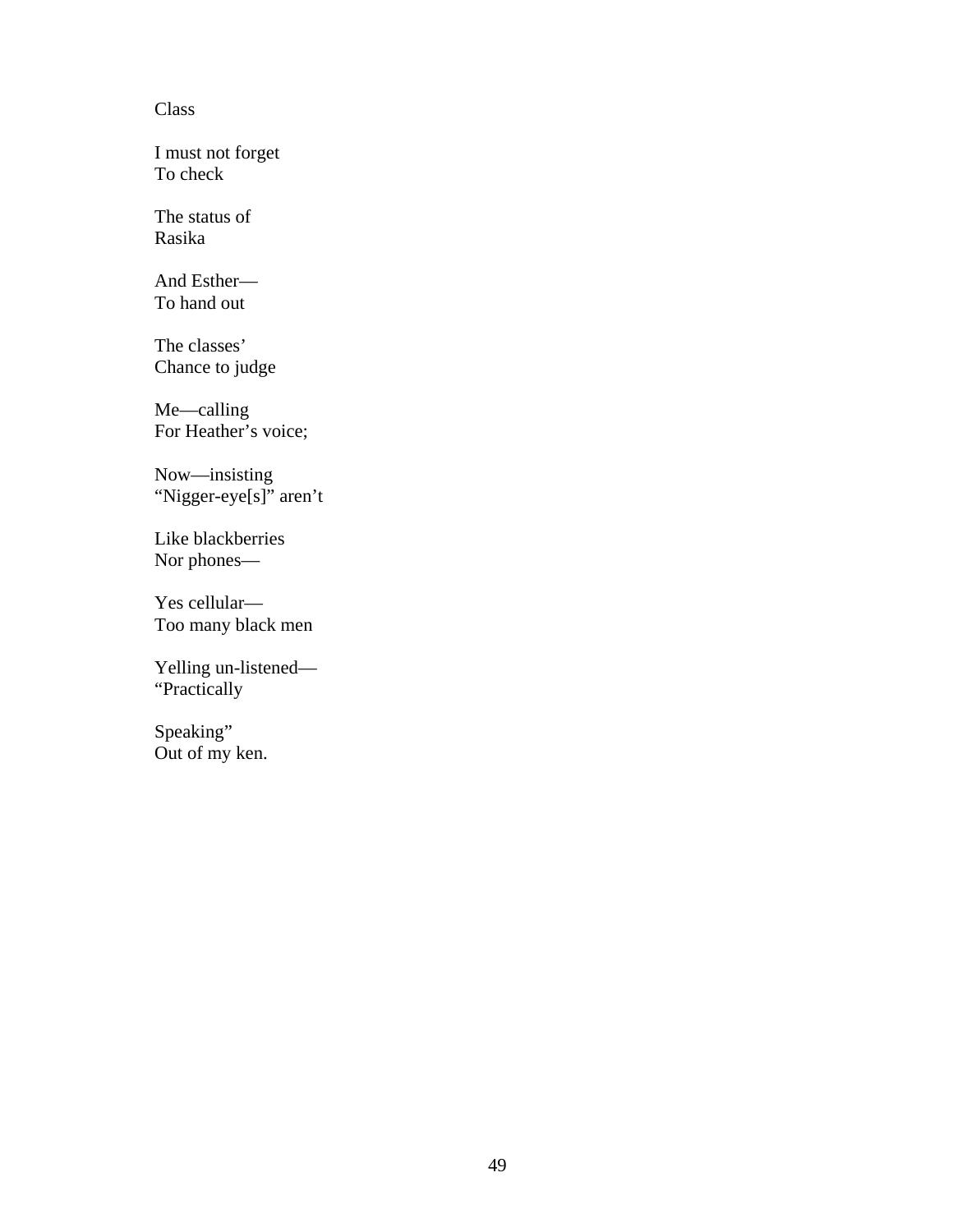Heartbeat

Silence says Easter

Flowers— Rosemary

Savor sprung Out mineral

Tang—yellow Noses a

Polyp— Speechless

Bleeds into Cries.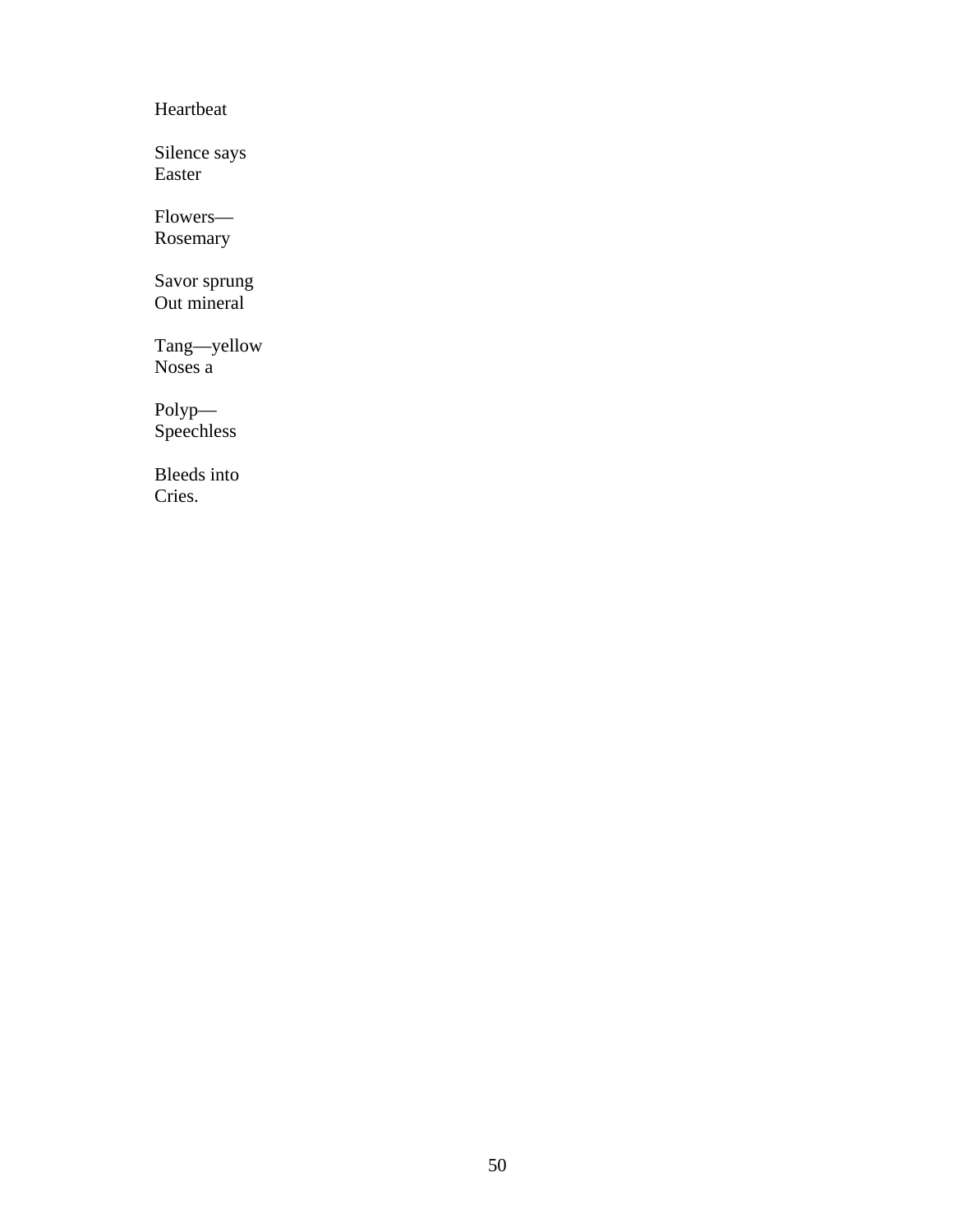# Catholic

Out of proportion Like censers swinging

His faith Was rock-solid

His goodness Winging

A test that can be Prepared for;

In this Case failing

Is a flower-grown guard-rail Not breakage

Greening acreage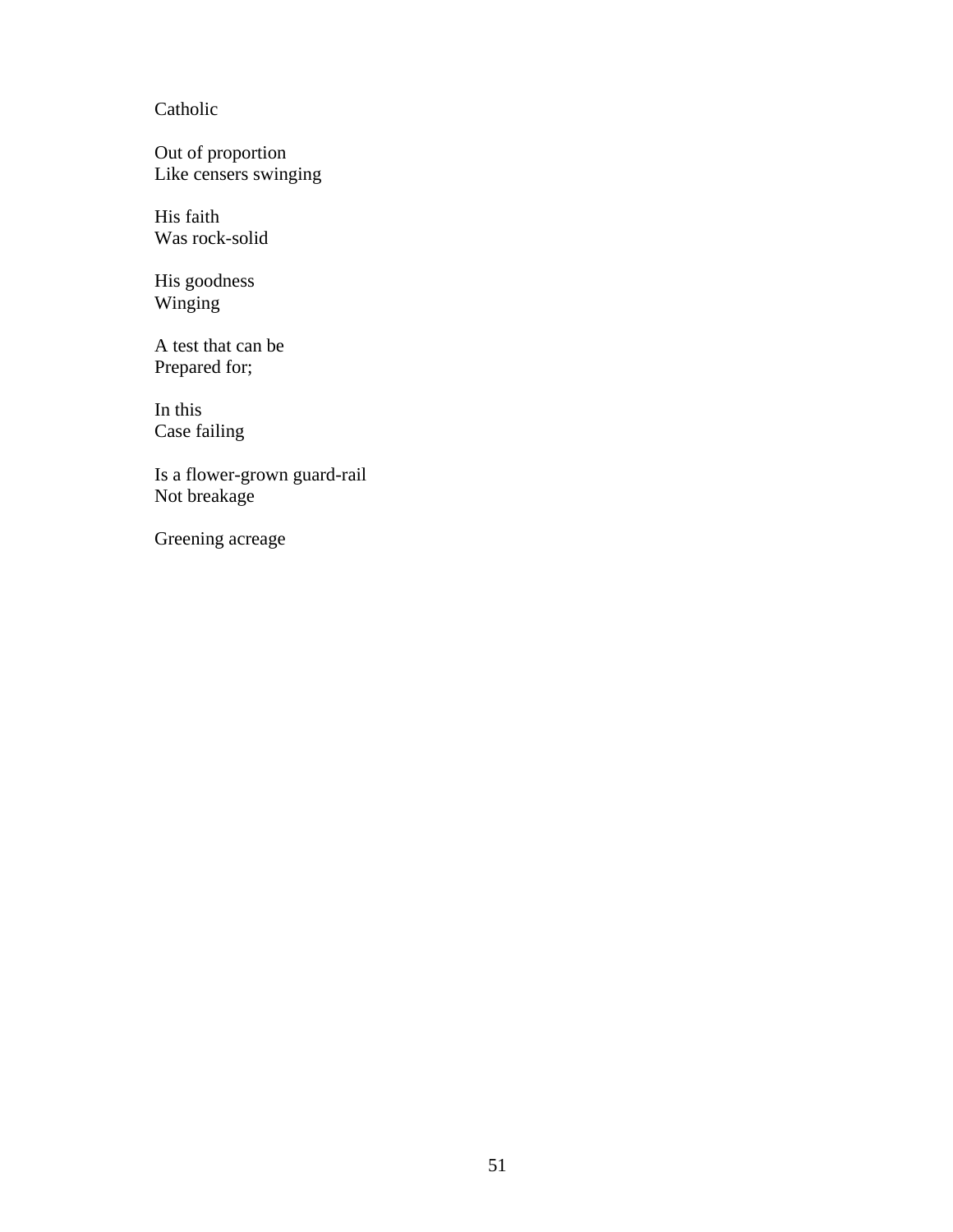#### Moony

Florida apples foreground rockets: many more men than women on the moon, as if that will make its light masculine. If you don't side with her you'll wither; cite her as scourge and the truth—if it's ever arrived at—will scour your perceptions till all you see's hallucinating power. Hearing the blast you shake; the flowers appear poised—surely poison to some or another's maw. I'm not an anarchist but don't believe there's any inviolate law: unless it be life's a flaw; you may dislike your jaw but without it where would such sweet reason forth from? The rest of what I might say must grow subsumed by waves—refract into seraphim—posits a state of comprehension no declension can explain as the atmosphere declines to dawn's answer. My grandfather decided to marry part of how I got here as the ship he manned entered the Tropic of Cancer.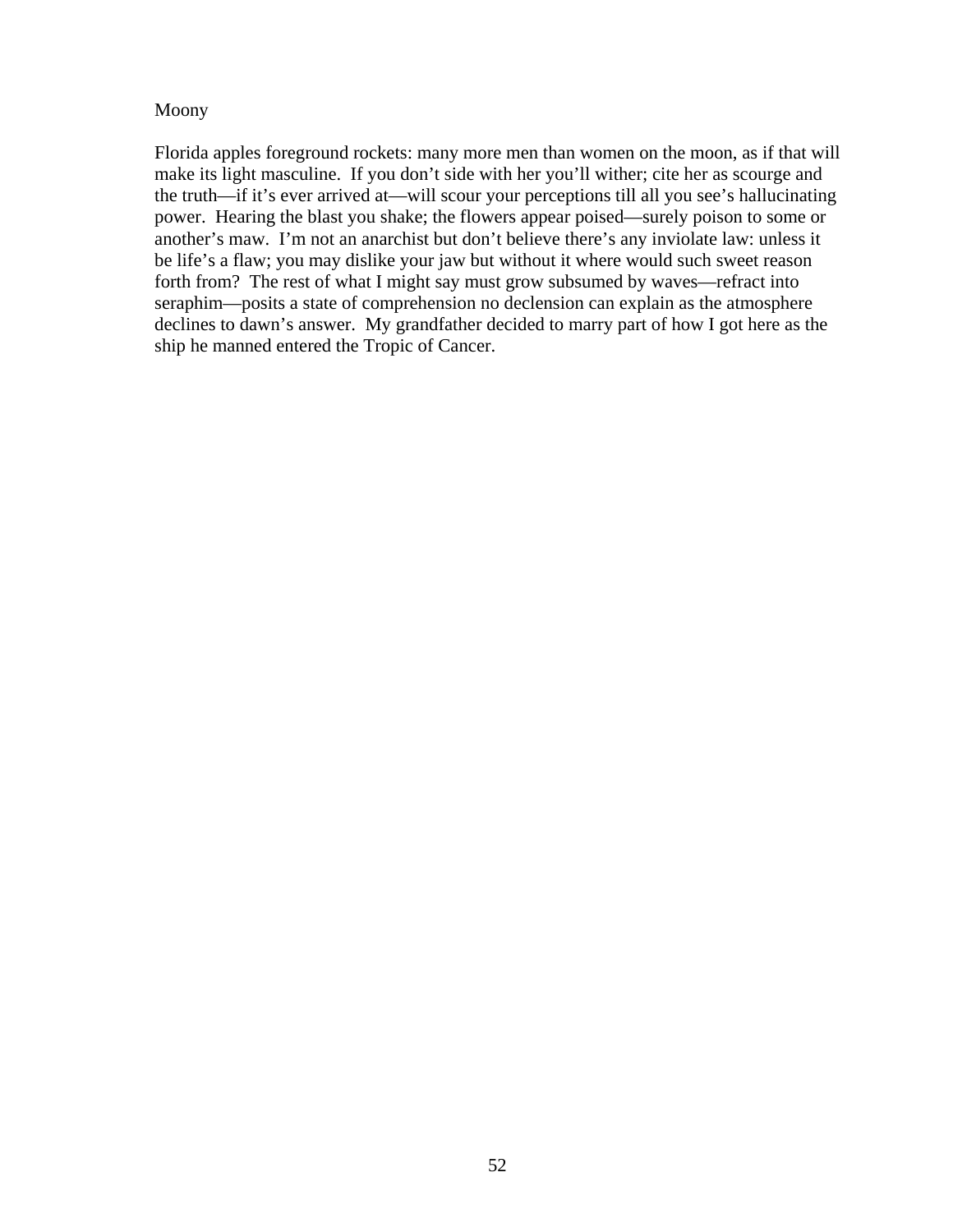Sonic

Hair in homophonic Means Thumper's gnarly uncle.

He seemed unconcerned by his lacuna; Moving to the

Laguna

Pueblo probably won't resolve this.

He knows at-least two tongues But Humans isn't one

Or he's so apart from other animals

His being's the very soul Of why we're world's greatest disaster.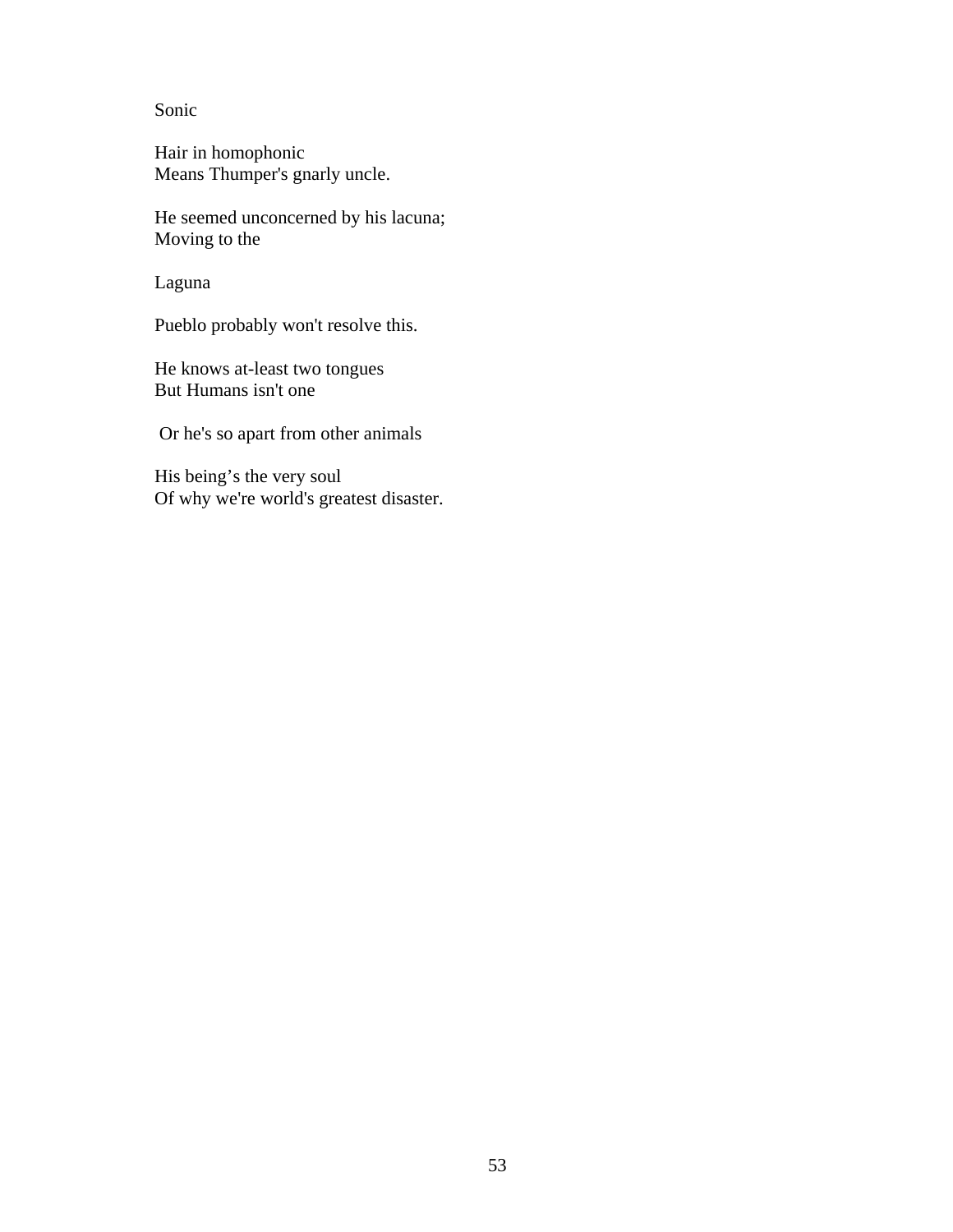## Predator

Cantilena—come hither—come stir us! Blue dilates: Belles prettily pealed the day bluebells were uprooted.

 The scholar focused on Containment is dead. Dawn prates. The data is outdated but too much loss is in rebooted.

Mergansers make the muck look stately. Brawn Prays. The moon beams are cocainizing; the hare is fully bled.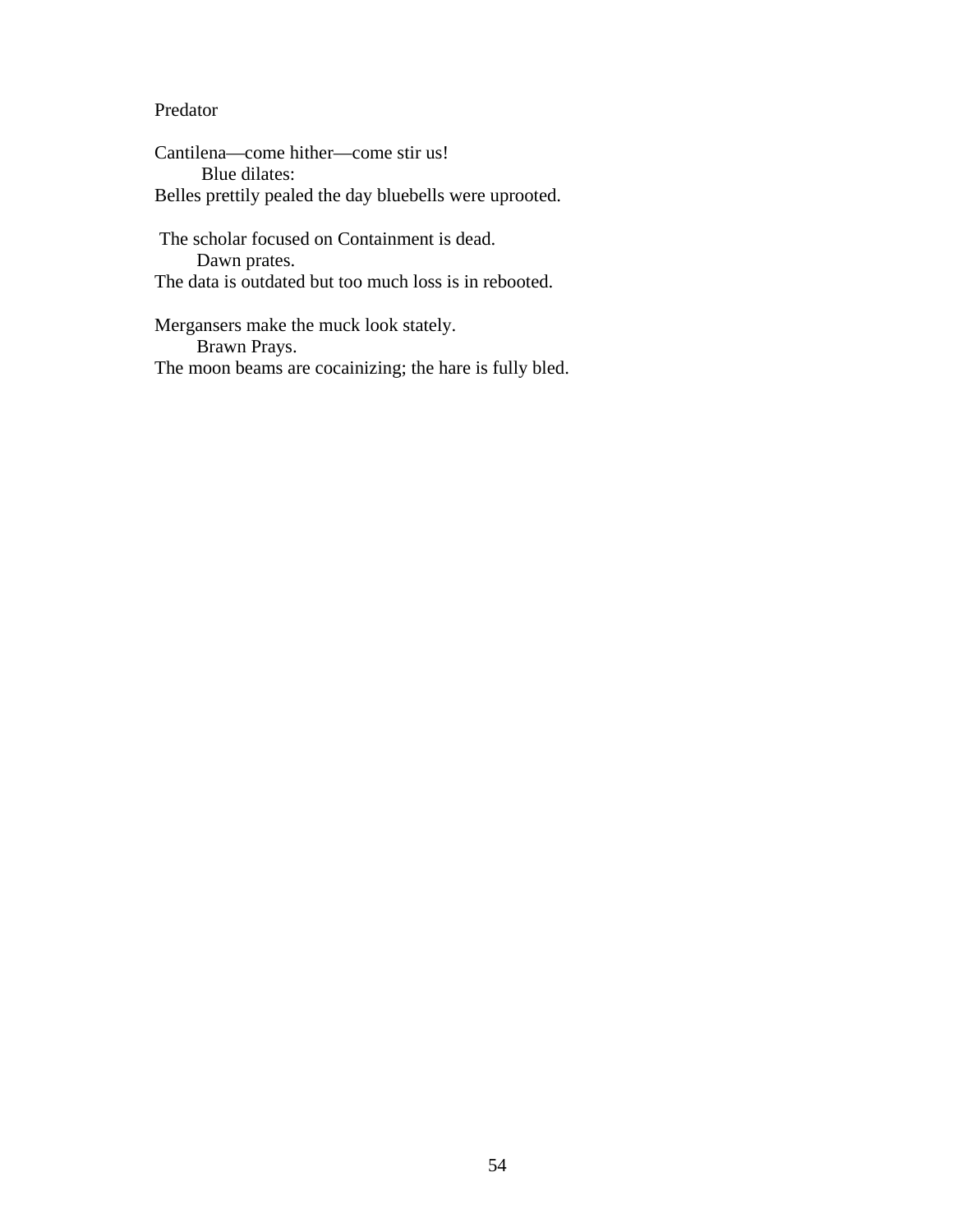#### Heady

Pate can be interpreted as an appellate for brainy or head-cheese. My grandmother recalled how I disliked saying please and thank you—how rude of me but true: I didn't ask to be alive—though I'd plead were I confronted with prematurely die. This moment I'm leaden: my favorite word's spry. A walk would quicken—make keener my ken—but it's too cold outside. Here's womb-warm compared to other parts; shouldn't the heartland be hot green not stubble-fields? In my mind the men there make me flush; it's just as well they're bundled-up: unlike at the Buffalo I'd feel no permission to touch. I'll never palm my beating—though once I ate a pig's off a plaited-frond-plate. It's getting late; I've got to go to sleep to go-on; please wish me no dreams I'm aware of: I want to wake-up freshened not hung-over from some nightmare.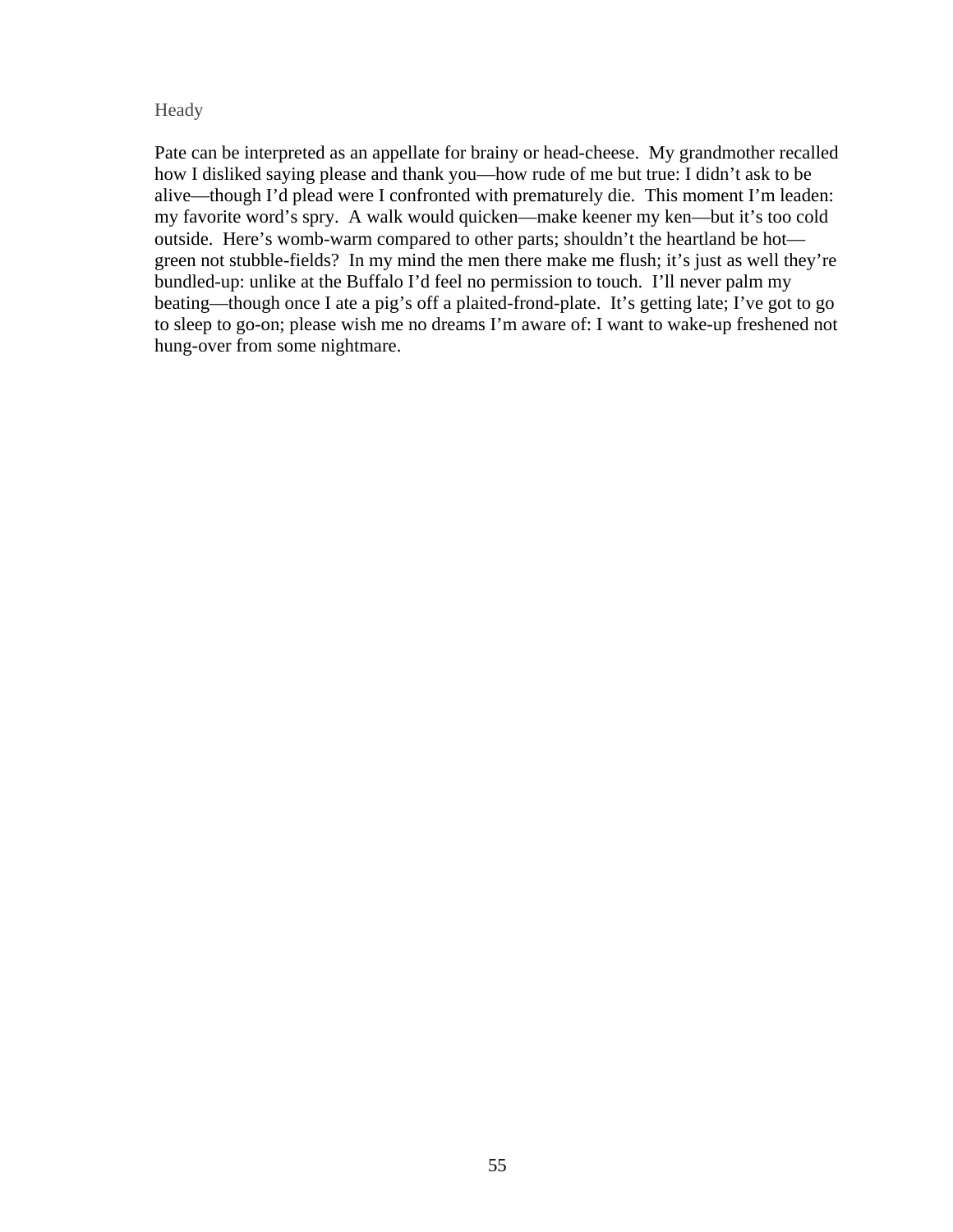# Unbroken

Speak "yes And no un Split"—life's Not a bitch.

We're in Fez Tomorrow— Till then Goodbyes!

There's been A big break: Don't restore. Birds call.

I hear tin Lightning Strikes.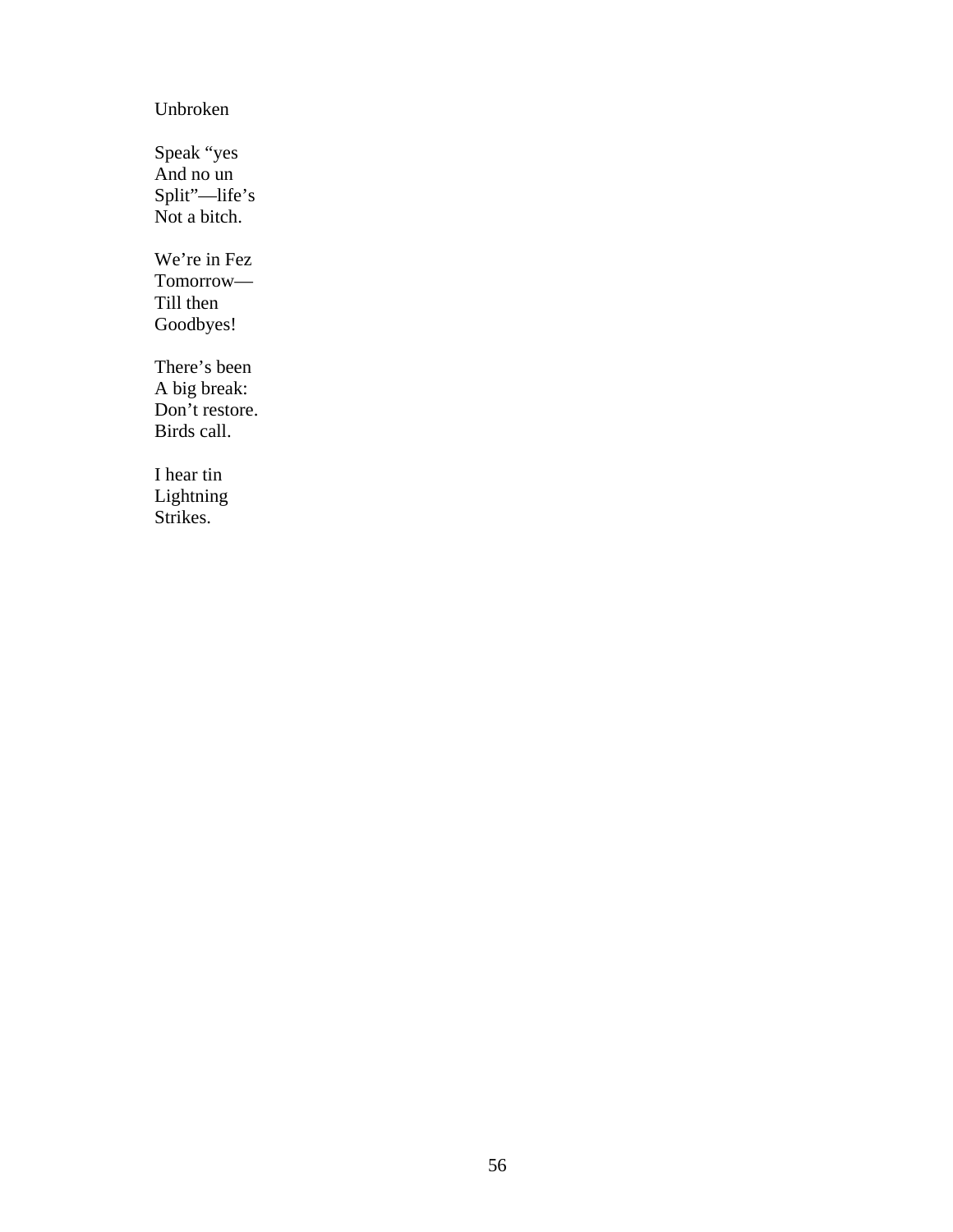Mission

Across a bridge from a tribunal Flanked by roses

Essays on iniquity in the making At an address the mailman rarely gets right.

 A week ago swallows Arrived at the mission.

I believe in Bluegrass: Admire a berm for its word.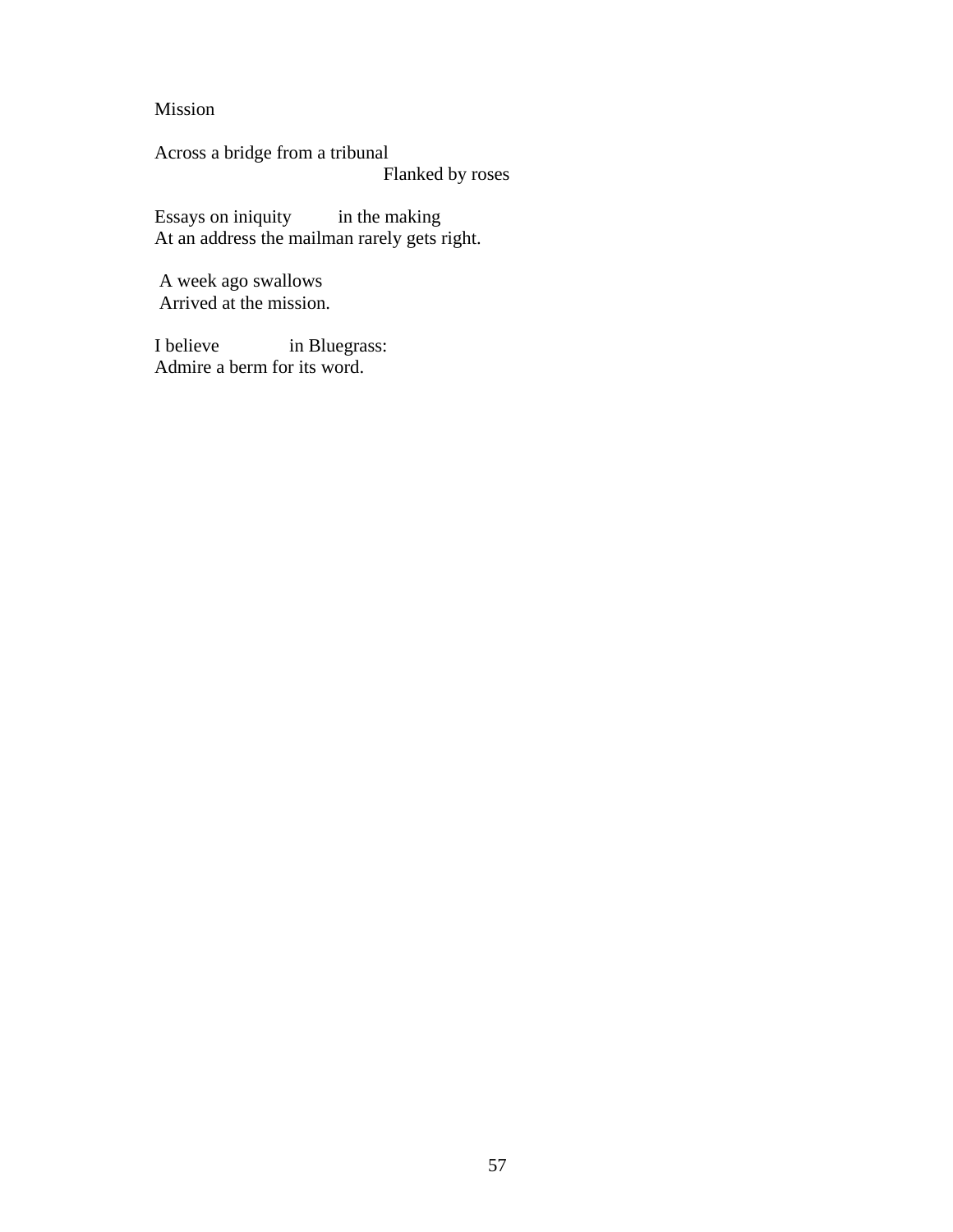Tradition

I'm for tradition: a sandstone rock in wind or Picassos Mounted on the walls at Alta Mira.

I hope someone sends me a postcard from there. Is woman Sanskrit? I hope—in any language—means strong.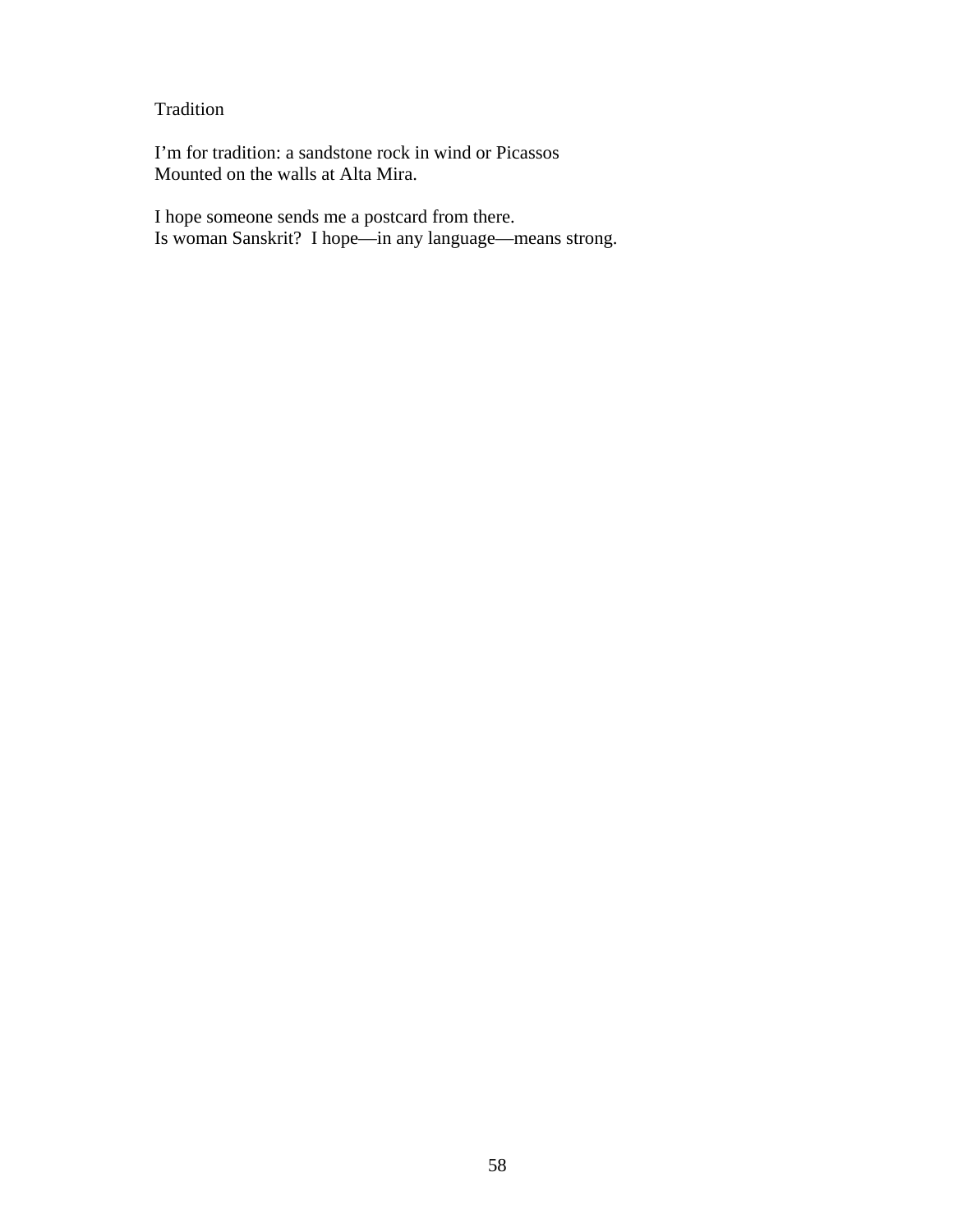Visionary

| Please help me                                | to                          | make sense                                                                  |                         |  |
|-----------------------------------------------|-----------------------------|-----------------------------------------------------------------------------|-------------------------|--|
| Or when is                                    | sensual                     |                                                                             |                         |  |
| Sensible versus screwing up?                  |                             |                                                                             |                         |  |
| Birds on poplar boughs cheer me.              |                             |                                                                             | The sky endears me      |  |
|                                               |                             | To blue along with oceans and a period of Picasso; in a different period he |                         |  |
| Drew less and less of a bull                  |                             |                                                                             | until there's no doubt. |  |
| Grit from gentrification dusts wing-feathers. |                             |                                                                             |                         |  |
| <b>Because</b>                                | desire's                    | like that                                                                   | there                   |  |
| There's a big fight in                        |                             | the interstice.                                                             |                         |  |
| Ice to watch":                                | I need the "untranslatable" |                                                                             |                         |  |
|                                               | Is gap                      |                                                                             |                         |  |
| Primarily                                     | problematic                 | distance or                                                                 | space                   |  |
|                                               |                             | To see through to? I'm fond of Ferdinand the bull—frown at the king         |                         |  |
|                                               |                             | Watching cruelty in rings—fingering his wife's bands—full of hope           |                         |  |
| For a new world.                              |                             |                                                                             |                         |  |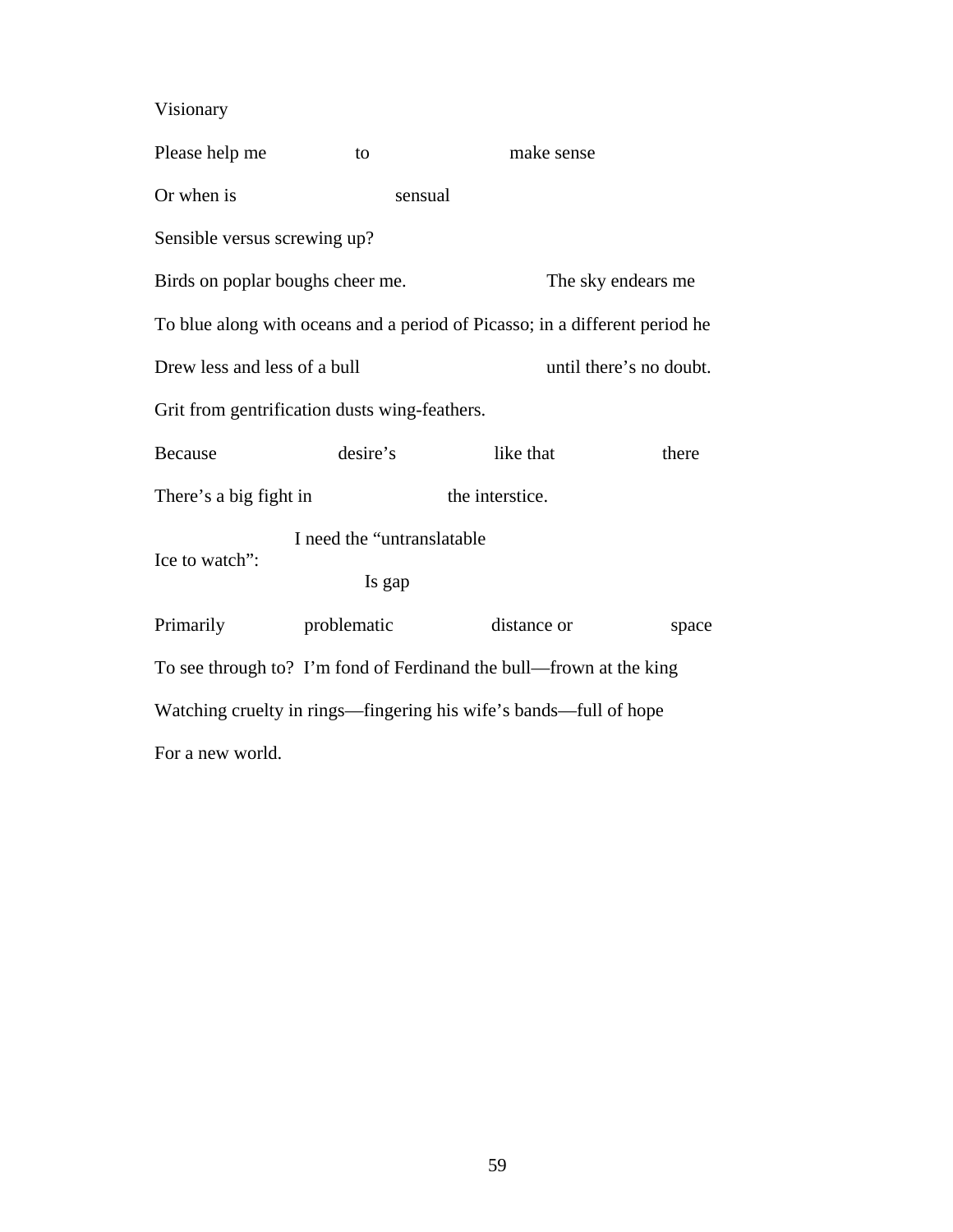World As Marriage

Who are  $you?$ <br>
I am  $I$ ? I am

A bird then he'd look better without a beard. A saucy rib balanced on a dumpster.

Breeze lifts things. Where's the nearest cathedral?

Leaves into tresses as walks Through the weep of a willow.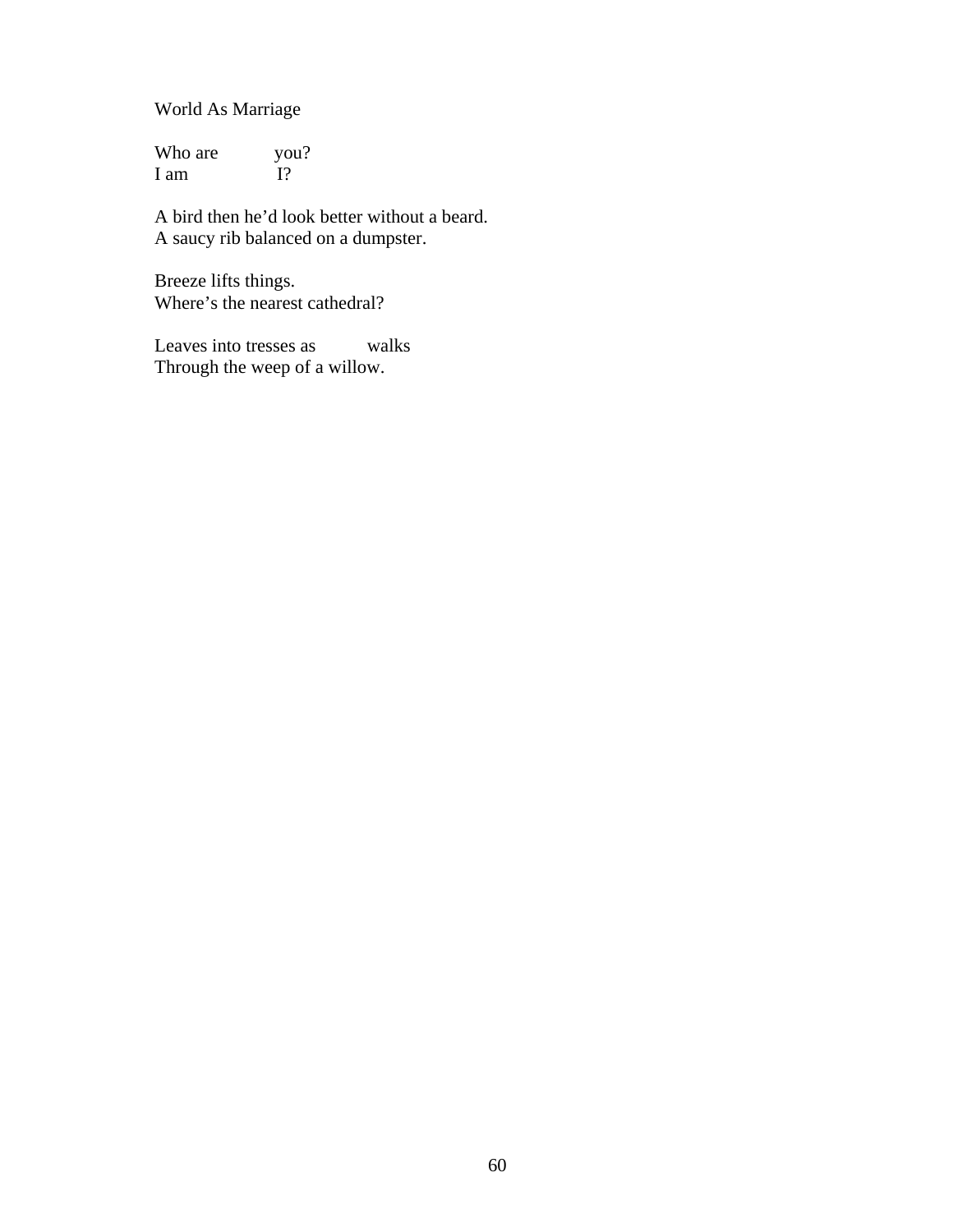Fortune

A lot's Unlikely

To depend on this. I'm not gazing

At grain swaying; I'm fortunate Breakfast's not a miracle.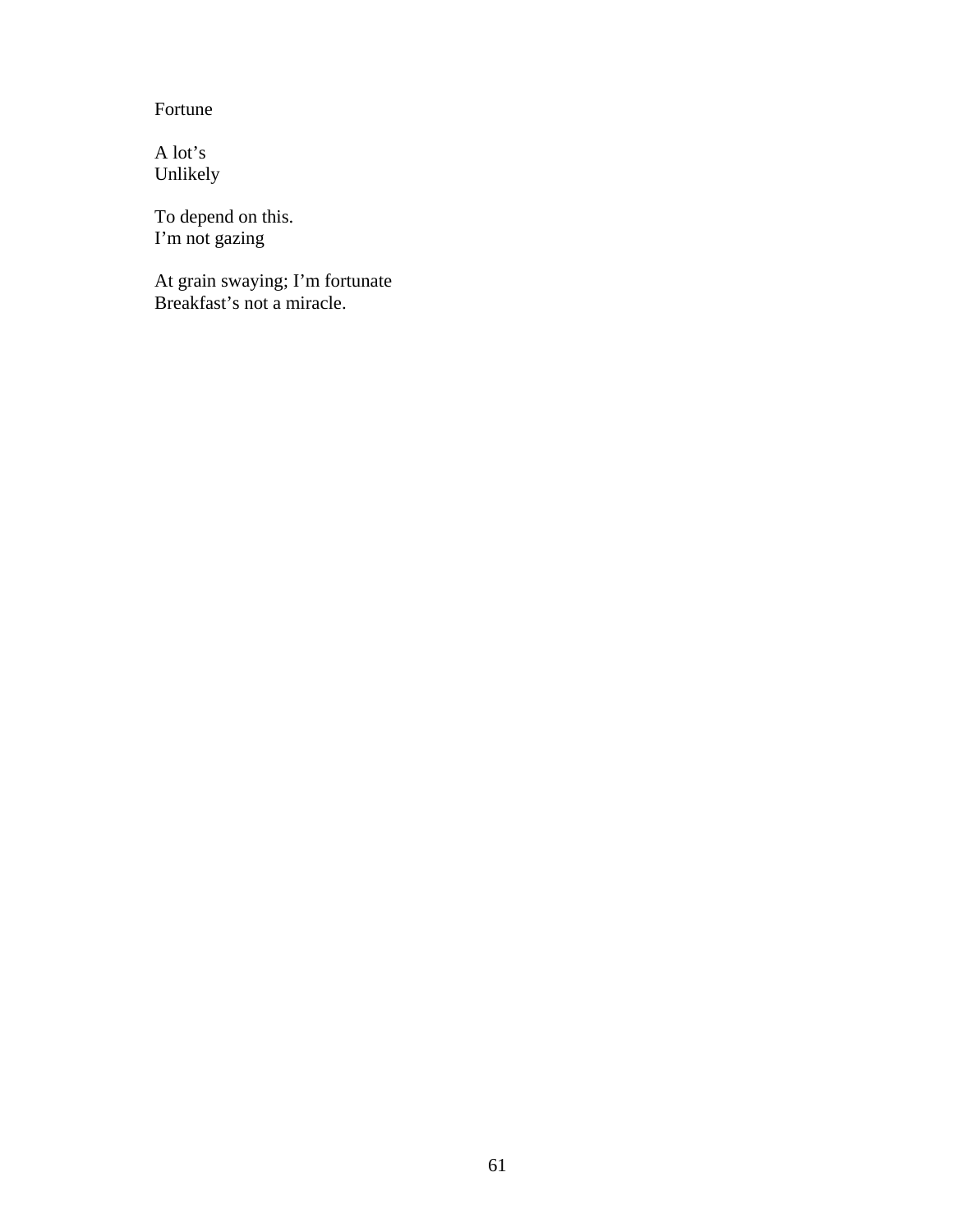Sustenance

It won't just go one way Nor be one thing.

Mrs. Porter might<br>Be here in the spri the spring.

So much depends on A wheelbarrow:

Women Eating.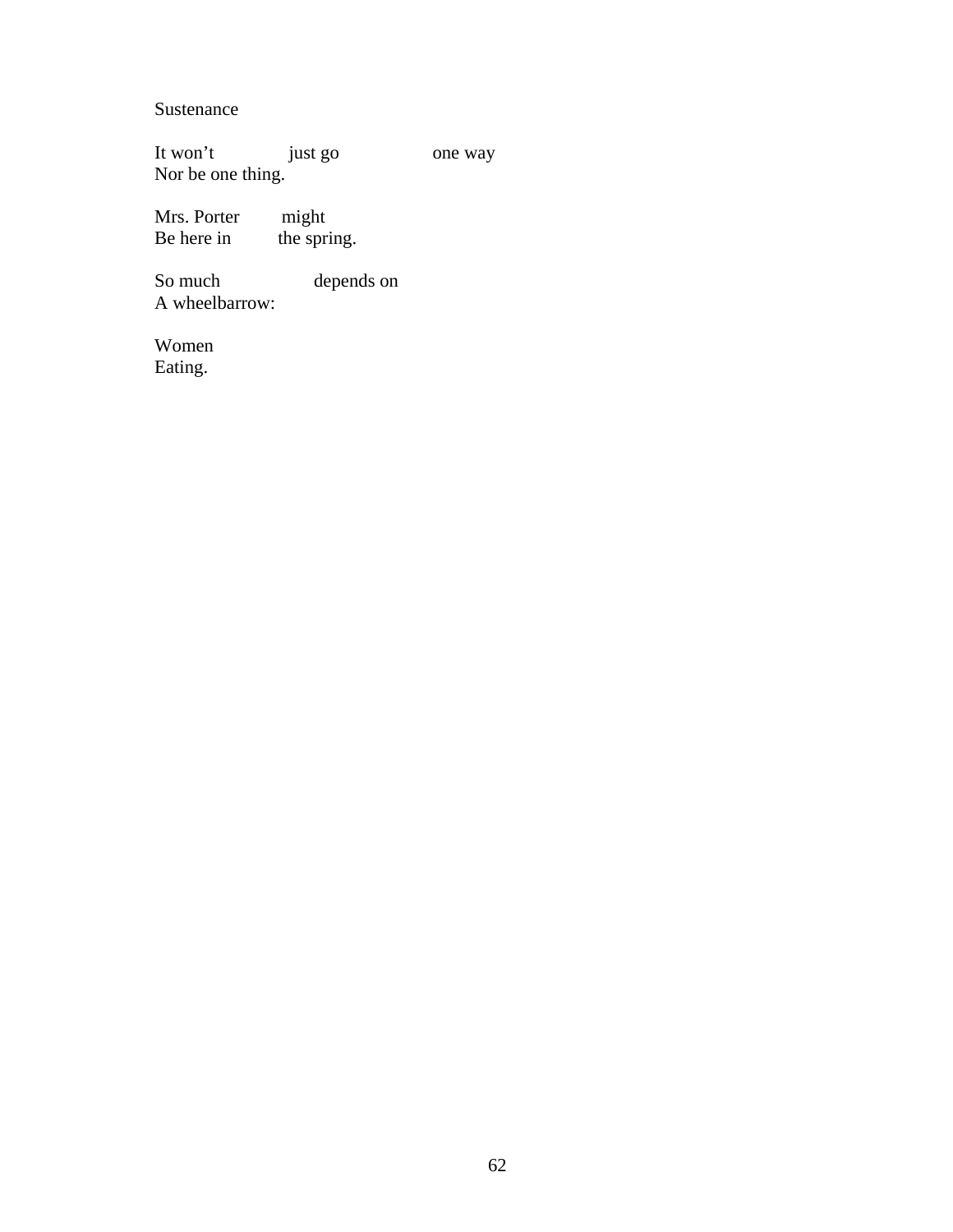## Relation

I'm barely now nor one who matters. Green grows. Brown burns till you can mix it: draw A line at your brows like kohl.

I need to drink more water soon: A luxury of necessity. I'd rather sip pinot-noir and eat Marrow custard spills a red center.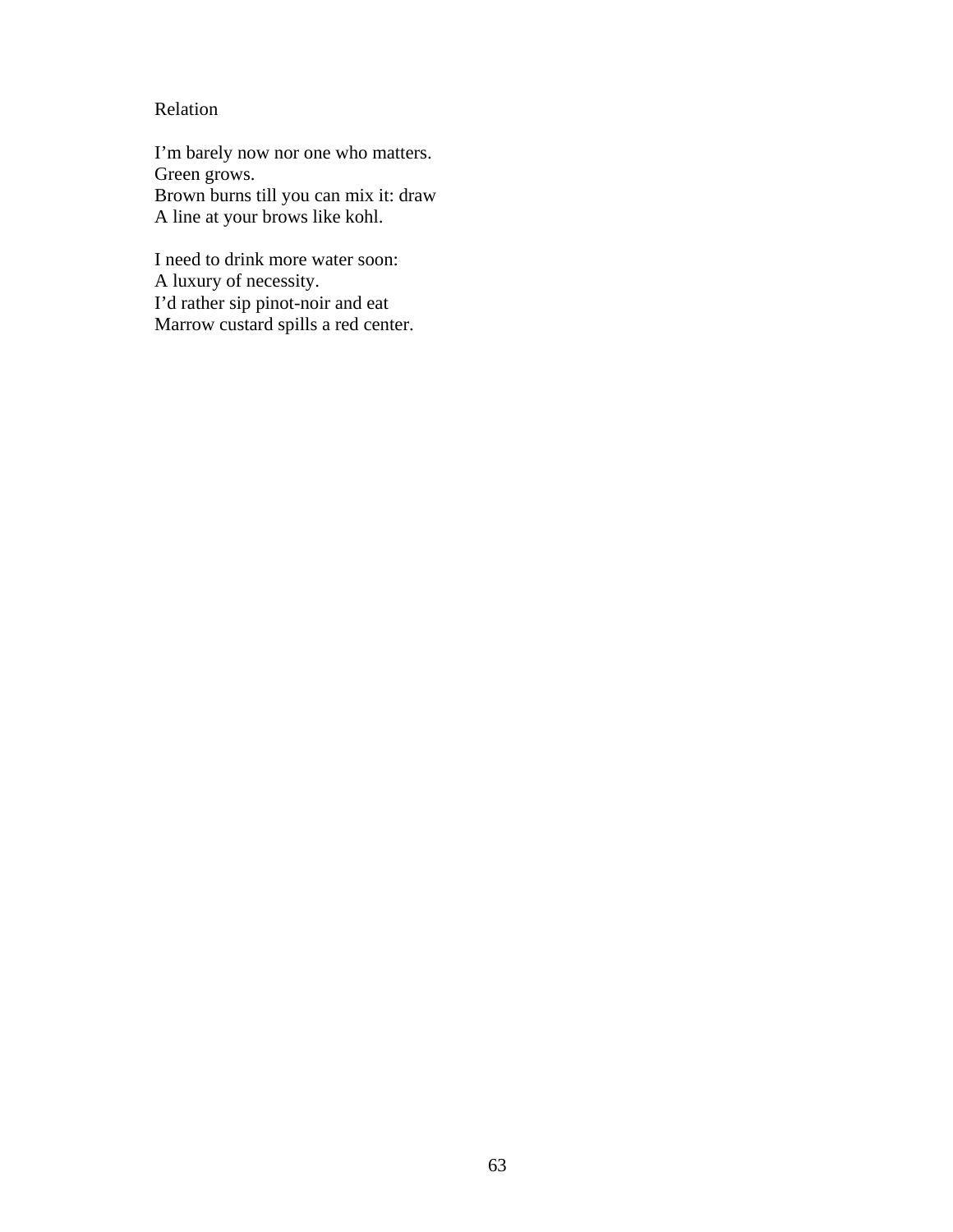Satisfaction

I wish there were an ok Way to take a bath of blood; I prefer green apples and white wine; Potatoes growing in the margin of vines; If you'll allow me placing a sexy Woman we'll have *Vindaloo*—I'd Prefer gazes at studs or stewed in Italy at a restaurant a nowhere Ways away from Parma.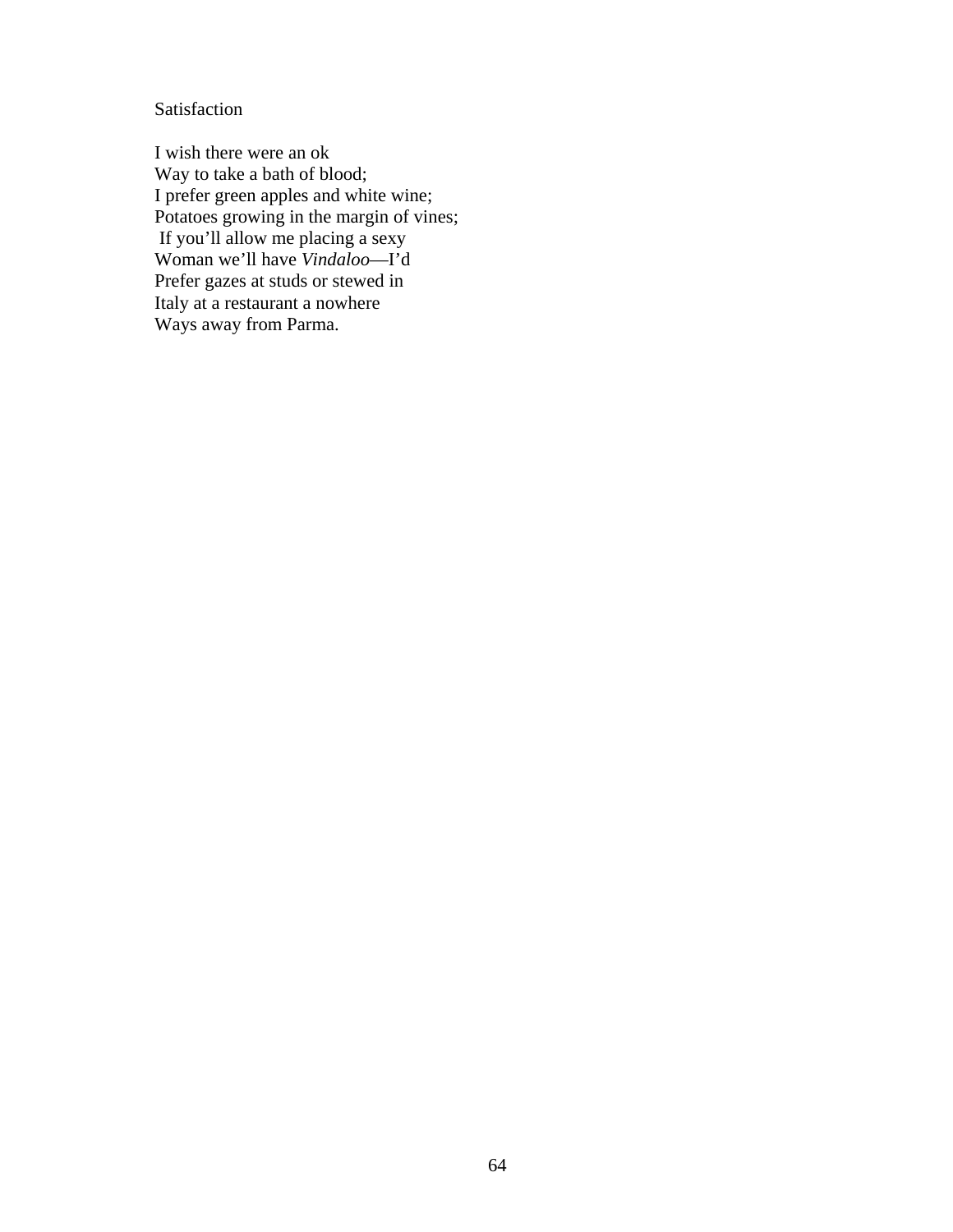# Attempting Direct Address

| In the                             | interior—hand against |                      |  |  |  |
|------------------------------------|-----------------------|----------------------|--|--|--|
| A bough                            | splitting into blooms | ride currents of air |  |  |  |
| Feels like tail-feathers touching. |                       |                      |  |  |  |
| this<br>At                         | moment can            | there                |  |  |  |
| Be a we? Empirical                 | evidence suggests     |                      |  |  |  |
| No until there's                   | a reader: you who     |                      |  |  |  |

May not be if you're illiterate.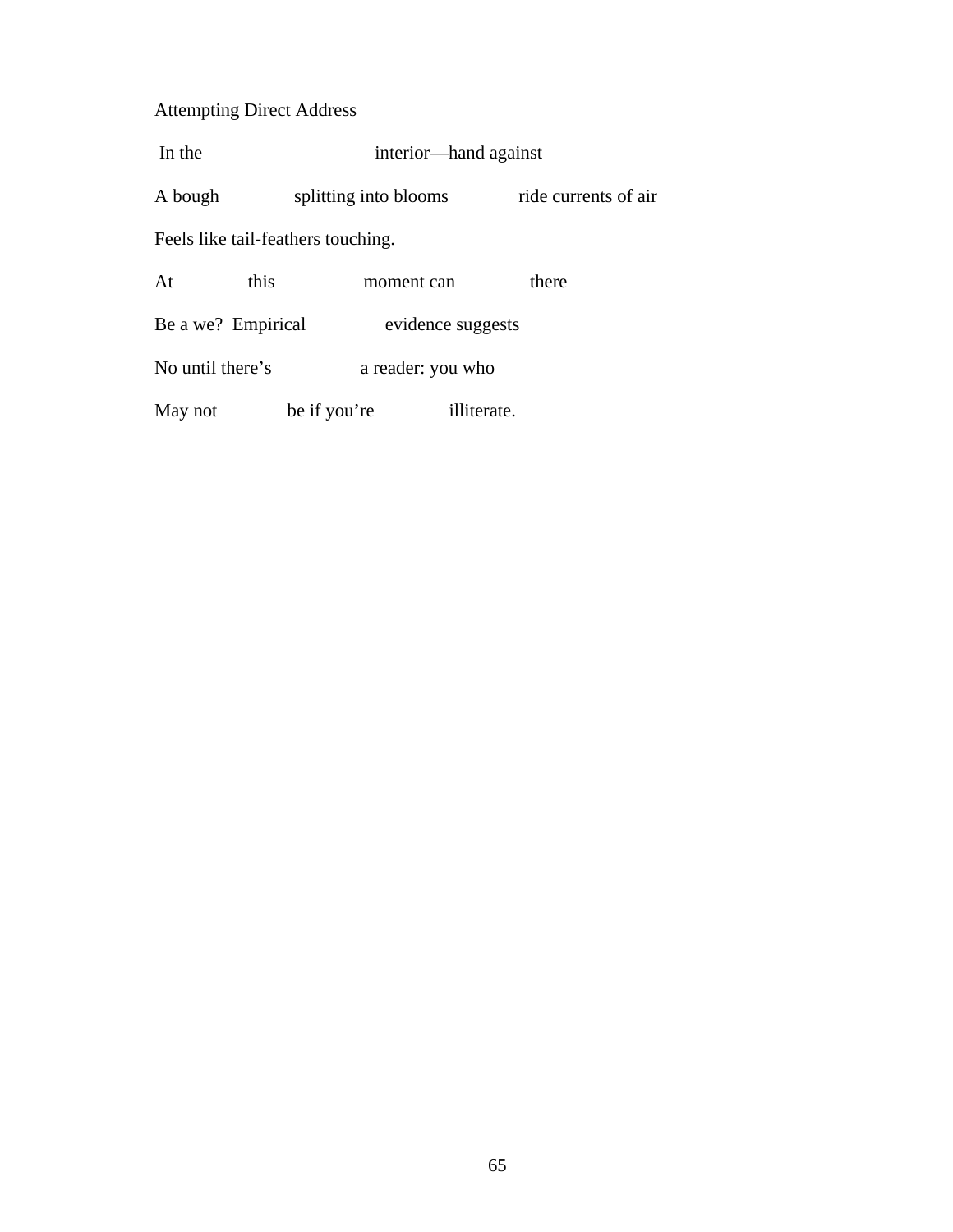Desire

I brushed My fingers through

My hair—2 strands Fluttered off;

I make them sound Like butterflies

And wish today someone Gave me a dictionary.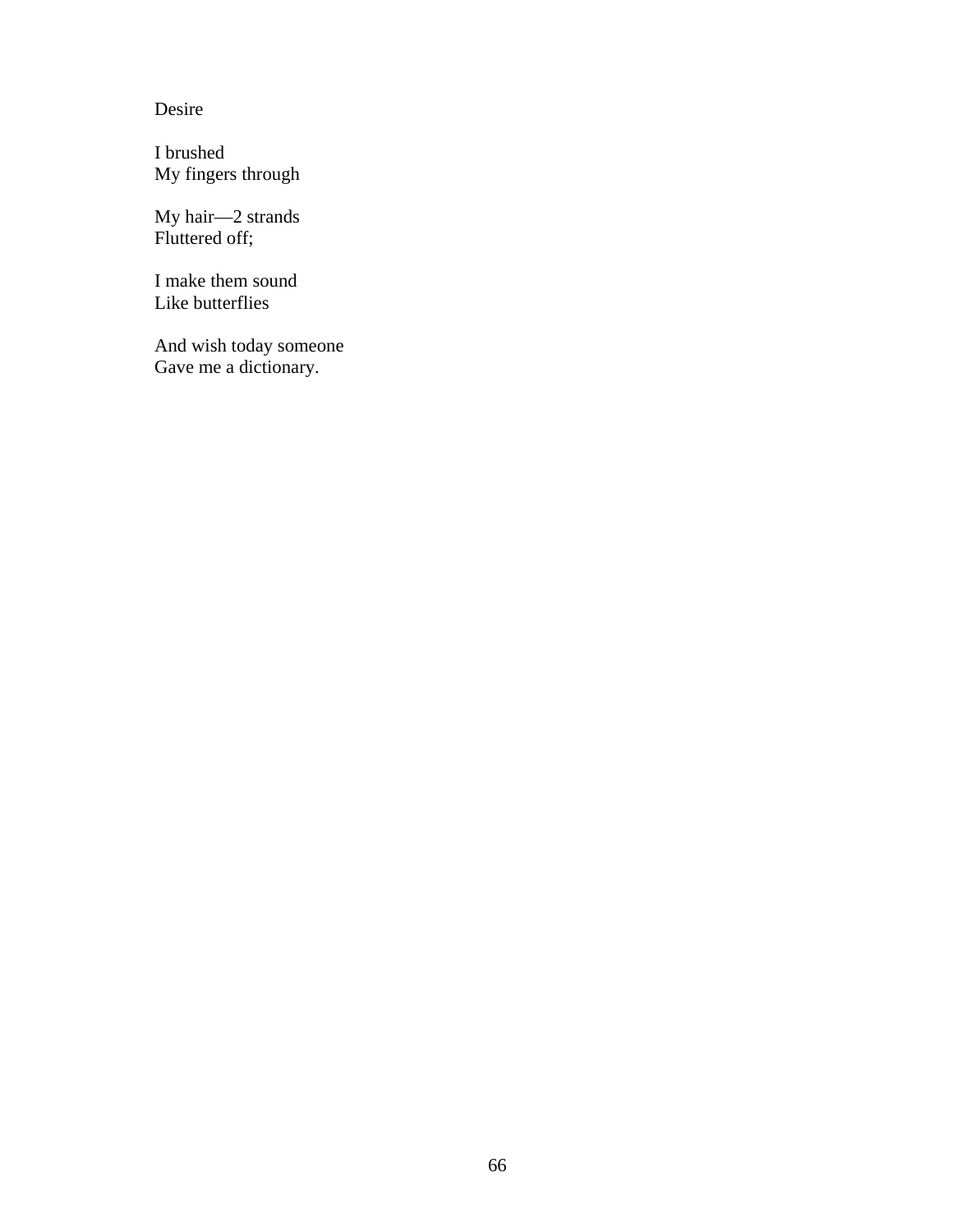Break

Long grass into windrows. At ease in my break:

Portrait of looking in a dewdrop. Thinking about making bread-dough—starters, proofs.

My neighbor mows the marriage's lawn. Instead of tires people should slash trash-bags of grass.

A he feels closer to the moon than who he's with Who's glad for the space within the closeness.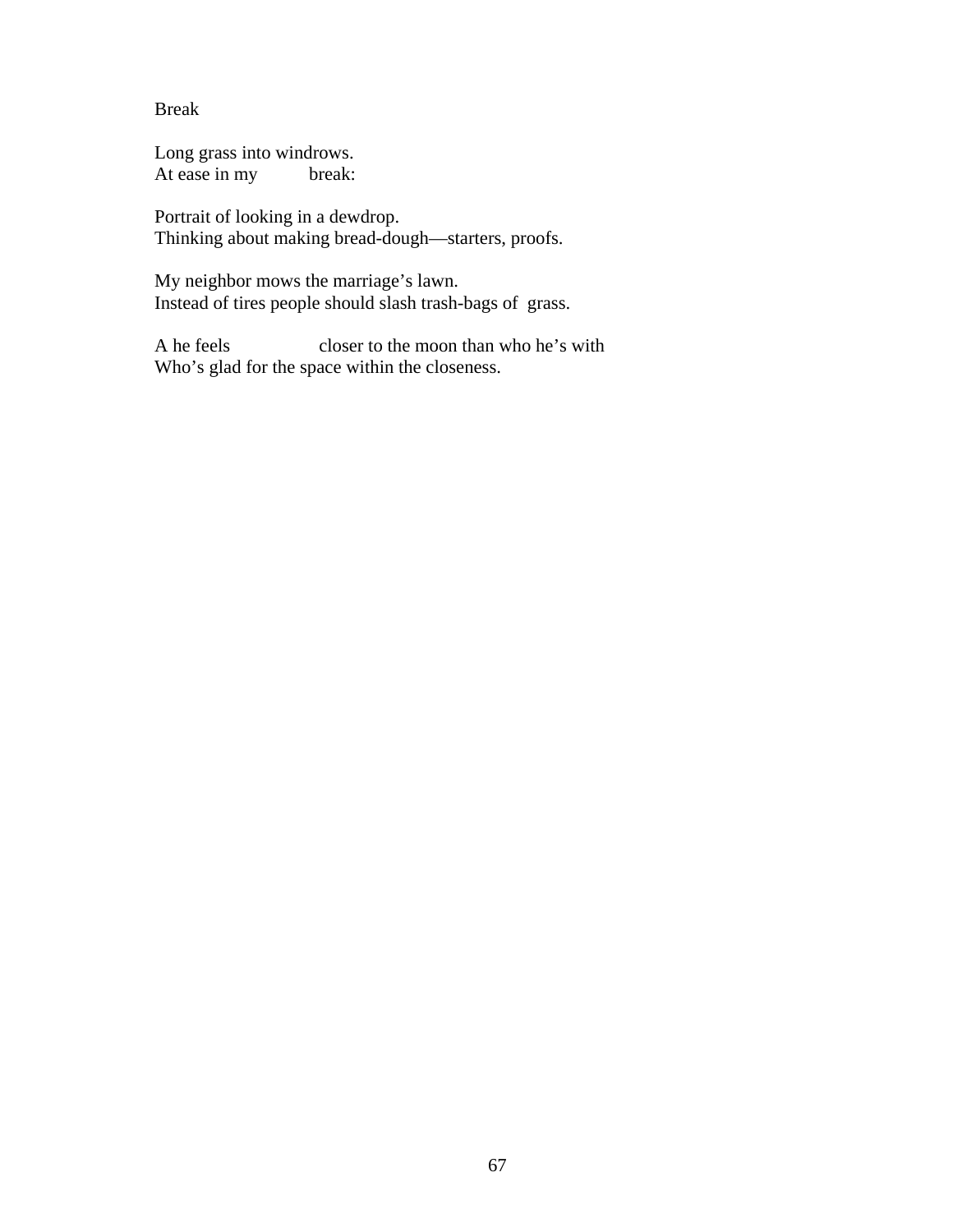# World As Marriage

You took the made love

Salty wind sand-fly swarmed seaweed

Ancient cisterns now trashcans

What does past mean?

What's the truly of believing in the moment versus erring?

There is no definitive terror in my life

| The | closest I | get's the indefinite with seemingly | definite consequence |
|-----|-----------|-------------------------------------|----------------------|
|-----|-----------|-------------------------------------|----------------------|

The sea weeds out by no clear logic

Sometimes I'm caught in circumference not blown by its billows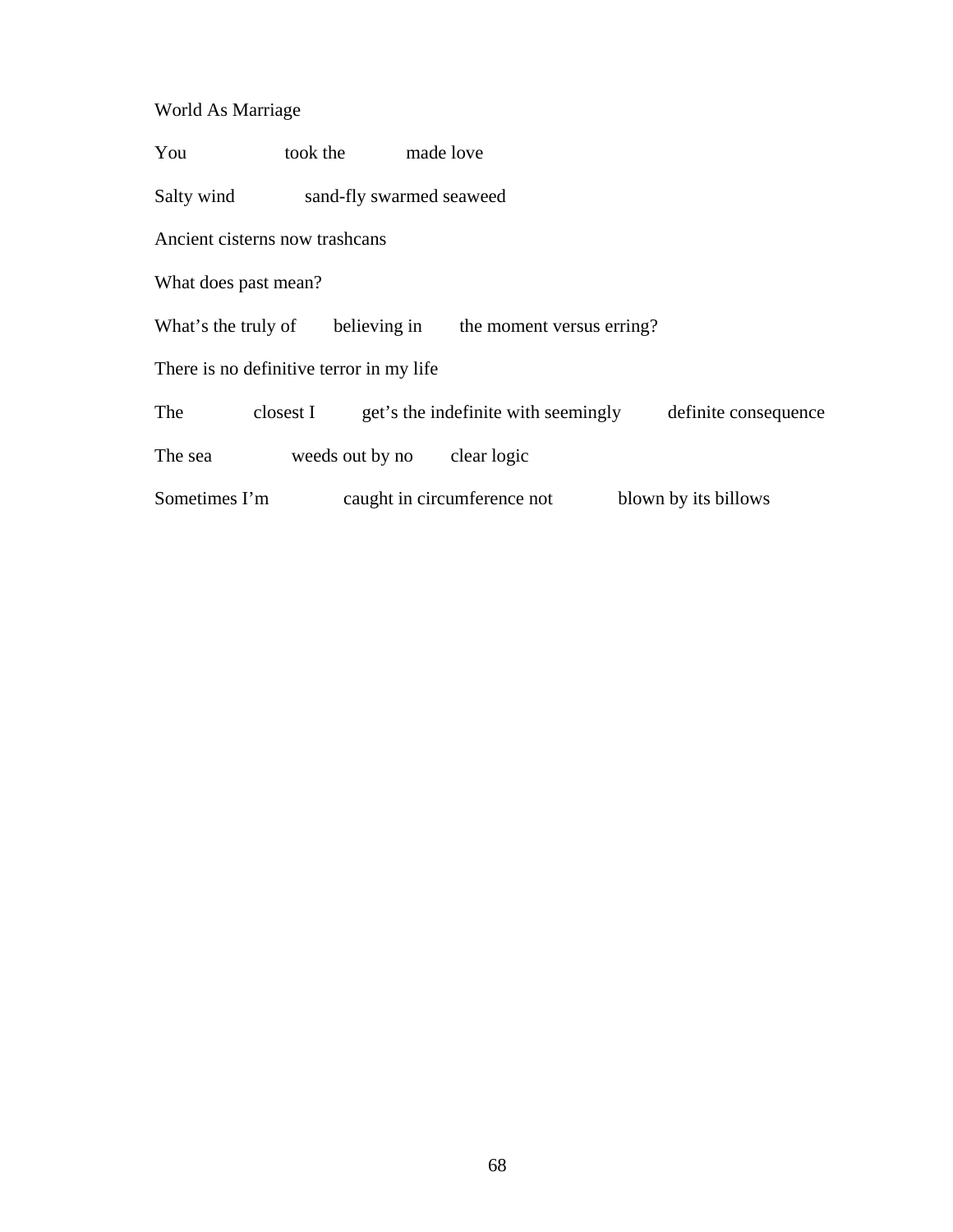### Kentucky Homing

1

The air around the roses Smelled shitty.

Eyes opening like a Brancusi, Its mind blind to the blooming

Chestnuts, a bench Green as some leaves with rust.

 $\mathcal{L}$ 

Guy Davenport, a hero of Mine, calls the art museum in my

Kentucky home-"town" provincial: This upsets me some.

He correctly cites their Brancusi As the sole exemplar.

### 3

I hope the Rodin in My Kentucky

Home-"Town" is still There when I'm next back:

I want to caress The stone's cuts.

## 4

In Paris we were stared at By a thoroughbred whose fucking

Costs \$150,000. Men speaking Michoacan did maintenance.

To himself he said some places Take longer becoming home.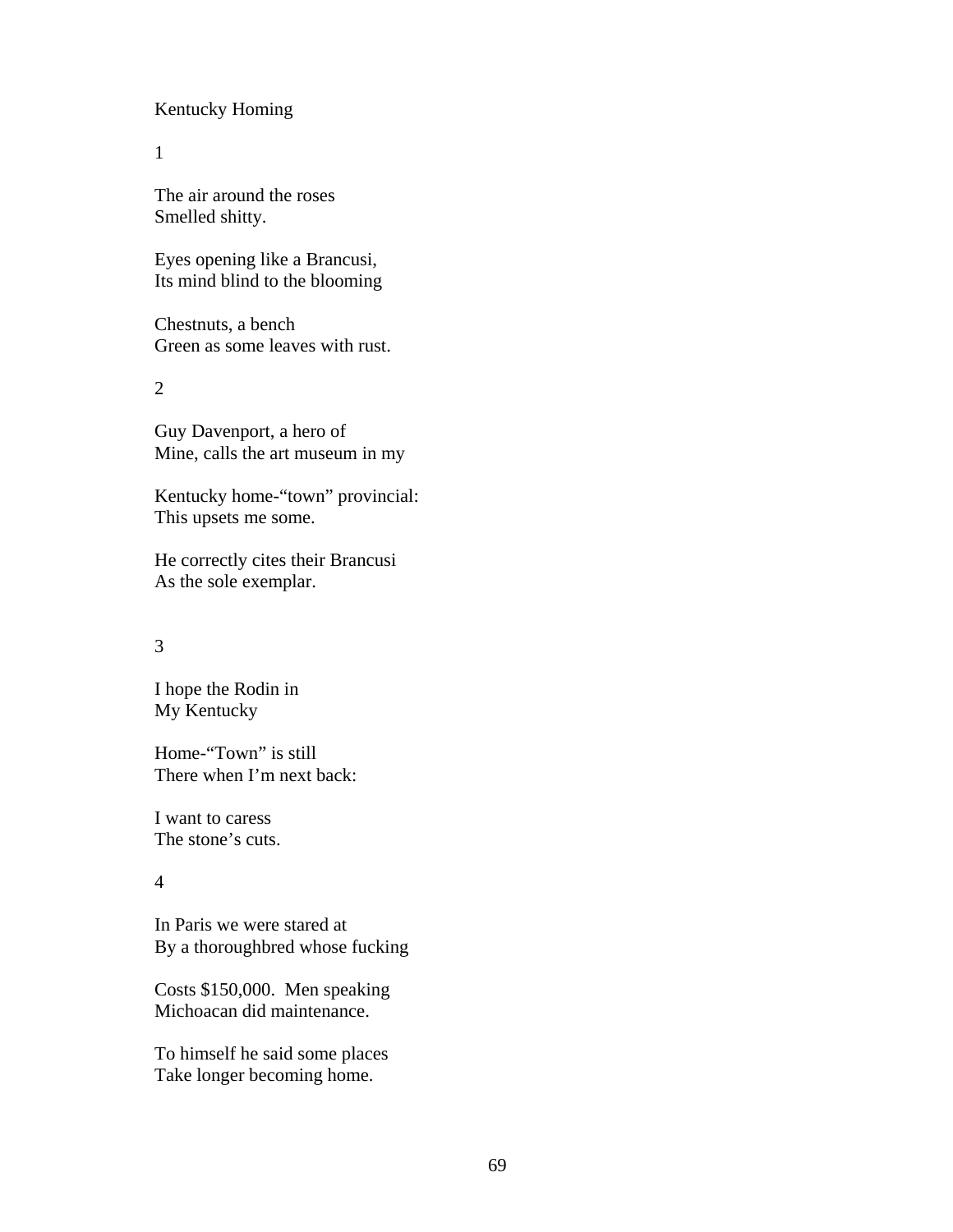Temporary Address

Blood

 Dogs lapped as much as they could Rain rushed off with some stains stone-paving Someone's waving The other's craving The blood sauce almost curdled She guessed as much and wondered if the bird ever sang arpeggios The chef entered the dining room hoofed it over to huddle with the maitre d

 ducked back to the kitchen in case the critic arrive early and suspect she

did have a wonderful dinner

 [In the real world are there gaps I was blind to buds emerging Bloom transfixed]

 Perhaps lightning strikes

 leaves ferny traces moon beams before burn sets in

The mayor boasts his terms streets dogs questions about recent murders inappropriately mentions God these days and centuries past invoked as if a hotrod

:

There was theatre broken heater Love kept our blood from becoming abrading ice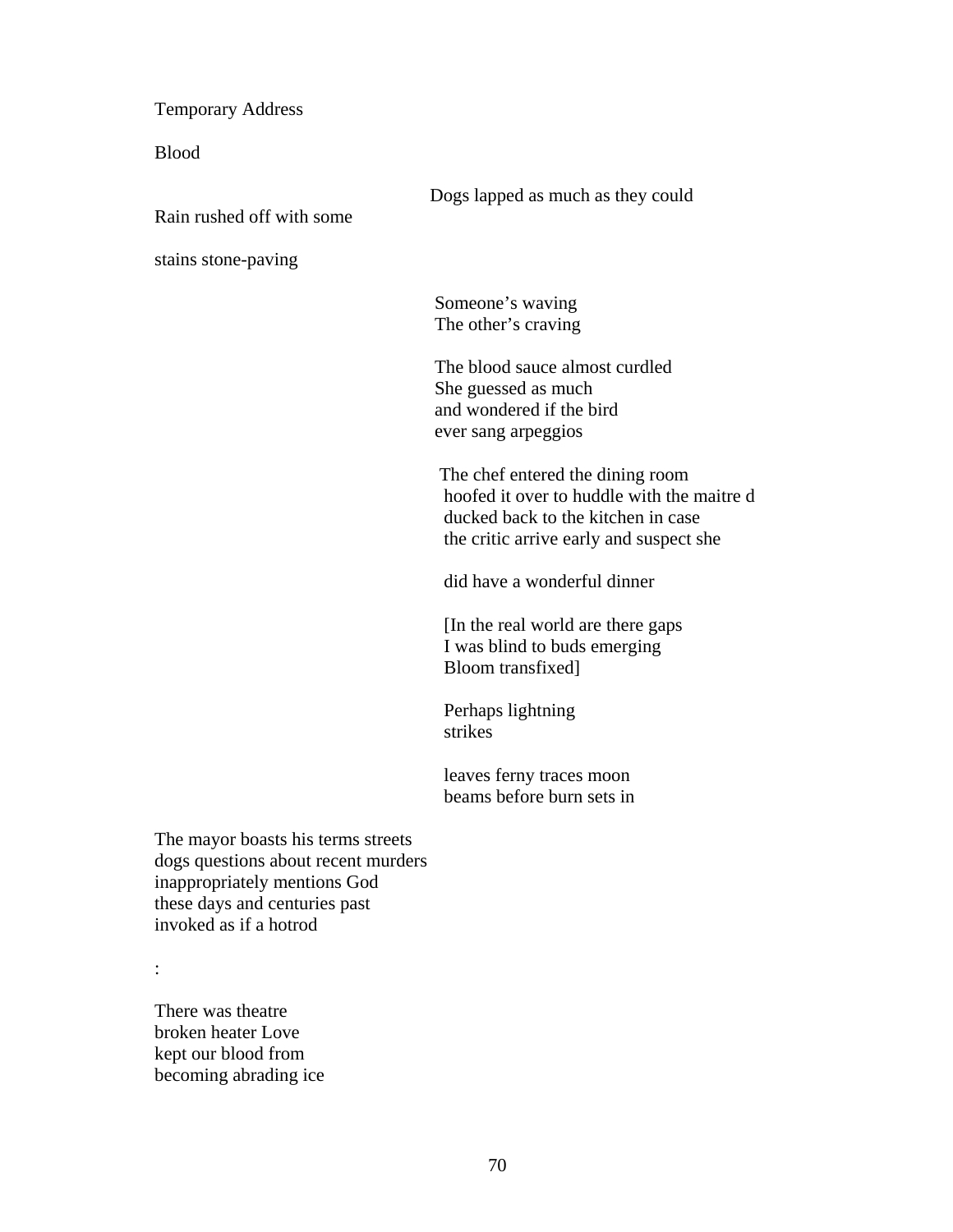moon lit mouse

Owl swooped

In the case of wind arrival is departure

frozen seed

someday leaves shaking

The coldest thing I could do is set fire the scene

:

a rock rose

owl flaking off sarcophagus

dazzling sea no slaking

mistaking )(eriors)(

:

Approximating how many feet straight ahead 's right to

parallax has the last laugh

When temporal becomes immoral

might matter as deserved if we could be rid of sexy

:

Goodbye sweet a way maybe we'll meet

:

Here green means many shades me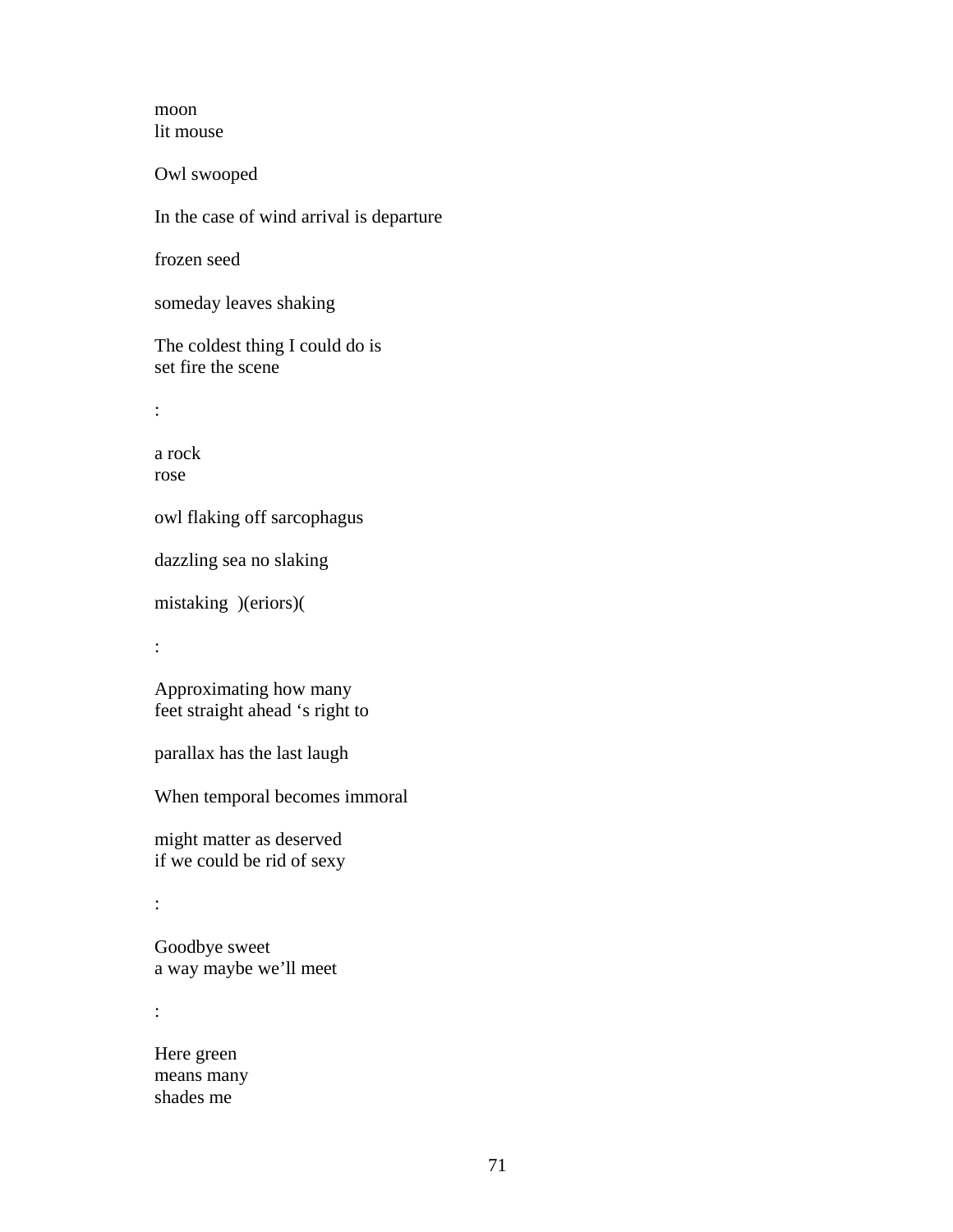Women are better than men does not mean man no good

:

:

They say get to the point

peregrination

I hurl and glide rebuffs must hurdle

heart a part or enveloping hole

soul

:

I no longer know how to go as subject

:

Bugs live their business

:

Our going is out prison

into death in life outlives :

little Death little bullshit coinage

:

one many cigarette Bad should not feel good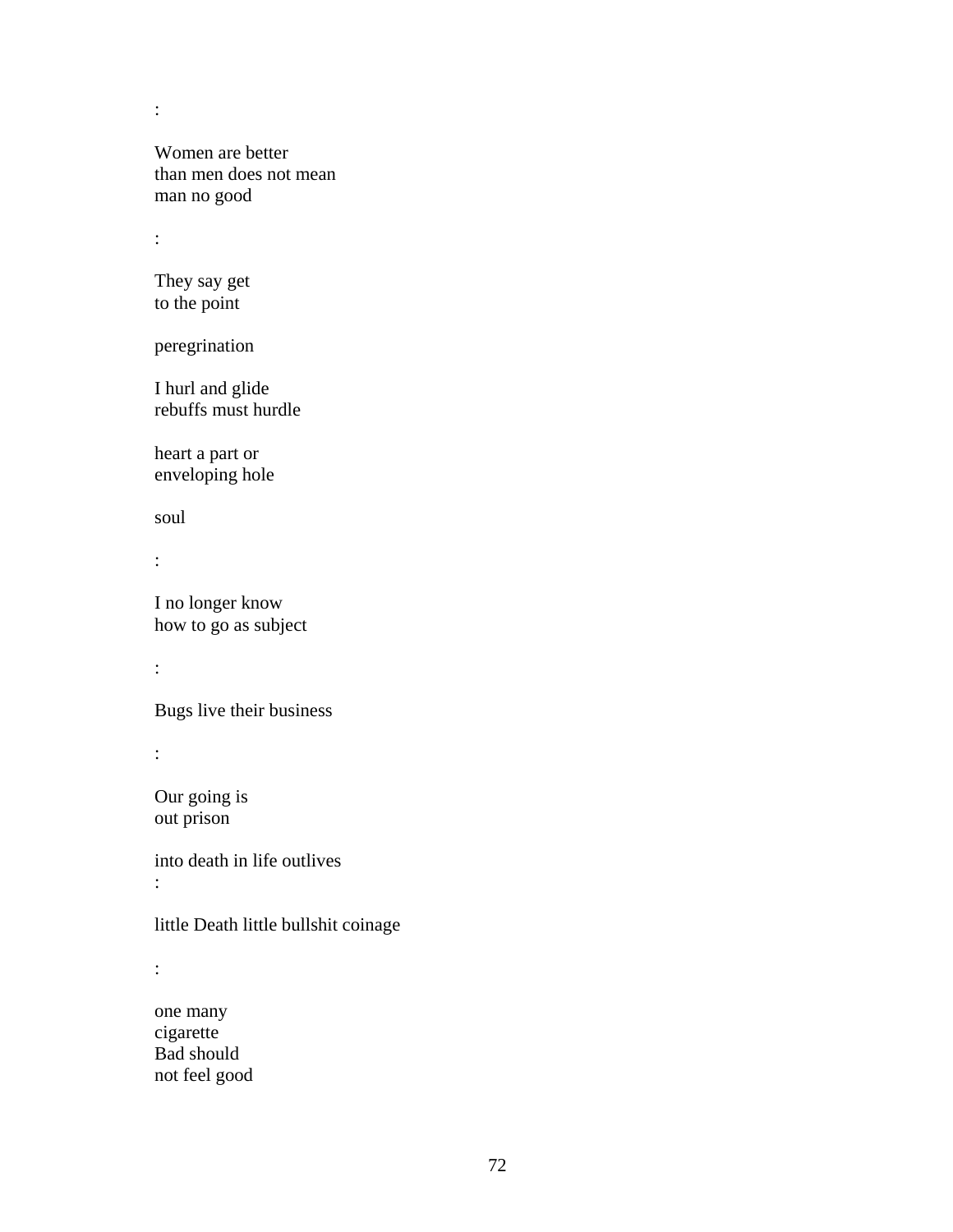petunia politics fern alfalfa hay heydays

:

:

buzz over a blue bottle

Lips service polis

Moon lights bleeding

:

Moonlight manifests home's late last century host carries a cravat

:

workshop smell

:

smells soon here's raining

:

error reigning

language arraigning

tongue sounds interpreted by

Leger Rodin Botero Brancusi

A spider spins at the base of a *Bird In Space* 

nostrils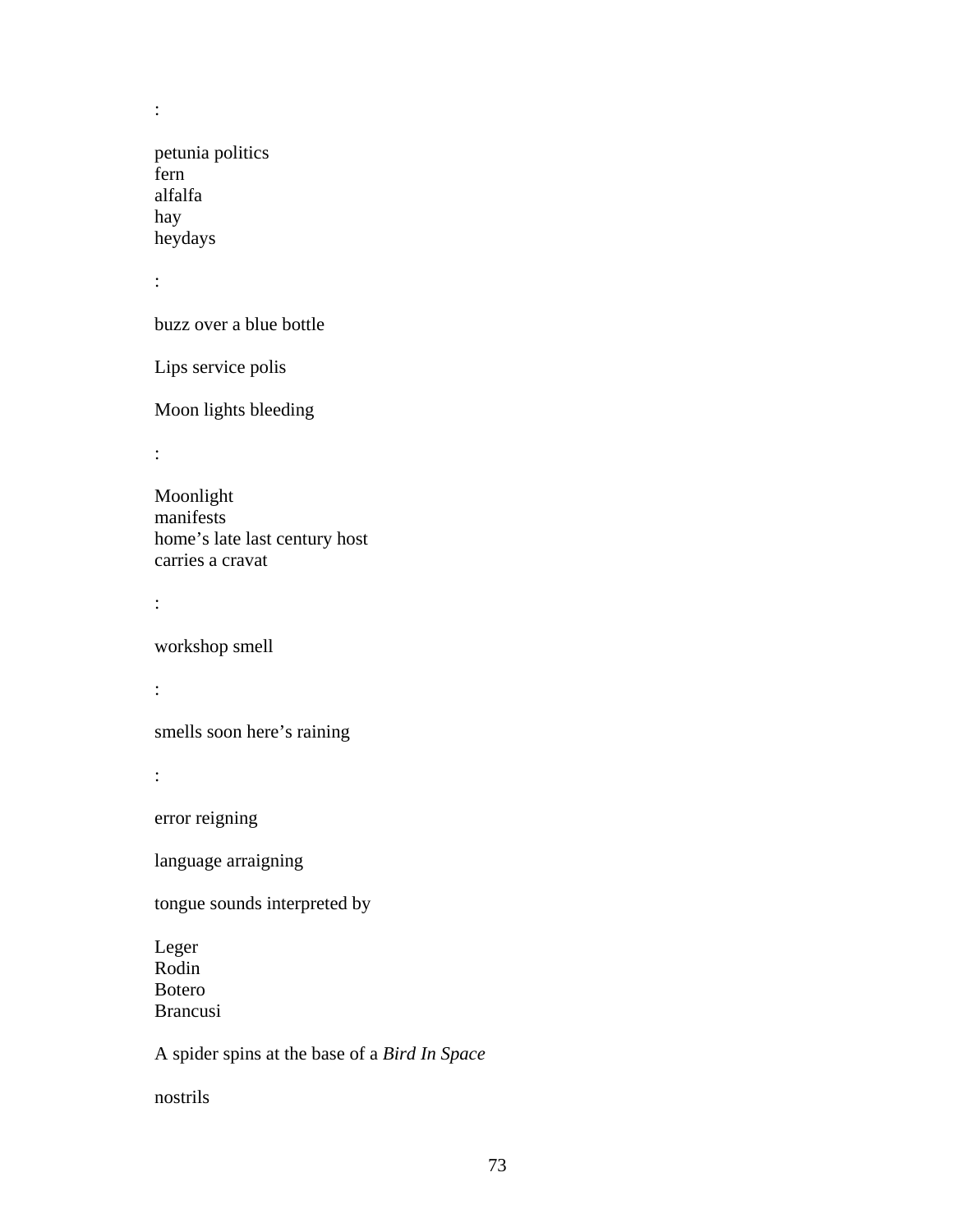Weather lights and shades stone

flowers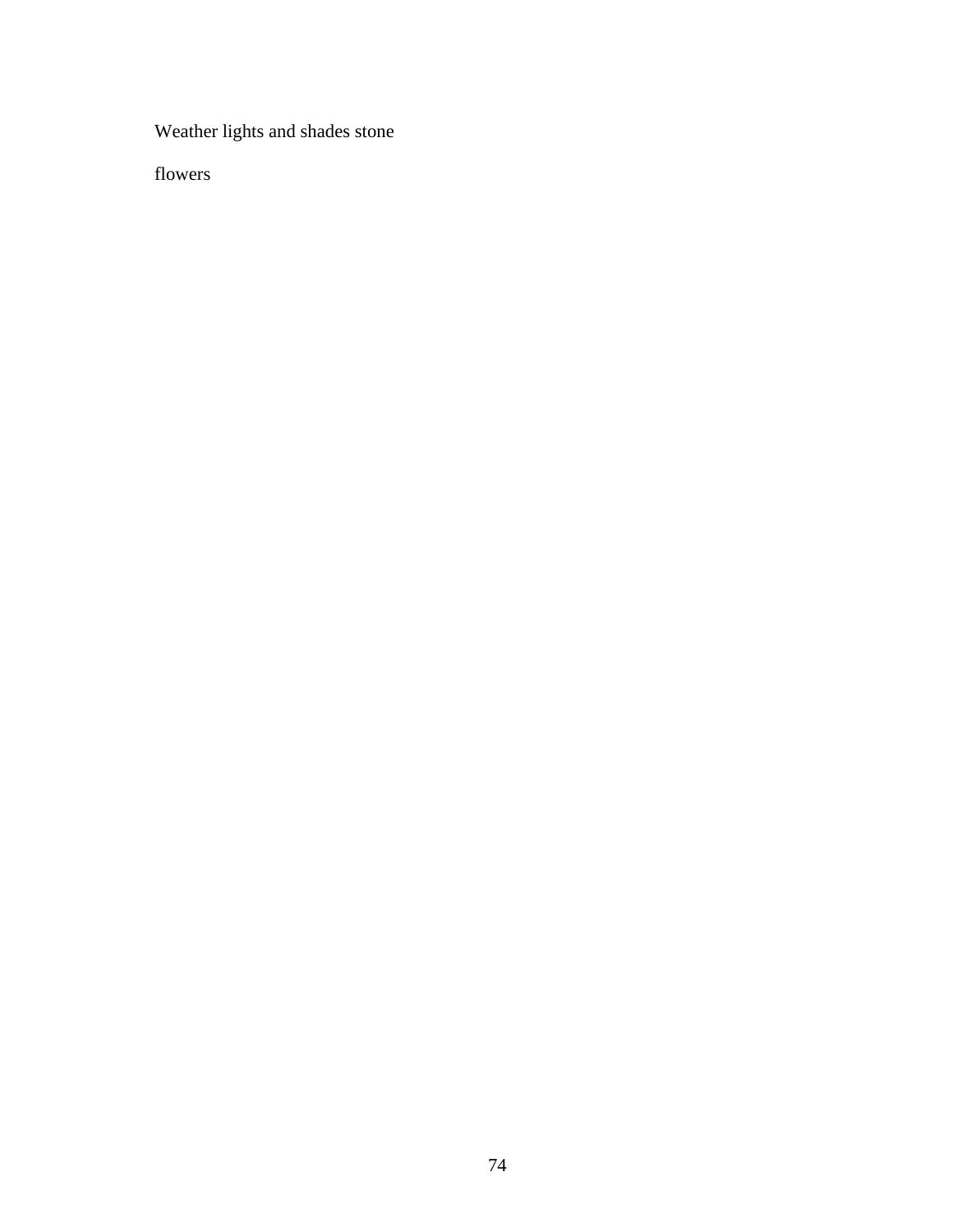Self Portrait as Valence-Level

We're complete when we fray. Like Buddha Christmas ornaments avocados hang from their stems.

"What's uncreated fundamental essence?" A matter of translation?

The seeing a viscosity mind refuses to slow for. The seeing creates pain reflection can't help.

The genius sea squalls: we're nearly Lost in vision.

A seashell held to ear Echoes a la *Troubadour*.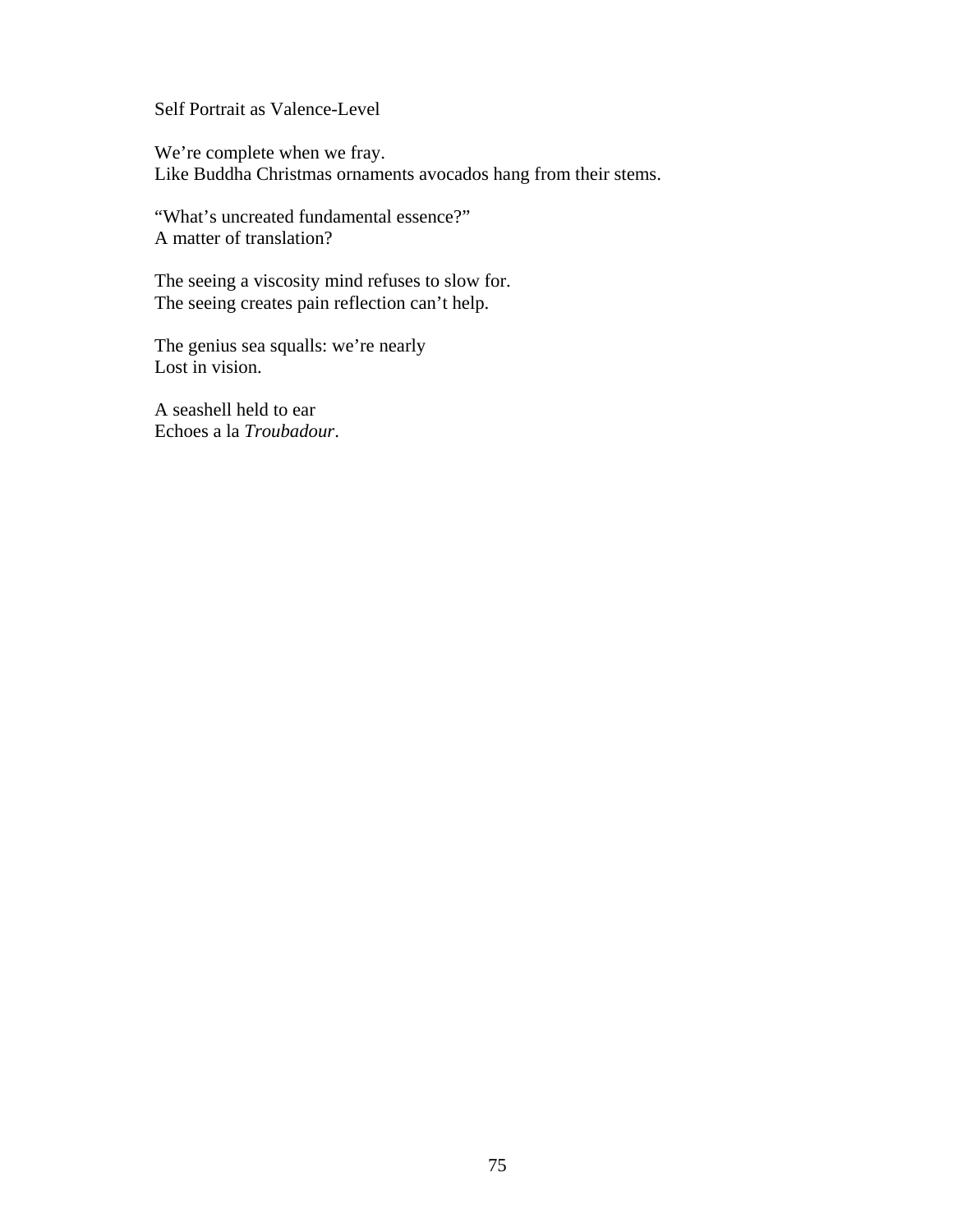### Economy

1

If I knew chess I could crown her.

# 2

I'm so composed— Such lying— I seem to believe There's something Wrong with crying.

I'm stagnant water; Looking in Feeling sorry; I rhyme badly. I'm an epigram by

Holderlin—apart— Not outside heart Just ear—just unable To be there or here.

# 3

I'm going To try and Not be myself.

4

It takes every feeling To be animal— Love is so Complete and I'm Wholly not.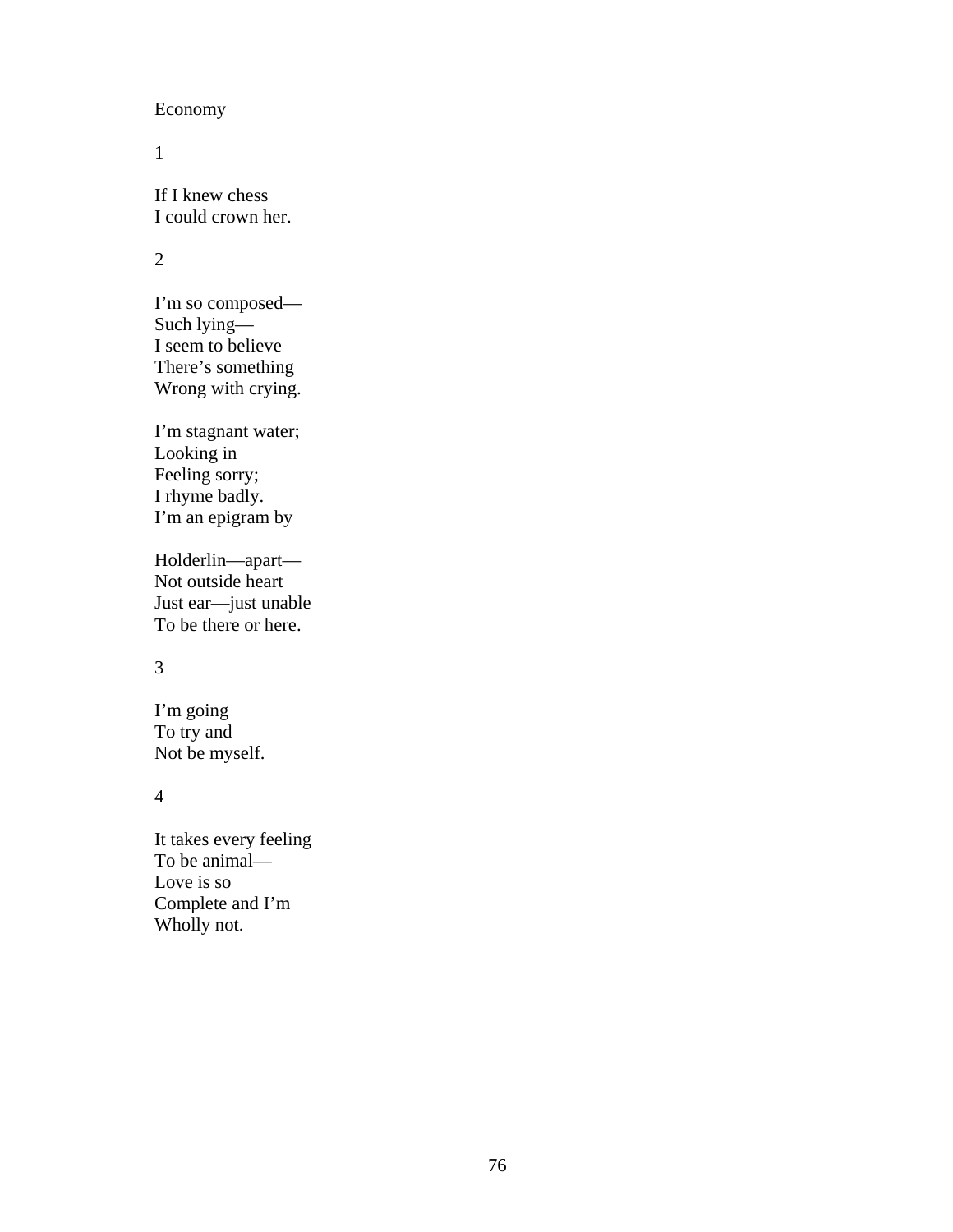#### Economy

1

I'm in a Low-mood feeling No-one to

Blame but me— With a you whose Words entertain would

Be good but barging Into another's life (Even needing them) is a bit rude.

#### 2

I've left out Particulars

Which were They others

Might be cud: Crud—eye-glasses

I know where are Ugly: can't smartly

Go to a bar but Can look at flowers.

3

My hair's not A nightmare: Nor would

I go home with it; I'd like to be Under the influence:

Kissing masculine Lips in a sea Of not as sexy;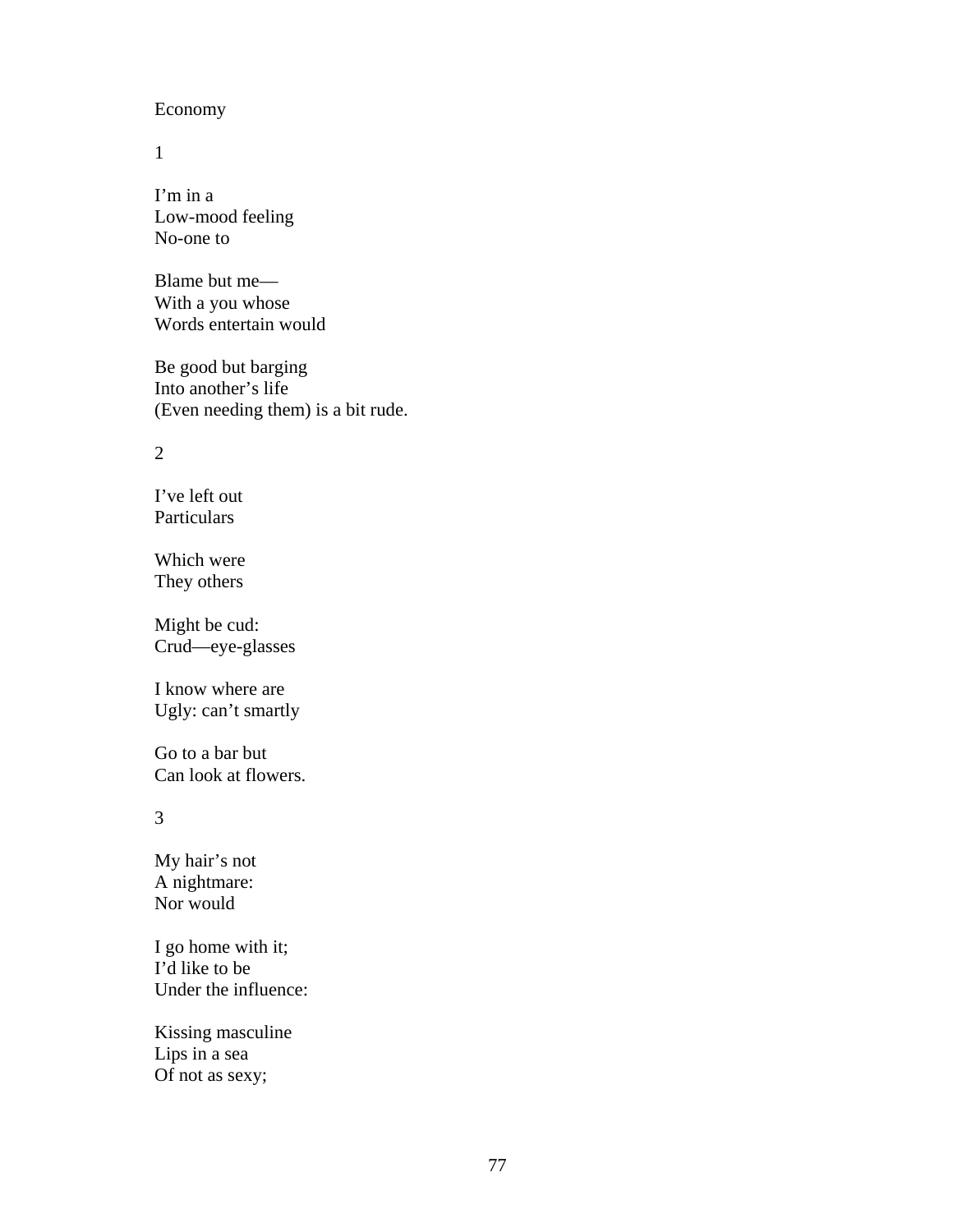Cigarette smoke Waves; a swisher Breaks wind—

Whistles "Like a virgin's" Old news.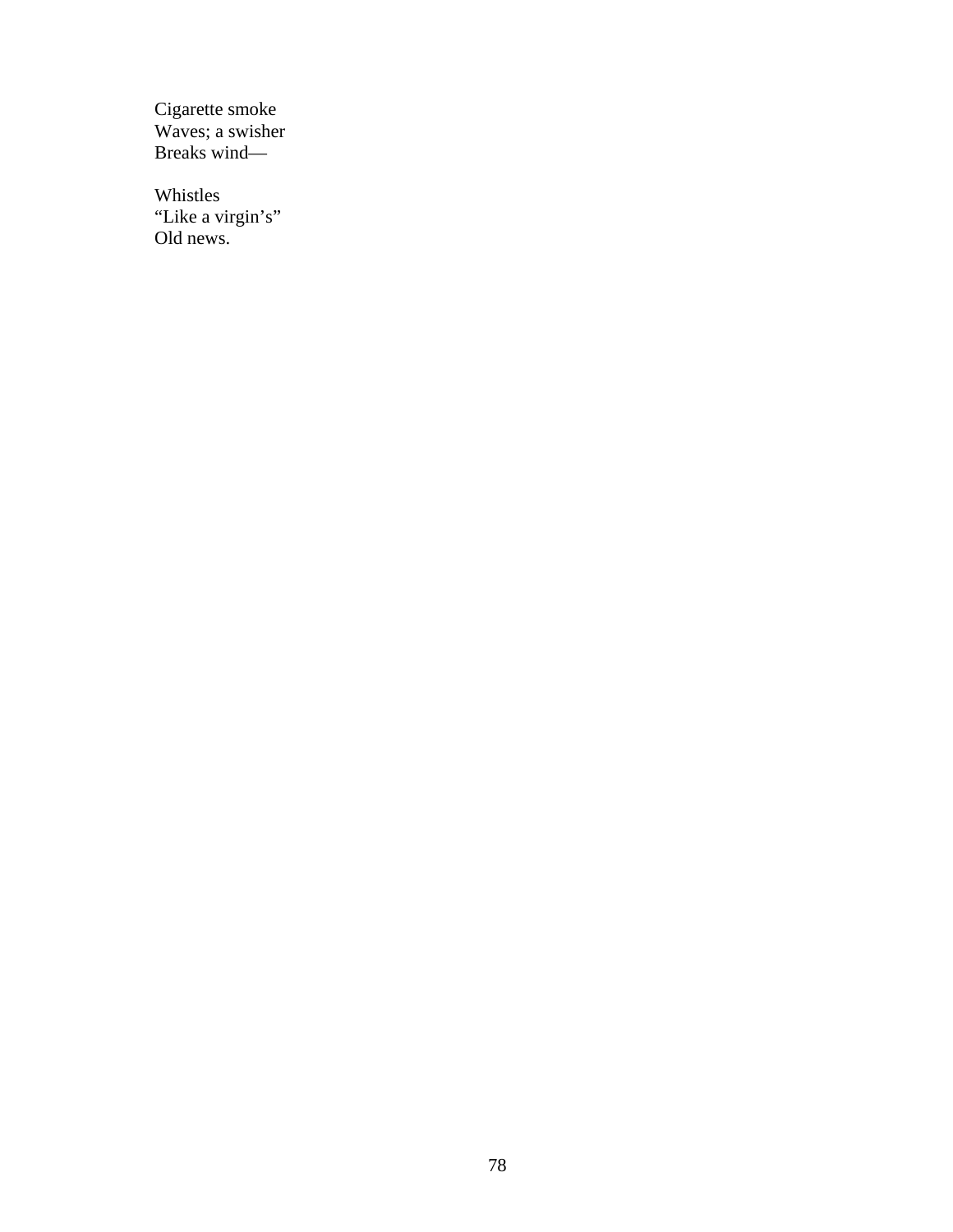May *Oui*

 I'm becoming we By going to be with another; Maybe we'll watch Sally Struthers Or take a walk to get coffee— Ask 'did you see that hottie?!'

At empty I'm back: rubber Plantations seem sexual. Chai spurts Onto a friend's freshly wilted collar—a he, she, Is hard to tell in ecstasy which Still has me feeling I can't conceive

 A baby. I want a country boy to hitch— Learn from not ditch; How can I believe That wishing I'm a small-time slut?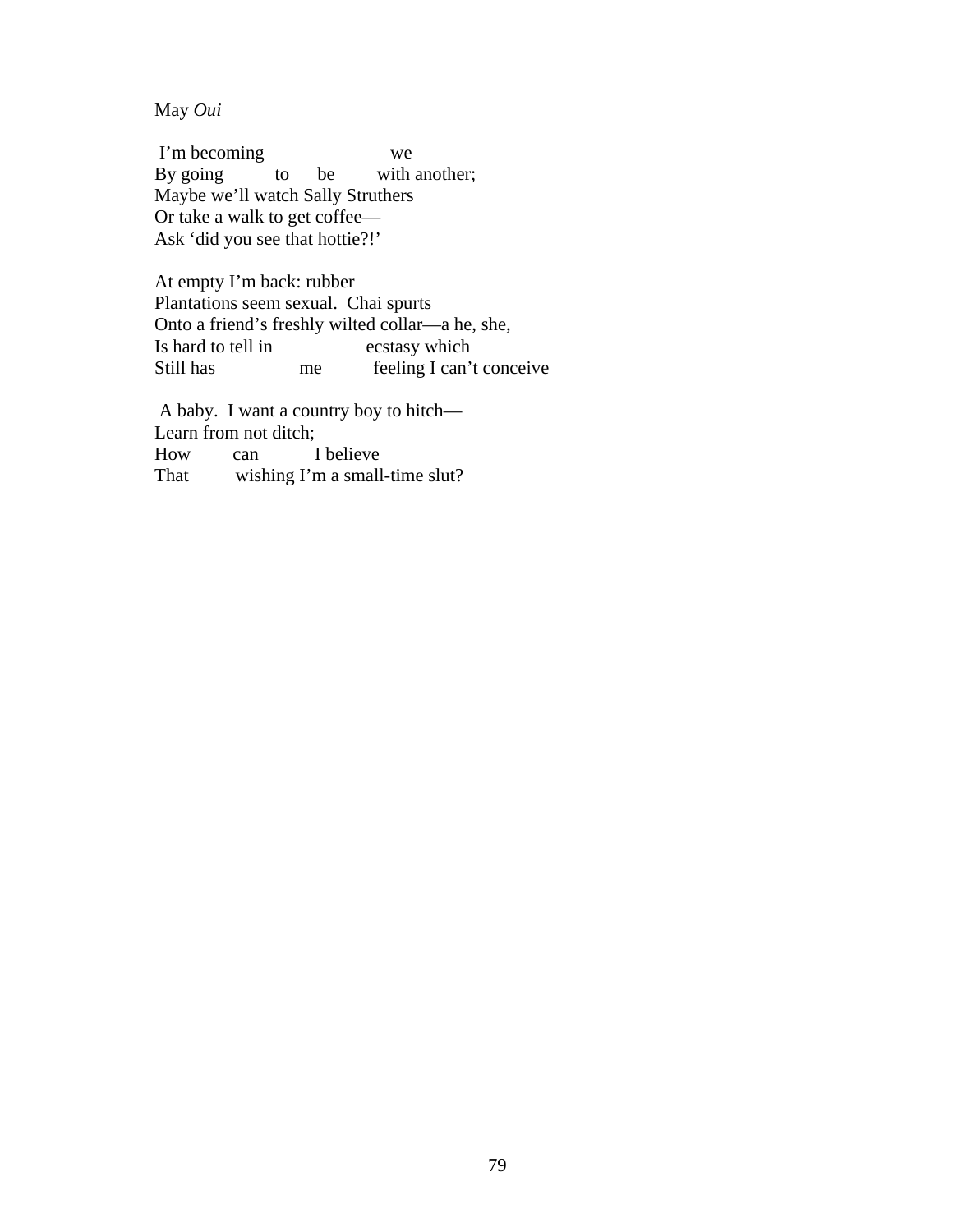Redaction/Attraction

The truest authority is nobody Or somebody saw; only wanting To be seen appearing good

Fails to re-conceive tenets of being Human: Pumas almost turn me on Doesn't matter—I can't survive that night:

A tender rake makes me a mess his love can't Lick clean; I sleep to sleep sweet dreams Aren't made of me: daydreaming acting good.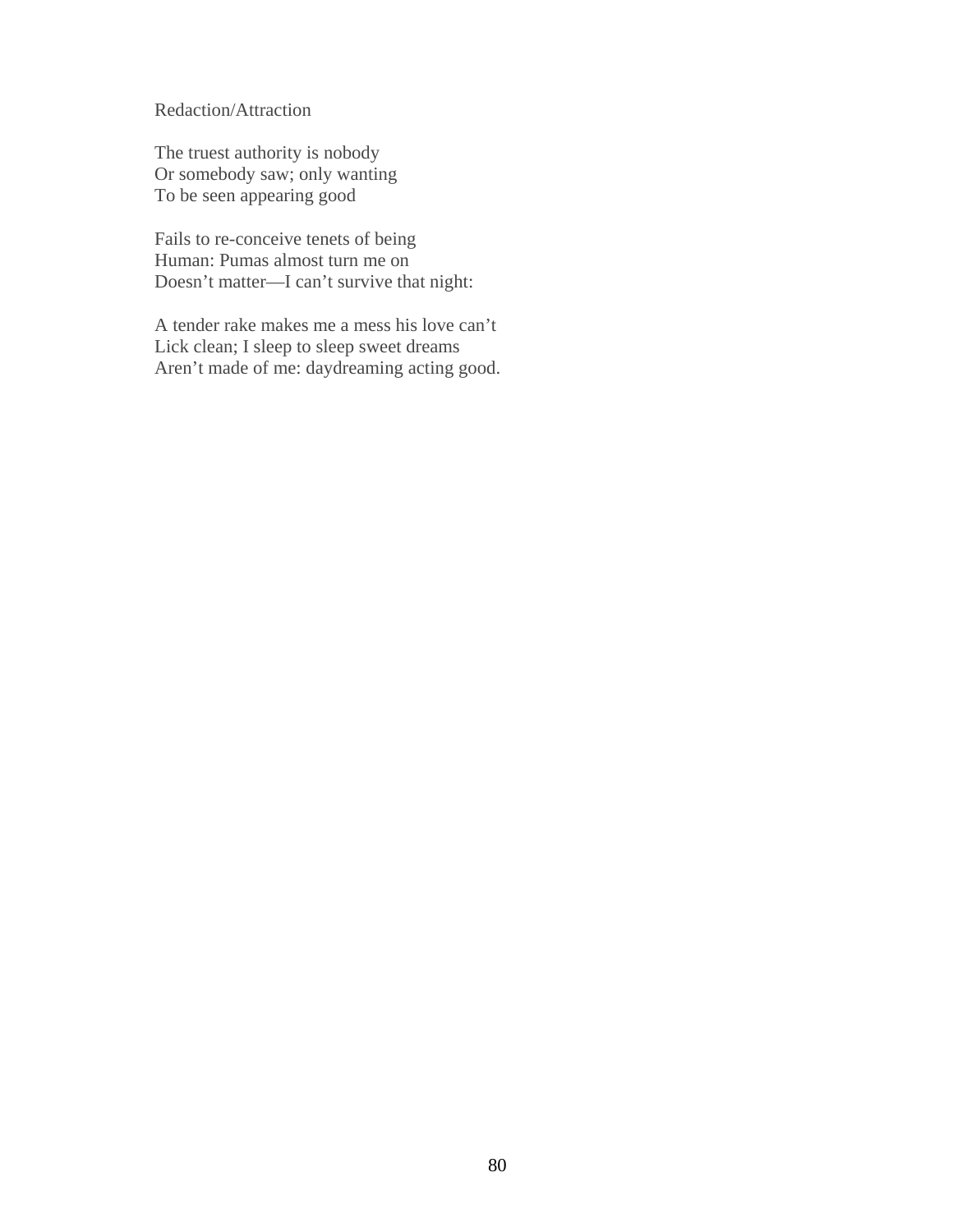## Capitalizing

In the capitol Mostly no-one

Reads Marx. There were larks, A man whose larynx is bad,

Bleeding hearts bleating, Pigeons eating crumbs,

Facades being photographed, Eyes' every snap

Shot me to a visage Where Atlas hath shrugged,

Everything appears askew; Were I a sophist

I'd argue blindness is best; Were I a pear tree

—Unless lightning char me Or disease ravage—I'd be headed

Towards ripeness, sweet leavings. My tongue has yet to learn another's.